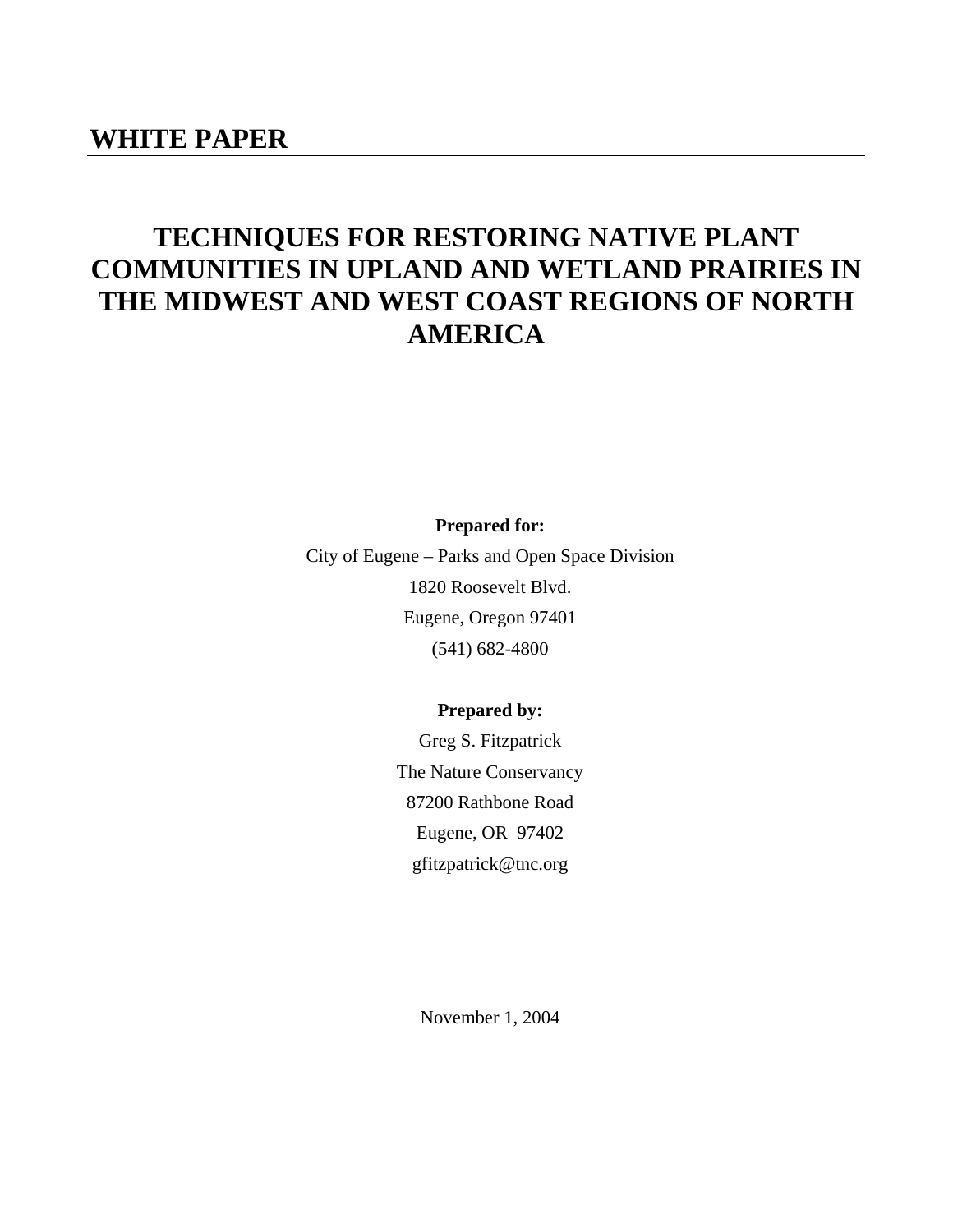# **TABLE OF CONTENTS**

|                                                   | 1              |
|---------------------------------------------------|----------------|
|                                                   | $\overline{2}$ |
|                                                   | $\overline{2}$ |
|                                                   | 3              |
|                                                   | 4              |
|                                                   | 6              |
|                                                   | 6              |
|                                                   | 6              |
|                                                   | 7              |
|                                                   | 7              |
|                                                   | 8              |
|                                                   | 8              |
|                                                   | 10             |
|                                                   | 11             |
|                                                   | 11             |
|                                                   | 12             |
|                                                   | 13             |
| IMPROVING THE COMPETITIVE ENVIRONMENT FOR NATIVES | 14             |
|                                                   | 15             |
|                                                   | 16             |
|                                                   | 18             |
|                                                   | 19             |
|                                                   | 19             |
|                                                   | 21             |
|                                                   | 21             |
|                                                   | 22             |
|                                                   | 23             |
|                                                   | 24             |
|                                                   | 24             |
|                                                   | 24             |
|                                                   | 24             |
|                                                   | 26             |
|                                                   | 26             |
|                                                   | 26             |
|                                                   | 27             |
|                                                   | 27             |
|                                                   | 27             |
|                                                   | 29             |
|                                                   | 31             |
|                                                   | 36             |
|                                                   | 38             |
|                                                   | 39             |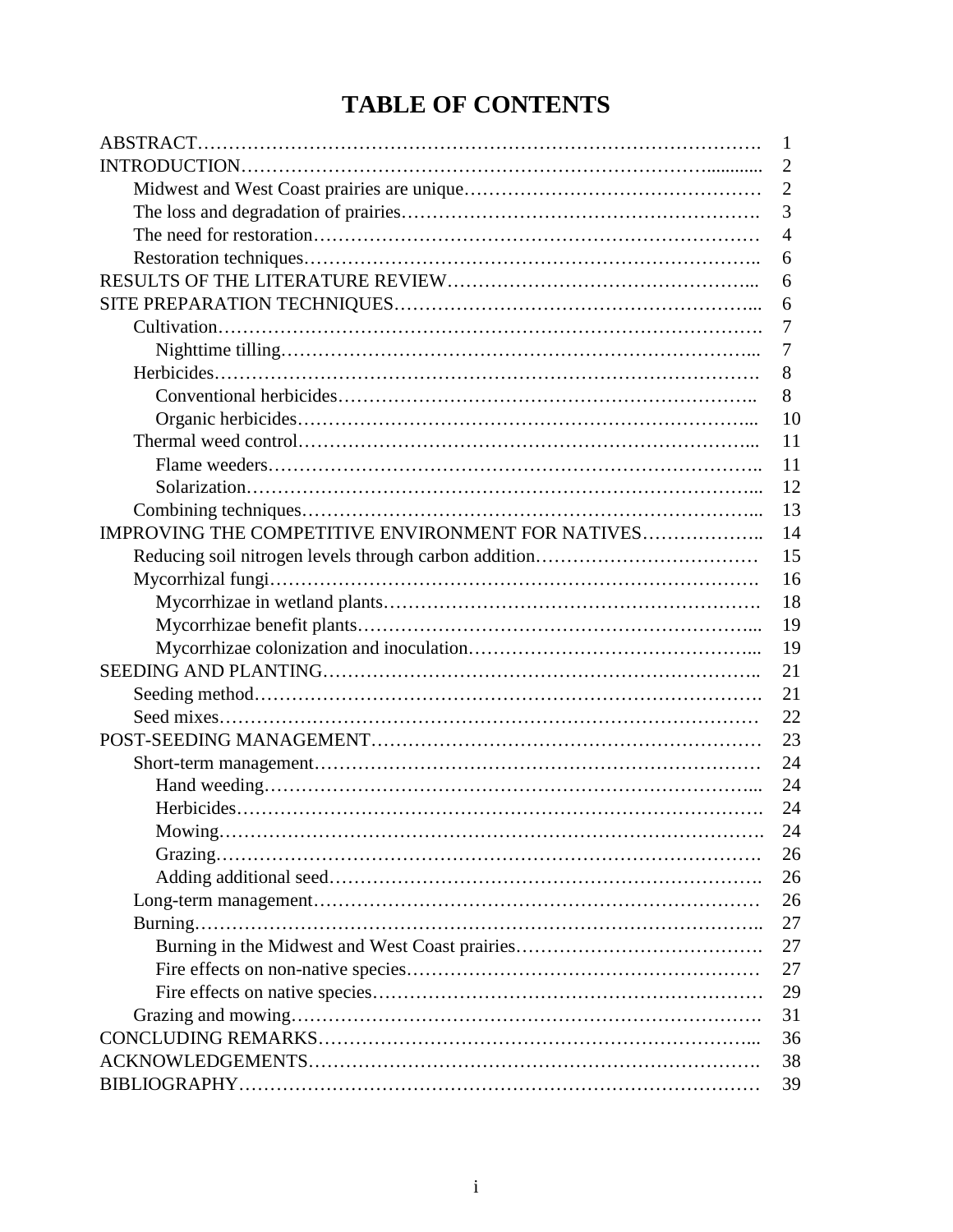# **TABLES**

| Table 1. A description of the various steps, objectives, and techniques used to restore  | 33 |
|------------------------------------------------------------------------------------------|----|
|                                                                                          |    |
| Table 2. A summary of the advantages and disadvantages of the restoration techniques. 34 |    |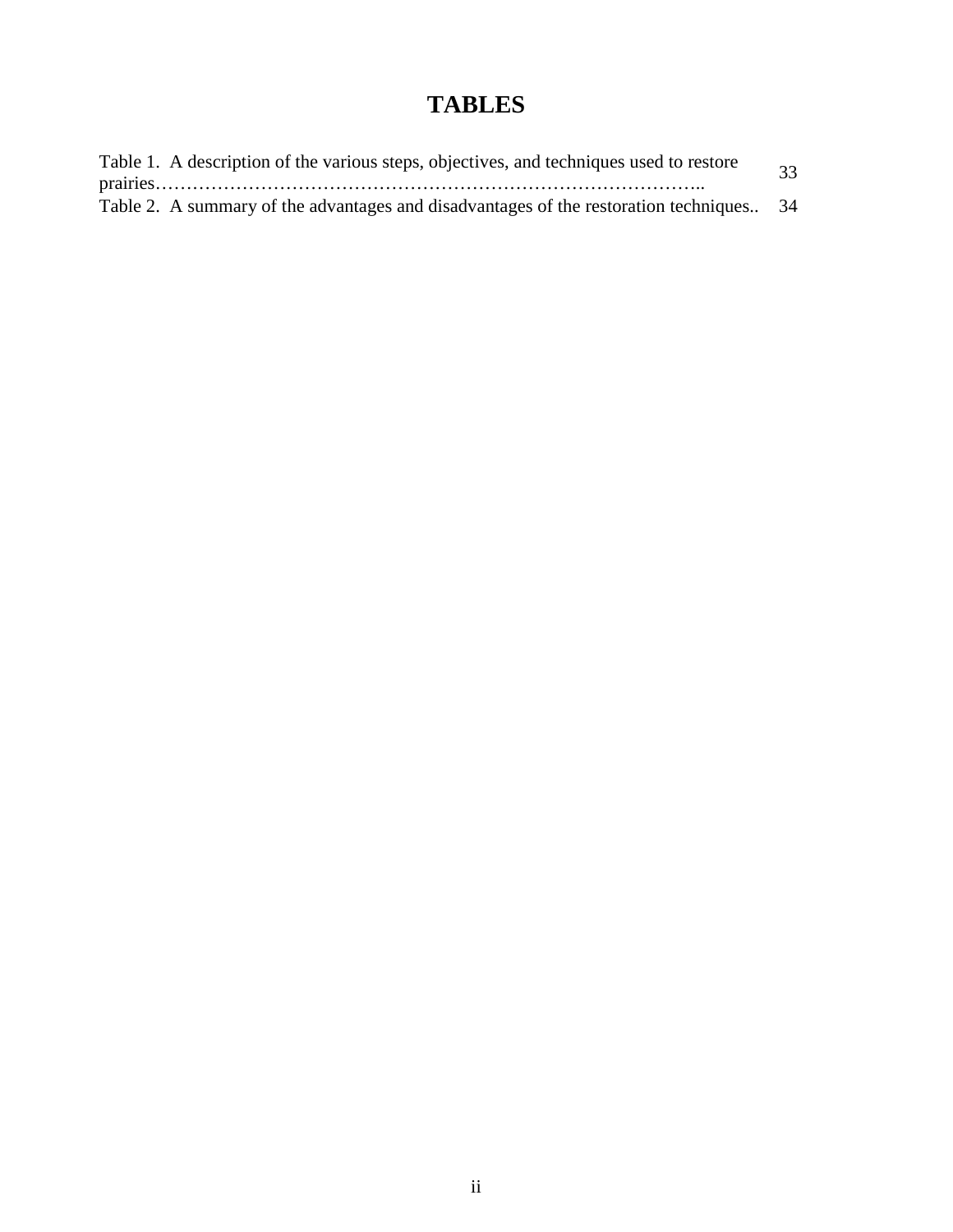## **TECHNIQUES FOR RESTORING NATIVE PLANT COMMUNITIES IN UPLAND AND WETLAND PRAIRIES IN THE MIDWEST AND WEST COAST REGIONS OF NORTH AMERICA**

**Greg. S. Fitzpatrick**, Willamette Valley Stewardship Coordinator for The Nature Conservancy, Corvallis, OR.

## **ABSTRACT**

Prairies are unique from other biomes, in that they are open habitats comprised mainly of herbaceous plants with only a scattering of trees. One of the important ecological attributes of prairies is their high plant species richness. Midwest and West Coast prairies exhibit major differences in climate, vegetation types, disturbance regimes (e.g., fire and grazing), and soils, which provide an important context for restoration activities. Most prairies in the Midwest and West Coast regions have been reduced to less than 1-2 percent of their former size. The remaining remnant prairies are generally small in comparison to historic sizes, exist in isolation and are degraded due to invasion of introduced species and disruption of ecological processes such as fire. Successful ecological restoration of land that was originally prairie requires accomplishing certain objectives: 1) reducing the abundance of non-native species and woody vegetation, 2) reducing the weed seed bank, 3) improving the competitive environment for natives, 4) successful planting of native species, and 5) successful postseeding management.

After reviewing the scientific literature on prairie restoration in the Midwest and the West Coast regions of the United States, I suggest various restoration techniques for addressing the five objectives, including: cultivation, herbicides, flaming/infrared burning, solarization, carbon addition/nutrient immobilization, mycorrhizal inoculation and implementing various seeding methods and seed mixes. Short and long-term management techniques include hand weeding, herbicides, mowing, grazing and prescribed burning. One of the essential lessons learned by restoration ecologists and practitioners trying to restore native prairie, is that there is not one technique or combination of techniques that work for all restoration sites, i.e., there is no magic bullet. Restoration techniques will need to be site specific and may depend on many things including past disturbance events, assemblage of plants, including non-natives and natives, and site conditions such as soils, topography, hydrology, and climate.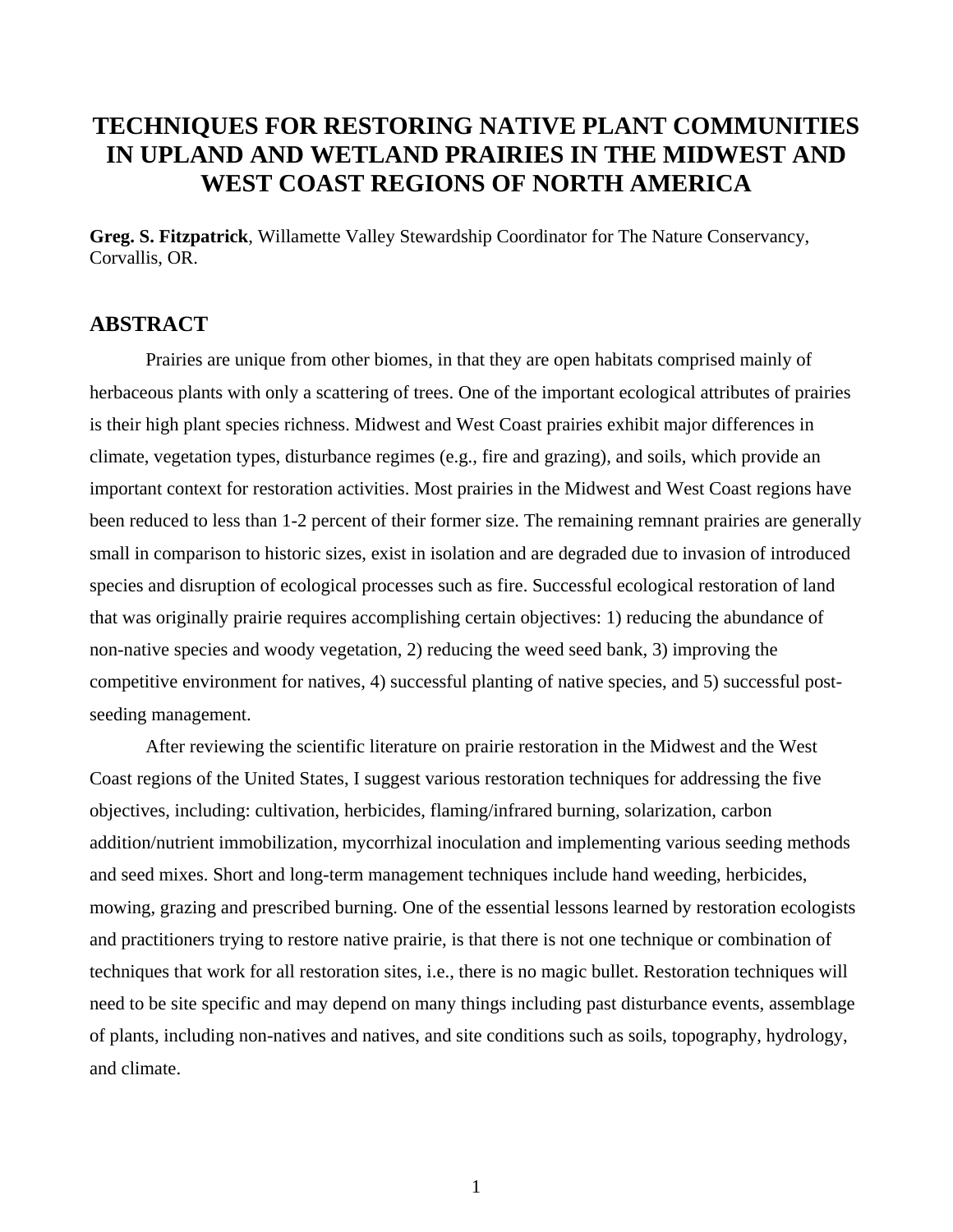## **INTRODUCTION**

In this paper, I begin by discussing why prairies are important, how they differ in the Midwest and West Coast regions and why prairies have all but disappeared. I then make a case for why restoration efforts are needed to save the remaining prairies and discuss various site preparation, seeding and planting, and post-seeding management techniques used to restore native prairies. I follow up with some concluding remarks on methods that may prove useful in the future at reducing weeds and the seed bank and make some final recommendations on research needs and techniques for restoring prairies.

I reviewed the scientific literature on prairie restoration techniques used in the Midwest and the West Coast regions of the United States to evaluate their effectiveness in meeting the following objectives: (Table 1)

- 1.Kill existing non-native vegetation
- 2.Control non-native seed banks
- 3.Improve the competitive environment for natives
- 4.Successful planting of native species
- 5.Successful short and long-term management

Prairies and grasslands are unique from other biomes, in that they are open habitats comprised mainly of herbaceous plants with only a scattering of trees. One of the important ecological attributes of prairies is their high plant species richness, with as many as 904 taxa of native plants, including 686 forbs, 108 grasses, and 110 sedges occurring in tallgrass prairies throughout the Midwest region of the United States and Canada (Ladd 1997). As much as 65 percent of the biomass of prairie plants is underground (Miller 1997, Mlot 1990). The rhizosphere beneath the prairie is comprised of a rich diversity of organisms crucial for the health of prairies, including rhizobial-root nodules that fix nitrogen and mycorrhizal fungi that extract and transport vital nutrients to plants (Miller 1997). Prairies also provide a home for a rich diversity of fauna, including birds, mammals, butterflies, and other invertebrates, some of which are almost entirely dependent on the open habitat and type of plants that reside in prairies (Mlot 1990).

#### **Midwest and West Coast prairies are unique**

Midwest and West Coast prairie systems exhibit major differences in climate, vegetation types, disturbance regimes (e.g., fire and grazing), and soils, which provide an important context for restoration activities. Continental weather patterns influence the Midwest while maritime weather patterns influence the West Coast. For example, in the Midwest most precipitation falls during storms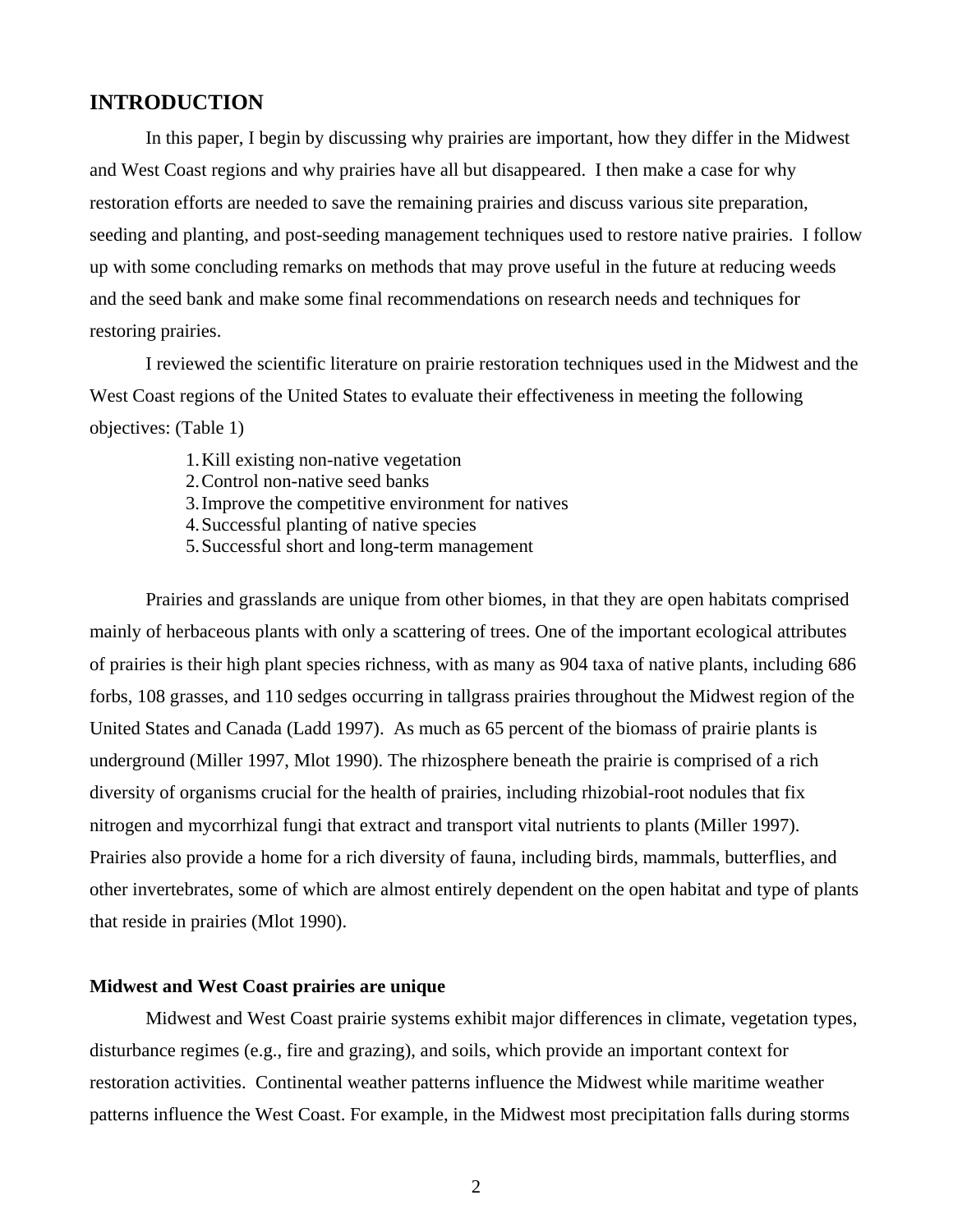in the spring and summer months, whereas along the West Coast most precipitation occurs in the fall, winter and spring months, with summer months remaining relatively dry (Keen 1987). As a consequence, warm season grasses are generally dominant in the Midwest, while cool season grasses are dominant along the West Coast (Packard and Mutel 1997, Schoenherr 1992). Historically, prairie fires in the Midwest were ignited by both lightning and Native Americans, and may have occurred in the fall, spring and summer months (Howe 1994, Anderson 1997), while most of the burning in the West Coast prairies was ignited by Native Americans in the fall (Whitlock and Knox 2002). Midwest prairies experienced high-intensity grazing pressure by bison before European settlement (Steuter 1997); in contrast, West Coast prairies experienced much lower levels of grazing pressure, mainly by elk and deer (Heady 1977, Holland and Keil 1995). Finally, the top soils in the Midwest prairies were historically deep, between 50-70 cm in depth (Kline 1997), while West Coast prairie systems have generally shallow top soils, typically between 0-36 cm in Washington (Crawford and Hall 1997) and up to 50 cm in California (Heady 1977). Some of the differences, including soil depth, vegetation types, and precipitation patterns may influence restoration methodology and the timing of techniques for the different regions.

#### **The loss and degradation of prairies**

Native tallgrass prairie originally covered more than 143 million acres in the Midwest region of North America, extending from Texas to Canada and from Nebraska to Ohio. This vast prairie system developed and was maintained by dry climatic conditions, fire, and grazing by vast herds of bison and other ungulates (Axelrod 1985, Anderson 1997, Kline 1997, Kurtz 2001). Only 1-2 percent of Midwest prairies remain; most having been converted to farmland and pasture (Mlot 1990, Howe 1994). Although the native prairies along the West Coast of North America are less extensive and not as well known as the Midwest prairies, they are nevertheless important ecosystems. Prior to European settlement, these native upland and wet prairies once occupied 22, 1, and 0.16 million acres along the West coasts of California, Oregon and Washington, respectively (Schoenherr 1992, Crawford and Hall 1997, Christy and Alverson 2004). It is believed that these prairies were maintained primarily by climatic conditions, combined with natural and aboriginal fires (Boyd 1986, Holland and Keil 1995, Christy and Alverson 2004). With the advent of fire suppression, invasion by non-native plants, overgrazing, encroachment of woody vegetation, alteration of hydrologic regimes, conversion of native prairie to agriculture, and pasture and urban development, less than 1 percent of these original prairies remain intact (Heady 1977, Schoenherr 1992, Crawford and Hall 1997, Christy and Alverson 2004).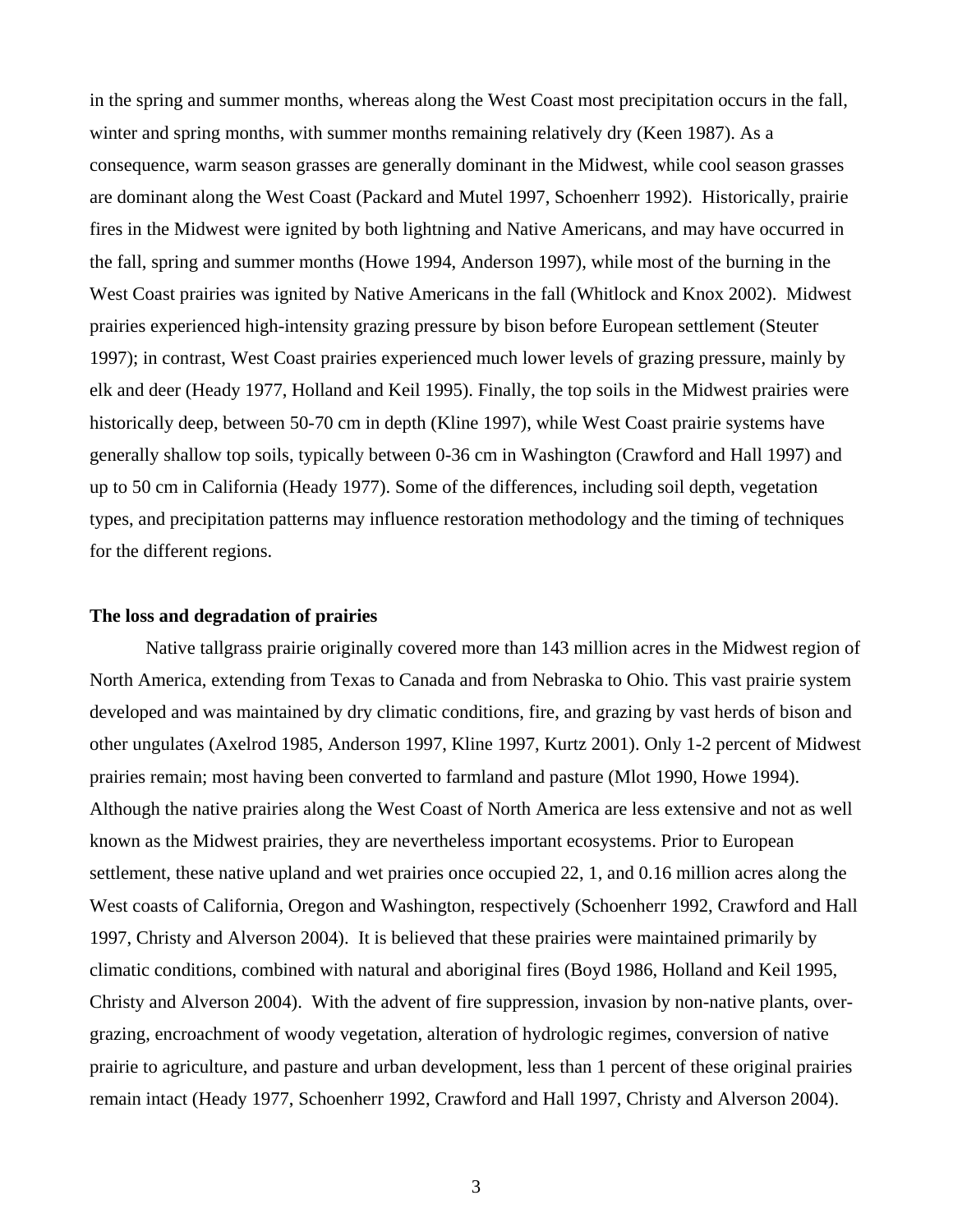Some scientists and conservationists consider prairies and grasslands to be one of the most imperiled habitats in North America (Bryer et al. 2000).

The remaining remnant prairies in both the Midwest and West Coast regions are generally small in comparison to historic sizes, exist in isolation and are degraded due to invasion of introduced species and disruption of ecological processes such as fire. Fragmentation can lead to decreased vigor and reproductive output of many of the plants and animals due to inbreeding depression and other genetic problems associated with small and isolated populations (Reinartz 1997, Knapp and Dyer 1998, Schultz and Chang 1998, Wilson et al. 2003). With the introduction of non-native species and fire suppression, many endemic plants and wildlife that once thrived in prairie systems are becoming less common or are threatened with extinction (Clark and Wilson 2000, Schultz et al. 2003, Schultz and Hammond 2003). For example, in Oregon, the endemic Willamette daisy (*Erigeron decumbens*), white topped aster (*Aster curtus*), and the Fender's blue butterfly (*Icaricia icarioides fenderi*) are federally listed as endangered. Schultz et al. (2003) estimates there to be fewer than 2000 of the Fender's blue butterfly remaining in the Willamette Valley in Oregon. The declining population of Fender's is due in large part to the disappearance of prairie habitat and the reduced numbers of their host plant, Kincaid's lupine (*Lupinus sulphureus* ssp. *kincaidii*), and native nectar plants. Grass species that were historically common along the West Coast, but are disappearing include: Idaho fescue (*Festuca idahoensis* var. *roemeri*), California oatgrass (*Danthonia californica*) and purple needlegrass (*Stipa pulchra*). These plants and animals as well as others will be lost forever unless native prairies are preserved and restored.

#### **The need for restoration**

The first documented prairie restoration occurred in Wisconsin at the University of Wisconsin Arboretum in the 1930s, and is known as the Curtis Prairie (Cottam and Wilson 1966, Sperry 1994). Since that time many more prairie restorations have followed, most of which have taken place in the Midwest. Prairie restoration is a process that attempts to recreate the natural processes and vegetation of historic prairies, often by using relatively intact remnant or relict prairies that have somehow escaped being plowed as models (Mlot 1990).

Ecological restoration of land that was originally prairie, or enhancing intact but degraded prairies requires: 1) reducing the abundance of non-native species and woody vegetation, 2) reducing the weed seedbank, and 3) increasing the abundance of native plants, including rare and endangered species and native forbs critical as nectar sources for butterflies and other animals. In addition there is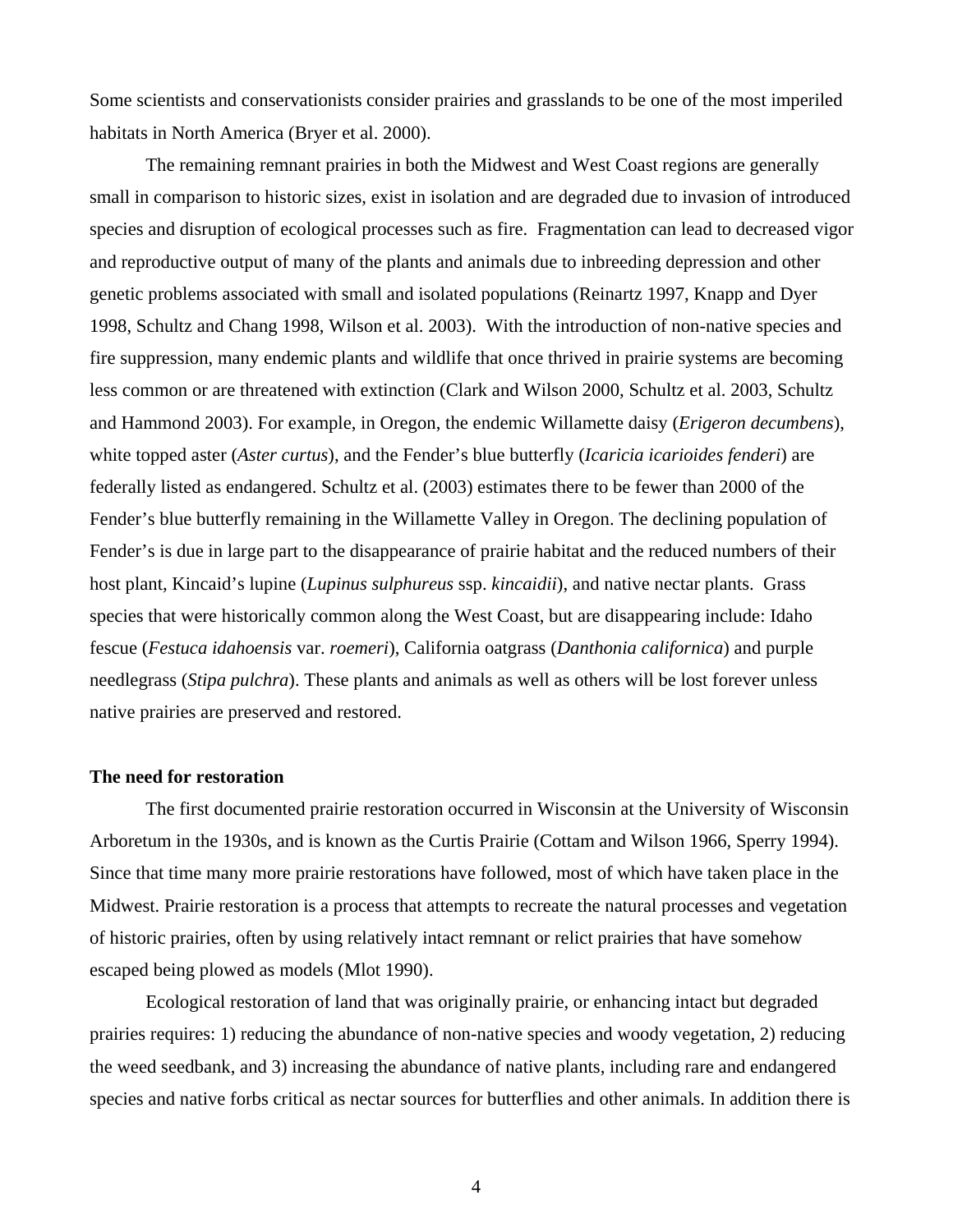a need to restore the ecosystem processes such as fire and grazing (Boerner 1982, Howe 1994, Pauly 1997, Maret and Wilson 2000, Copeland et al. 2002, Knapp and Seastedt 1986, Hatch et al. 1999), reduce nutrients such as nitrogen (Davis 2001, Blumenthal et al. 2003), and possibly enhance soil microbial communities, such as mycorrhizal fungi (Haselwandter 1997, Smith et al. 1998, Hartnett and Wilson 1999, Klironomos 2003). Restoring ecosystem processes may enhance conditions that promote natives and help to insure the long term success of prairie restorations (Davis 2001).

Reducing non-native species is imperative because they may change fire regimes by altering fuels (Parker and Reichard 1998) and alter soil structure and ecosystem processes such as nitrogen and carbon cycling (Jastrow 1987, Wedin and Tilman 1990, Christian and Wilson 1999). Soil structure, measured as percent soil aggregation, was significantly higher under Illinois native prairie than under pasture dominated by Eurasian grasses (Jastrow 1987, Mlot 1990). Jastrow (1987) suggests that length and time of growing season, root morphology and levels and diversity of mycorrhizal colonization might be possible mechanisms for increased soil structure. Soil nitrogen levels may be higher in fields dominated by introduced rhizomatous grasses because they tend to promote higher levels of nitrogen mineralization than native bunch grasses (Wedin and Tilman 1990, 1996, Davis 2001). These higher levels of nitrogen often favor the introduced and domesticated Eurasian species because they tend to be nitrophilic, whereas native prairie plants are not. Christian and Wilson (1999) found that fields dominated by the non-native grass *Agropyron cristatum* had lower plant diversity and root mass which may have led to less carbon in the soil than native undisturbed prairies.

 Non-natives may also reduce biodiversity (Schultz et al. 2003) and outcompete natives (Parker and Reichard 1998, Bakker and Wilson 2001). An experimental study in California found that the rare annual forb *Amsinckia grandiflora* performed better and had higher reproductive output when planted into a stand of the native bunchgrass *Poa secunda*, compared to being planted into a stand of nonnative annual grasses (Carlsen et al. 2000). Bakker and Wilson (2001) found that the competitive ability of the non-native grass *Agropyron cristatum* (crested wheatgrass) in Saskatchewan allowed it to persist, invade new territories and reduce establishment of natives. Non-native species have also led to the decline of the endangered Fender's blue butterfly in Western Oregon because competition has reduced the population of the butterfly's host plant, Kincaid's lupine and native nectar plants (Schultz et al. 2003). The existence of non-natives at a site for an extended period of time can also lead to a large number of weed seeds being deposited into the seed bank (Milberg 1992, Sveinson and McLachlan 2003). This coupled with the loss of native seeds in the seed bank due to predation,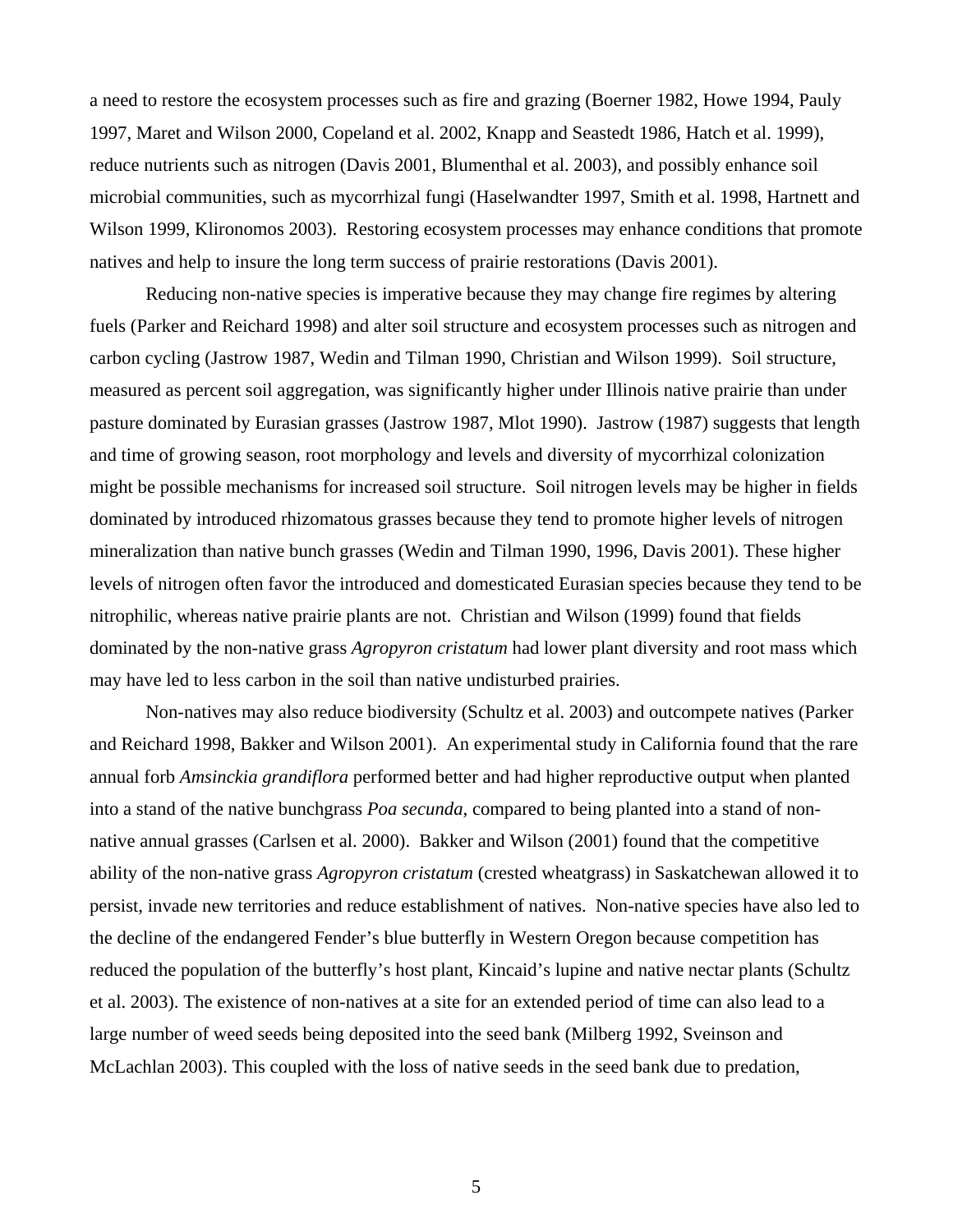microbial disease, senescence and other factors (Clark and Wilson 2003) can lead to conditions where soils beneath restoration sites are often seed limited.

#### **Restoration techniques**

Prairie restoration practitioners and researchers use a variety of techniques to restore and enhance prairies. These techniques can be roughly divided into: 1) site preparation, 2) improving the competitive environment for natives, 3) seeding and planting and 4) post-seeding techniques (Table 2). Site preparation consists of killing, suppressing or removing the existing non-native and woody vegetation and the seed bank. I discuss a variety of restoration techniques that address these concerns, including: cultivation, herbicides, flaming or infrared burning, solarization, and combining treatments. Techniques for improving the competitive ability of natives include reducing nitrogen through carbon addition and restoring mycorrhizae diversity and abundance. In the seeding and planting section, different seeding methods and seed mixes will be addressed. In the post-seeding section, I discuss short-term management techniques, including: hand weeding, herbicides, mowing, grazing, and adding additional seed. The long-term management techniques that can restore ecological processes and functions include burning, grazing and mowing.

The main focus of this paper will be to discuss techniques for restoring old fields that are dominated by non-native species and where there is a need to make a fresh start. Restoring existing prairies that have some proportion of natives and are relatively intact can be enhanced by techniques discussed in the seeding and planting and post-seeding sections of this paper.

## **RESULTS OF THE LITERATURE REVIEW**

## **SITE PREPARATION TECHNIQUES**

The first step, and probably the most important in restoring a native prairie, is proper site preparation. Site preparation sets the stage for the restoration by creating the seedbed for native planting. Without proper site preparation, seeding, planting, and post planting management will likely be unsuccessful.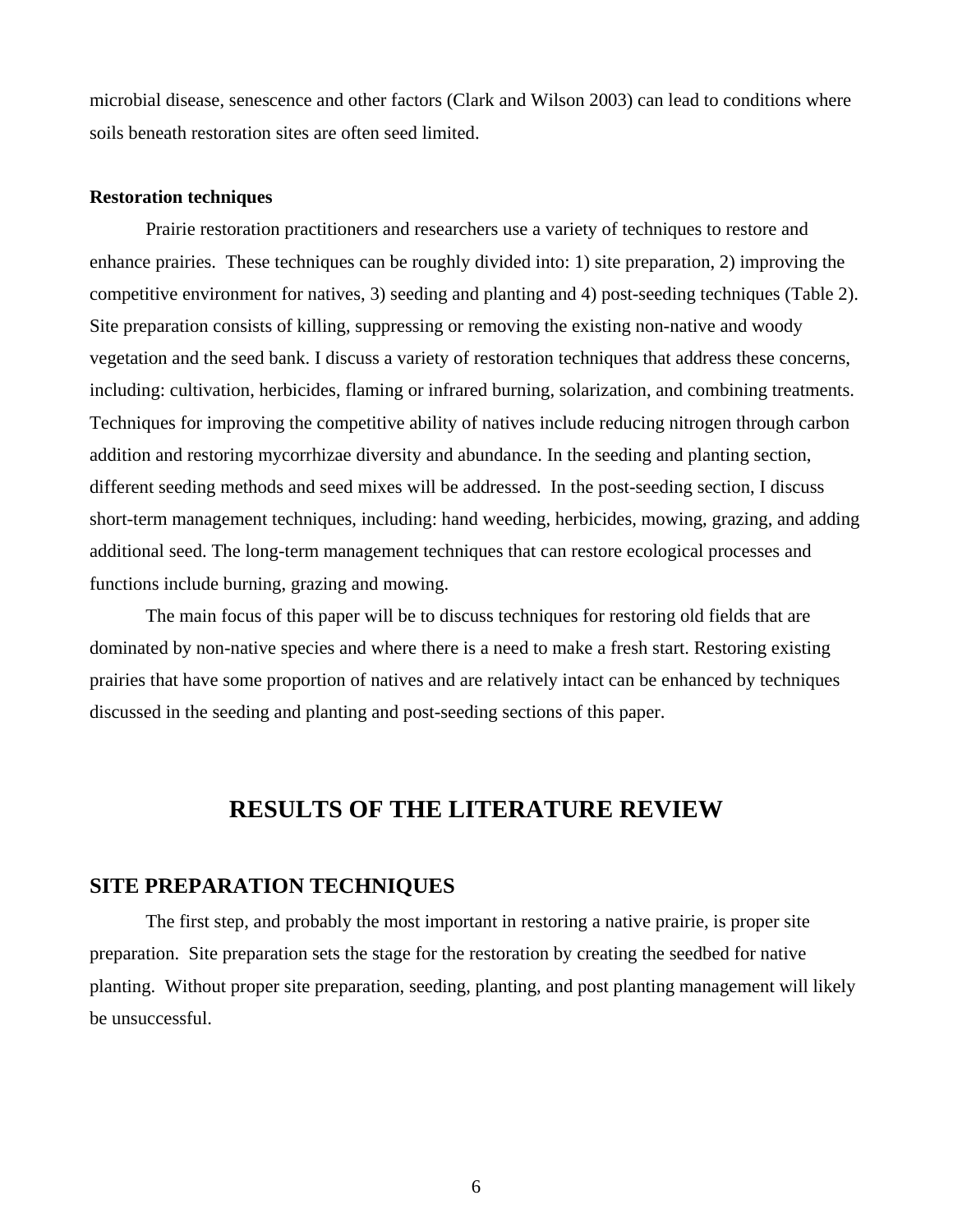#### **Cultivation**

Tilling, disking, plowing, and harrowing are often used to temporarily reduce or suppress nonnative grasses and forbs and prepare a seedbed prior to sowing in native prairie seeds. However, the effects of these site preparation techniques on developing native plant communities depends on the frequency, intensity, and depth of tilling. Repeated light or shallow disking over one or two seasons often helps to deplete the weed seed bank (Mohler 1993, Morgan 1997, Barberi 2002). Tilling that produced 100 percent bare ground and a "neighbor-free" site led to higher establishment rates of native seedlings than plots that were lightly tilled (Wilson and Gerry 1995). Although there are advantages to tilling, the process can lead to increased germination of buried weed seeds because seed is brought to the soil surface.

A mathematical model developed by Mohler (1993) to explore the effect of tillage on emergence of weed seedlings suggests that in situations where a large number of weed seeds are mixed or buried in the soil (typical of agricultural fields), the best approach would be to attempt to deplete the surface fraction of the seedbank through repeated shallow cultivation. In Nebraska, shallow disking (10-cm depth) of former crop land helped incorporate plant residues, allowed enough cover to protect against wind and water erosion, and reduced perennial weeds enough to allow good emergence of native seedlings compared to the untilled treatments (King et al. 1989). On the other hand, if seeds are found predominantly on the soil surface (typical of old fields), then Mohler (1993) suggests that deep plowing with minimal soil disturbance thereafter will produce the best results. Deep plowing inverts the soil so weed seeds are placed too deep to germinate (Bond and Grundy 2001). Some top soils however, such as in Oregon, may be too shallow to plow because it brings the clay and mineral layer to the surface, which is a poor substrate for seed germination and plant growth (J. Krueger, pers. comm. 2004).

Nighttime tilling The use of nighttime tilling to restore weedy fields to native prairie may be of value, especially as a final tilling prior to sowing, because light can be a germination cue for some seeds (Gallagher and Cardina 1998). This could potentially reduce weed competition during the critical stage of native seedling emergence. Daytime tilling in western Oregon increased weed seed germination (mainly redroot pigweed and nightshade) between 70 percent and 400 percent above the levels for nighttime tilling (Scopel et al. 1994, Botto et al. 1998). Often this response depends on the weed species, type of tillage, and time of year. Botto et al. (1998) found that daytime tilling with a moldboard plow in Argentina led to a 200 percent increase in germination over nighttime tilling,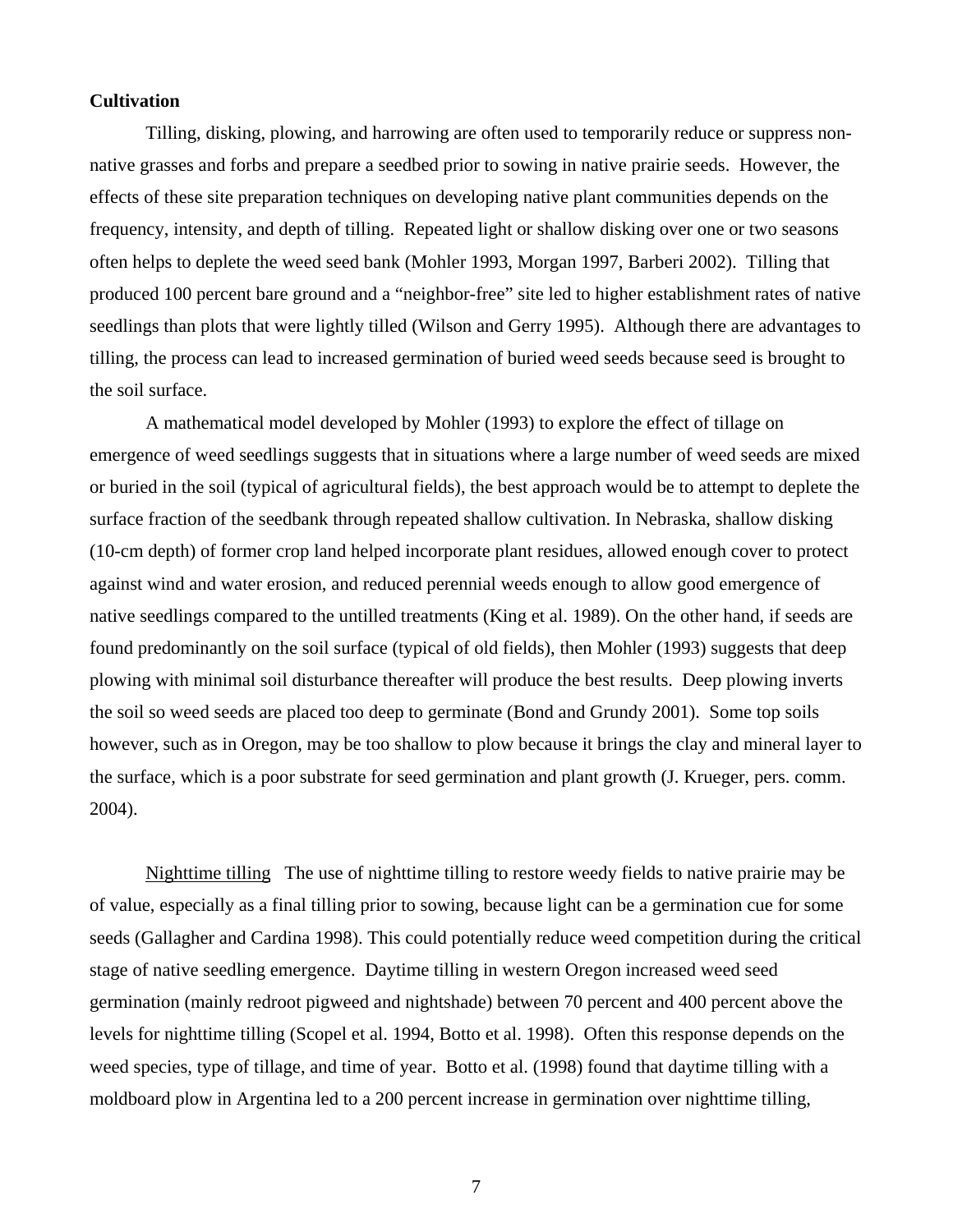whereas tilling with a chisel plow produced no difference in germination rates. In general, it appears that monocots and perennials are less responsive to nighttime tilling than annuals. In western Oregon, nighttime tilling of an upland pasture field being restored to native prairie was ineffective at reducing the cover of mostly introduced perennial grasses and forbs including, colonial bentgrass *(Agrostis capillaris*), sweet vernal grass (*Anthoxanthum odoratumI*), velvet-grass (*Holcus lanatus*), sheep sorrel (*Rumex acetosella*) and cat's ear (*Hypochaeris radicata* ) (Fitzpatrick 2003). Thus, nighttime tilling will probably be beneficial in only those situations where the primary weeds are annual dicots and grasses. This might occur when converting former cropland to native prairie, where frequent cultivation often leads to an increase in annual weeds, or in California where old fields have become dominated by non-native annual grasses and forbs. Before trying this technique on a large scale it should be tested during different seasons and against weeds present at the site.

## **Herbicides**

There are a number of herbicides, both conventional and natural, that can reduce weedy vegetation. Nonspecific herbicides, such as glyphosate, can reduce established non-native grasses and forbs prior to tilling. Broadleaf-specific, grass-specific, and post-emergent herbicides can help reduce persistent weeds after seeding. Although a single use of herbicides may control weeds for a season, multiple treatments are generally more effective.

Conventional herbicides Herbicides often only provide short-term control of weeds. A study in Washington found that glyphosate reduced weed biomass, consisting mainly of velvet grass (*Holcus lanatus*), tall fescue (*Festuca arundinacia*), Kentucky bluegrass (*Poa pratensis*) and redtop (*Agrostis alba*) to about 40  $g/m^2$  after the first season, but by the third season weed biomass had increased to about 480  $g/m^2$  (Ewing 2002). Although herbicides may provide only short-term control, it may be sufficient to allow native plants to emerge and become established. In a study where blue grama was seeded into a crested wheatgrass field in Saskatchewan, applying glyphosate greatly increased establishment rates of blue grama compared to the control (Bakker et al. 1997). Similarly, in a nearby study, spraying glyphosate significantly reduced cover of *Agropyron cristatum* and *Bromus inermis*, resulting in a 20-fold increase in native seedling density four months after the herbicide application (Wilson and Gerry 1995). The authors suggest that a follow-up treatment of glyphosate using a wick applicator will be necessary to control the introduced grasses that reemerge. A wick applicator is a device that wipes rather than sprays an herbicide onto the tops of taller weeds thus reducing damage to slower growing and shorter native plants.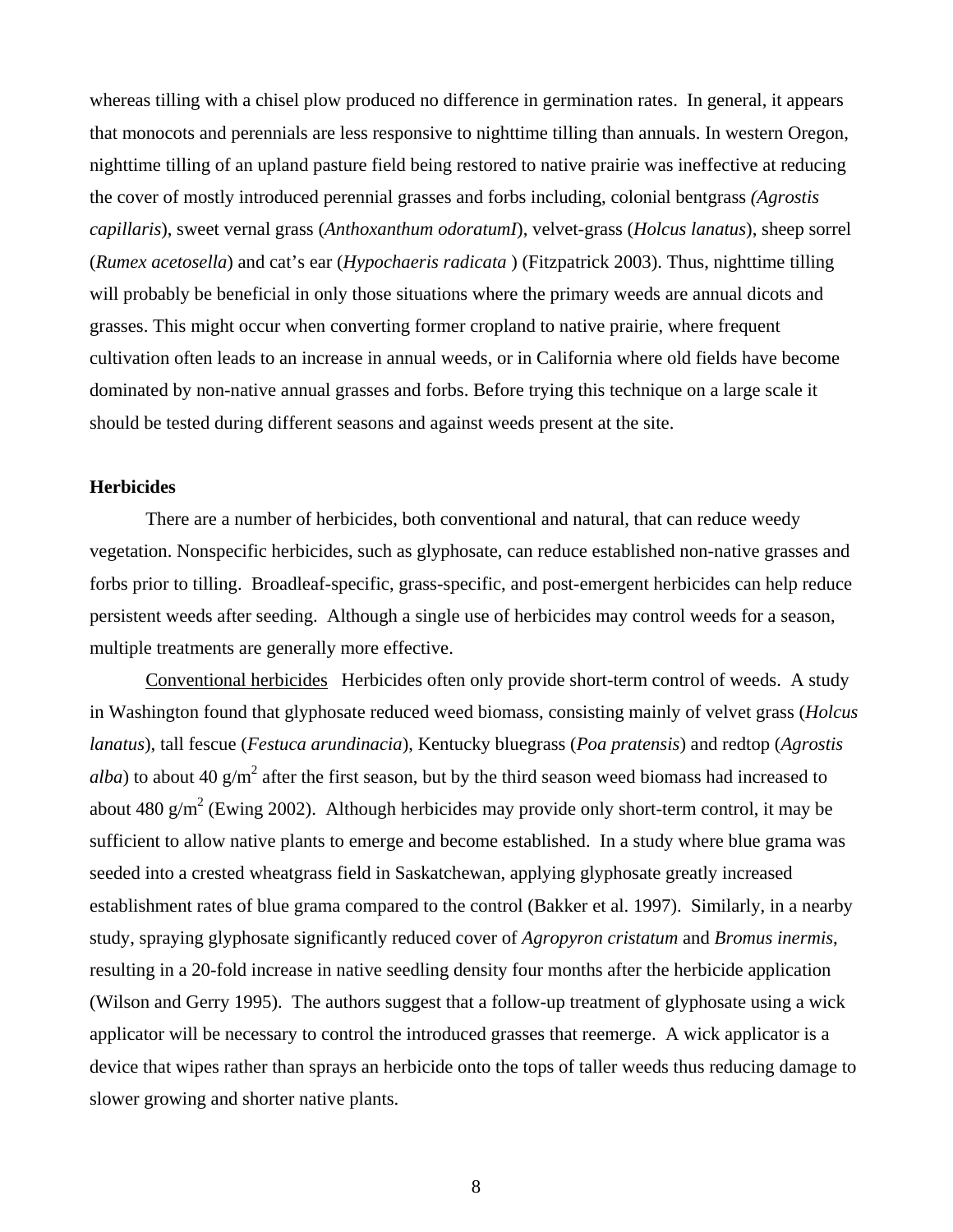Some workers have found that applying an herbicide over a number of years to the same field can reduce the weeds and seed bank (Morgan 1997), while others have not. Researchers in southwest Saskatchewan, found that applying glyphosate annually to an *Agropyron cristatum*-dominated field for four seasons did not lead to its decline, probably because intraspecific competition decreased which allowed seed production to increase (Ambrose and Wilson 2003).

Burning prior to spraying herbicides can reduce thatch and weed seeds, and thus allow better contact of herbicides with new weed growth (Morgan 1997, Grilz and Romo 1995). In Saskatchewan, spraying glyphosate after spring burning eliminated *Bromus inermis* compared to a 76 percent and 50 percent reduction in density for fall burning and no burning treatments, respectively (Grilz and Romo 1995). Furthermore, the glyphosate treatment after spring burning continued to provide excellent control (98 percent) even after 15 months. This may have been because smooth brome did not produce a persistent seed bank and burning destroyed most surface seeds from the previous crop. Combining burning with an herbicide may be especially critical when there is an abundant weed seed crop on the soil surface. A combination treatment where a field is sprayed with an herbicide, burned, then resprayed is highly effective in many situations (R. Bowen, pers. comm. 2004).

Sometimes using a nonspecific herbicide such as glyphosate, along with a selective, postemergent herbicide like imazapic (which does not affect certain broadleaf plants and many grasses) can be more effective at reducing weed cover and increasing native species (Beran et al. 1999, Cox 2003). In Kentucky, spraying tall fescue (85-98 percent cover) with glyphosate reduced cover to less than 12 percent in most treatments, and a follow-up application of imazapic two years later eliminated or reduced residual tall fescue from most of the plots and allowed seeded native grass cover to increase, on average, from 30 percent to 70 percent (Washburn et al. 2002). Since many forbs and some grasses may be sensitive to imazapic, caution is advised when using it in restoration projects (Cox 2003).

If a prairie is planted in a two step process, with grasses sown the first year and forbs the second, then a broadleaf herbicide such as 2,4-D can be used to control persistent weedy forbs (Stromberg and Kephart 1996, Bugg et al. 1997, Brown and Bugg 2001). This two-step process can also be reversed, with all non-grasses sown in the first year (following several glyphosate applications), followed by a spring, summer, or early fall application of a grass-specific herbicide such as Post, followed by a planting of grasses (E. Wold, pers. comm. 2004). The challenge with seeding grasses first is finding an effective method of introducing forbs into established grasses. Bugg and Brown (2001) found that sowing native seeds in California without any treatment led to very poor establishment of forbs, while transplanting small plants was more successful. Light disking of an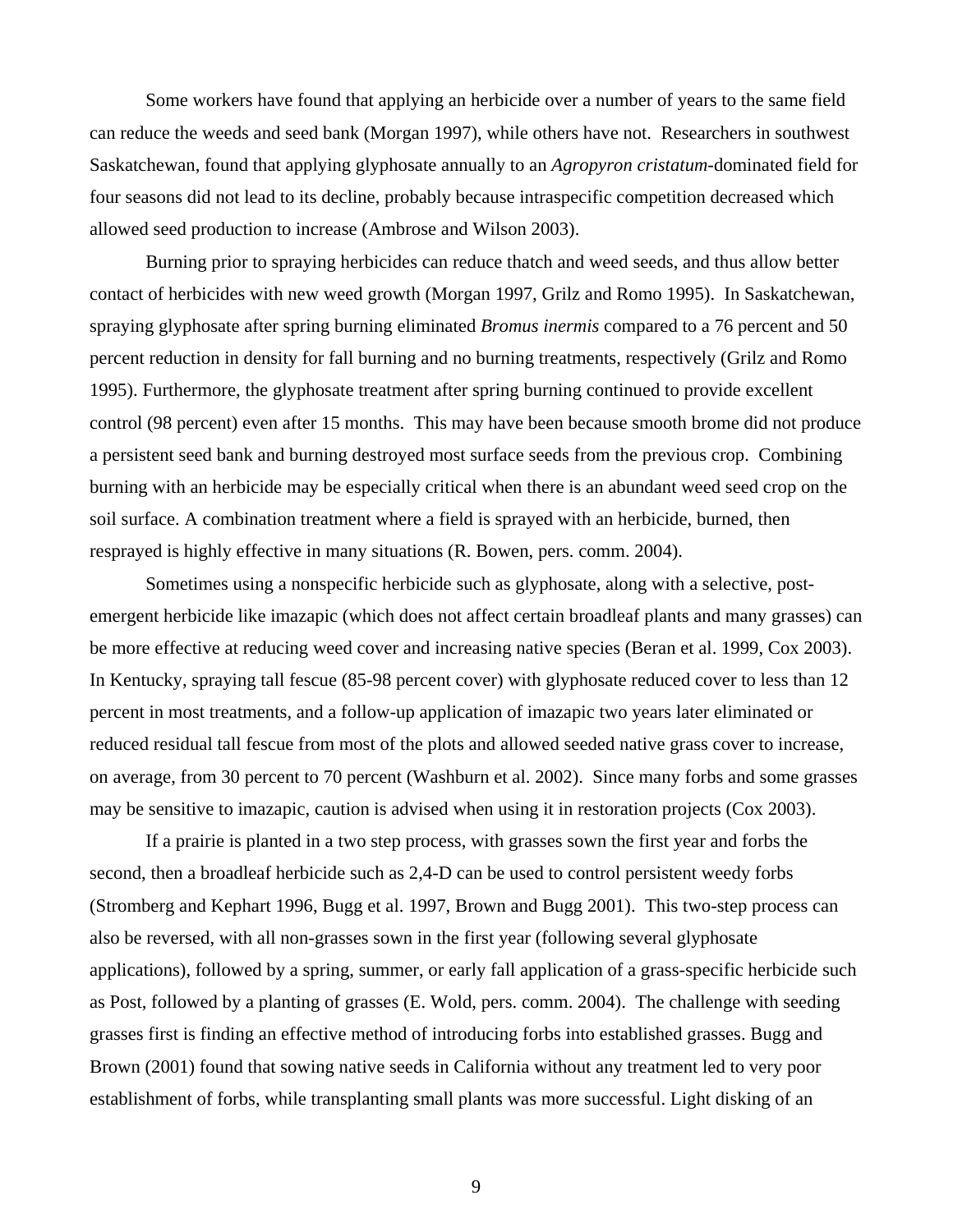established grass field may be another approach to allow interseeding of native forbs. In Illinois, Dovel et al. (1990) found that the establishment and survival rates of a native legume, Illinois bundleflower (*Desmanthus illinoensis*), interseeded into a dense stand of a non-native bunchgrass (*Panicum coloratum*), was higher after light disking than either the control or two herbicide treatments. Mowing, burning and grazing may also be beneficial for seeding in forbs into dense stands of grasses. See Jones and Hayes (1999) and Howe (1999) in the Short-Term Management section of this paper for more details.

One disadvantage of using herbicides is that the microflora and fauna in the soil may be compromised. Some laboratory studies have shown that herbicides such as glyphosate can reduce nitrogen-fixing nodules on clover and mycorrhizae on conifers (Cox 1998). Since below-ground processes are vitally important to the health and productivity of prairies (Miller 1997), caution should be used when applying herbicides.

Organic herbicides Given that conventional herbicides may compromise the soil food web and many federal, state and local regulations preclude their use, more acceptable alternatives are often needed. Some broad-spectrum natural herbicides are becoming available that may provide some level of weed control. Two examples are corn gluten and acetic acid. Chinery (2002) found that a 20 percent acetic acid formula exerted a 66 percent control compared to 95 percent control by glyphosate after 13 weeks against a variety of annual and perennial grasses and forbs (e.g., quackgrass, crabgrass, dandelion, Kentucky bluegrass). Applying the 20 percent acetic acid herbicide three times increased control to 81 percent. Since so few scientific studies have been done on this relatively new herbicide, little is known about its efficacy on other weeds and its effect (especially pH) on microorganisms in the soil.

Corn gluten, a pre-emergent herbicide that is 10 percent nitrogen by weight (often referred to as a natural weed and feed product), kills monocot and dicot weed seedlings by inhibiting their root development and growth. Plants with mature roots are not affected. Liu and Christians (1997), in a petri-dish bioassay, found that adding corn gluten produced a greater than 80 percent reduction in germination of creeping bentgrass. The concern with using corn gluten herbicide for prairie restorations is that some non-native species may be tolerant and consequently may increase in cover due to the increased nitrogen. In a greenhouse study, three out of four perennial grasses (*Anthoxanthum odoratum*, *Festuca arundinacea*, *Phalaris aquatica*) tested had germination rates higher than 55 percent relative to the control (ranging from 55 percent to 93 percent). In addition, the grasses that germinated with corn gluten showed more growth compared to the control, probably due to nitrogen.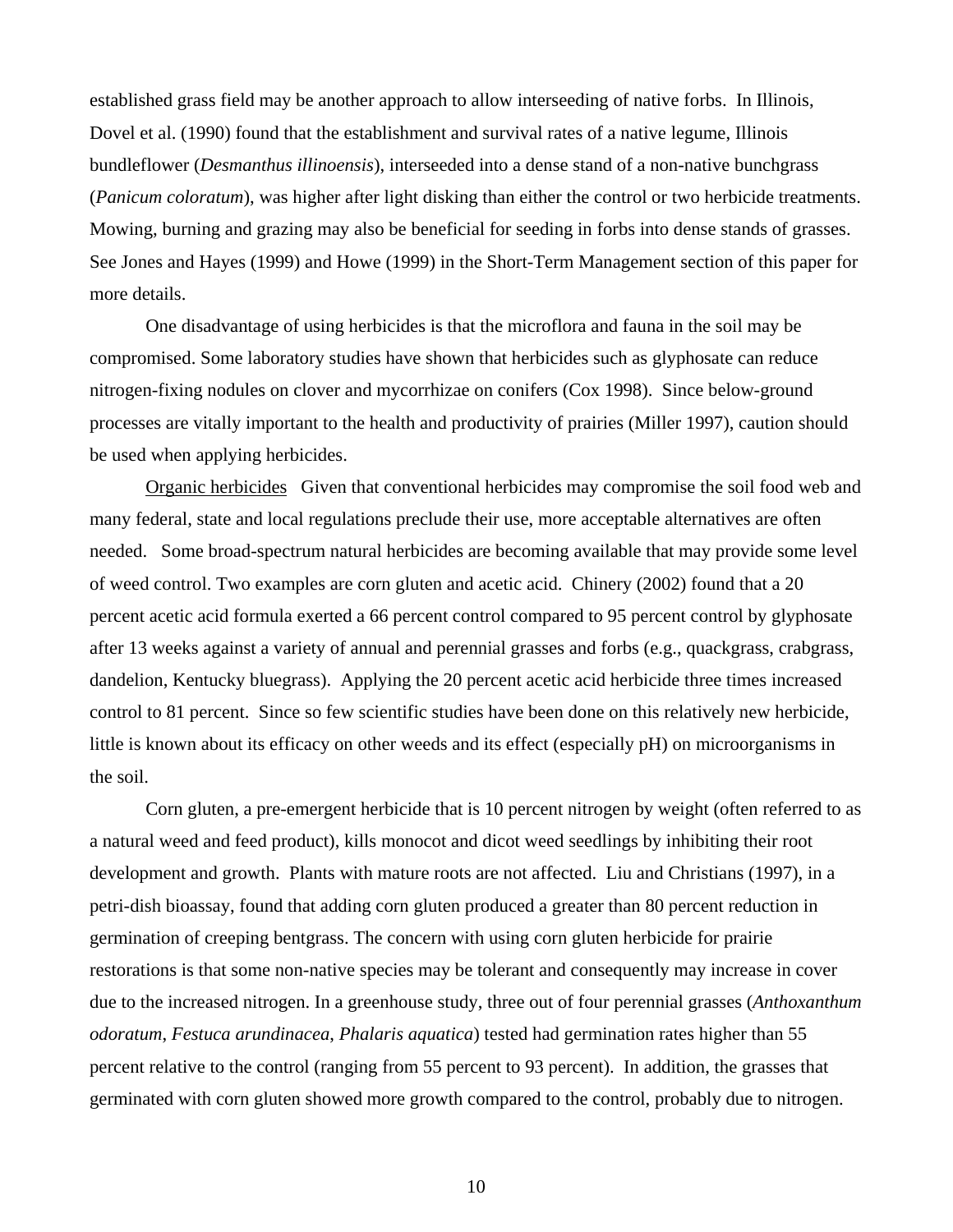Nonetheless, corn gluten was quite successful at reducing germination rates of some non-native forbs. Six out of eight non-native forbs tested had germination rates averaging less than 4 percent (*Leucanthemum vulgare*, *Senecio jacobaea*, *Mentha pulegium*, *Cirsium vulgare*, *Leontodon taraxacoides* and *Dipsacus sylvestris*) compared to the control (unpublished data, Fitzpatrick 1998). Combining corn gluten with a carbon source, such as sawdust, could help to reduce the nitrogen that is released by the herbicide.

The challenges associated with using natural herbicides include high costs, lack of availability in large quantities and insufficient knowledge about efficacy and application rates. Often the best sources concerning natural herbicides are local organic and sustainable growers and University extension agents. With additional research and use of these products, more information will become available in the future.

#### **Thermal weed control**

The primary thermal weed control techniques discussed in this paper include flame weeders (also called infrared burners) and solarization. Flame weeders use propane to produce high temperatures (combustion temperatures can reach approximately 540-1090º C) that kill vegetation by rupturing plant cells exposed to the heat. Solarization is a weed control method that relies on covering moist soil with clear plastic sheeting for a period of several months during the summer. These techniques can be effective at reducing both existing weeds and the weed seed bank. Although most practitioners have relied on broadcast burning to restore prairies, flame weeders might provide an alternative when field conditions are unsuitable (e.g., lack of sufficient fuel or too green) or where higher temperatures might provide better weed control. Up to now, solarization has seen limited use in prairie restorations mainly because covering large areas with plastic sheeting often requires specialized machinery. Recent studies suggest that this technique may be effective at reducing weed seeds and weeds, and therefore may hold promise for smaller restoration projects or when herbicides are not an option.

Flame weeders Flame weeders vary in design. While most flamers have open burners, more advanced ones have insulated covers and misters that produce infrared heat, steam and turbulent hot air (Ascard 1998). Flame weeding is becoming more widely used, especially in organic farming, because it can substitute for chemical weed control. Models describing the response to flaming show plant size has a large effect on dose requirement, while density is less important (Ascard 1994). Weed seedlings are readily killed by a single treatment whereas larger more established weeds are only top-killed and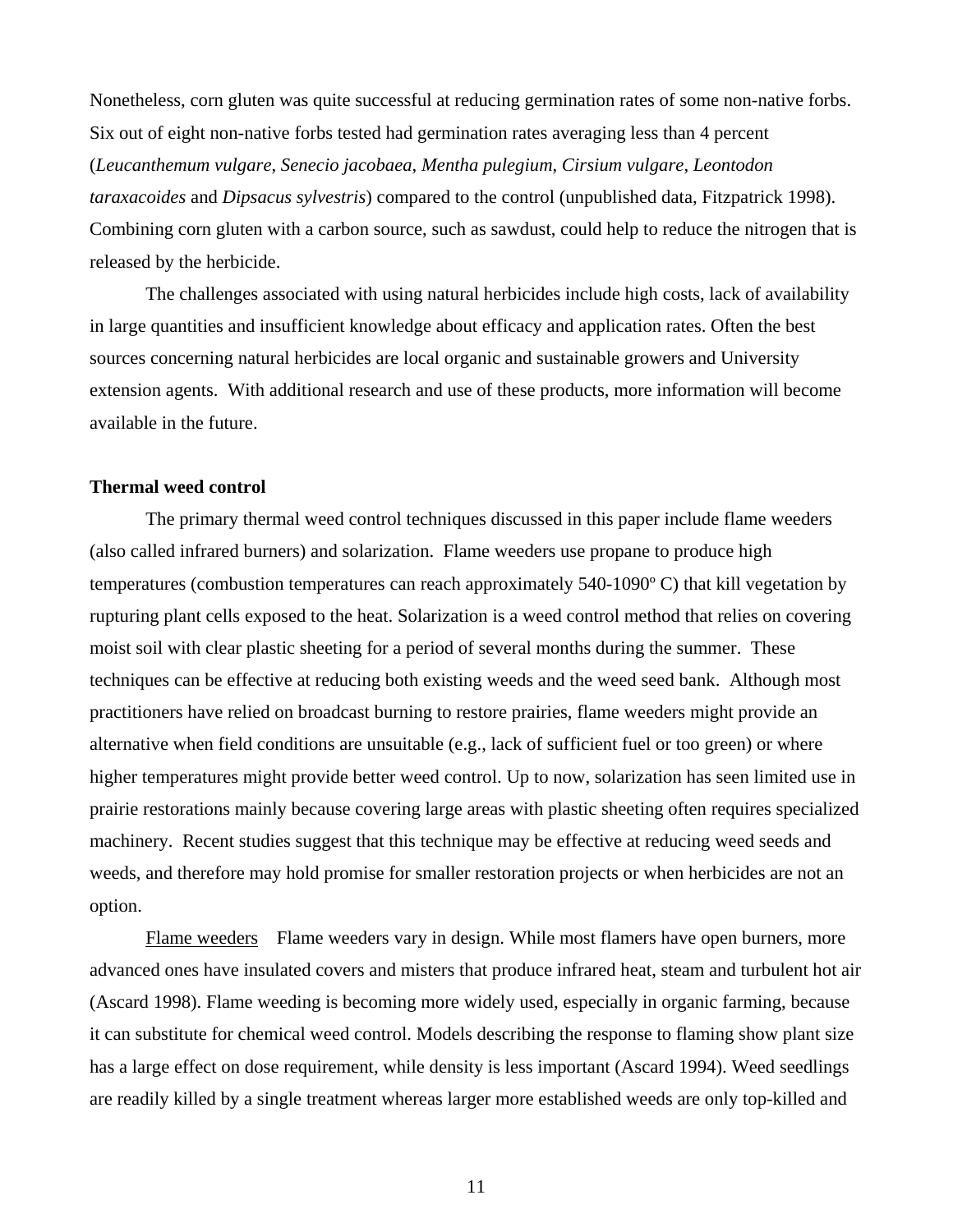often require multiple treatments (Bond and Grundy 2001). One study found that flamers are more effective against dicots than grasses, probably due to the grass's protective sheaths (Bond and Grundy 2001). However, field observations in Oregon have found that *Hypochaeris radicata* increased after flaming, possibly due to protective hairs on their leaves and their ability to quickly colonize open soil (T. Taylor, pers. comm. 2004). Many of the studies on vegetation responses to broadcast burning may be relevant to flaming.

Perhaps the best use of weed flamers is for killing surface weed seeds and small weed seedlings that emerge after tilling. Typically herbicides or cultivation are used to kill this flush of new seedlings. However, flamers may be a superior method because they emit no harmful chemicals and create very little disturbance that might stimulate additional weed emergence (Stromberg and Kephart 1996). Flamers have also been used as a post-seeding treatment (when seeds are drilled), timed so that flaming occurs before native seeds germinate (Bond and Grundy 2001). Using flamers in a postseeding application would need to be tried first to ensure that temperatures are not lethal to the native seeds. In Oregon in an upland field, researchers using an infrared burner after tilling and again prior to seeding, found it to be more effective than a single application of glyphosate at reducing introduced forbs (*Rumex acetosella, Hypochaeris radicata, Leontodon taraxacoidies*) and an annual introduced grass (*Vulpia bromoides*). In addition, it was as effective as glyphosate in helping to establish native plants (Fitzpatrick 2003).

Weed flaming could also be used to replace broadcast burning in situations where the vegetation is too green (in the spring) or where fine fuels are insufficient to carry a fire. Stromberg and Kephart (1996) used propane-fired burners in California to kill emerging non-natives early in the spring when there were insufficient fuels. Combining burning with an herbicide may be especially critical when there is a need to kill weed seeds prior to tilling. After seeds are buried, they can persist for long periods of time depending on the species. Grilz and Romo (1995) in Saskatchewan found that applying an herbicide after a spring broadcast burn was more effective at reducing non-native grasses (e.g., *Bromus inermis*) than herbicide alone, and there was very little increase in the non-native grass, even after 15 months. Weed flaming could probably have been substituted for broadcast burning in this case, if conditions were not ideal, and if burning was considered critical for reducing the surface weed seed.

Solarization During solarization, heat created by the sun and trapped beneath the plastic can reach temperatures greater than 65° C, which can kill weeds and weed seeds near the soil surface (Horowitz et al. 1983, Standifer et al. 1984, Bainbridge 1990, Egley 1990, Wilson et al. 1994, Bond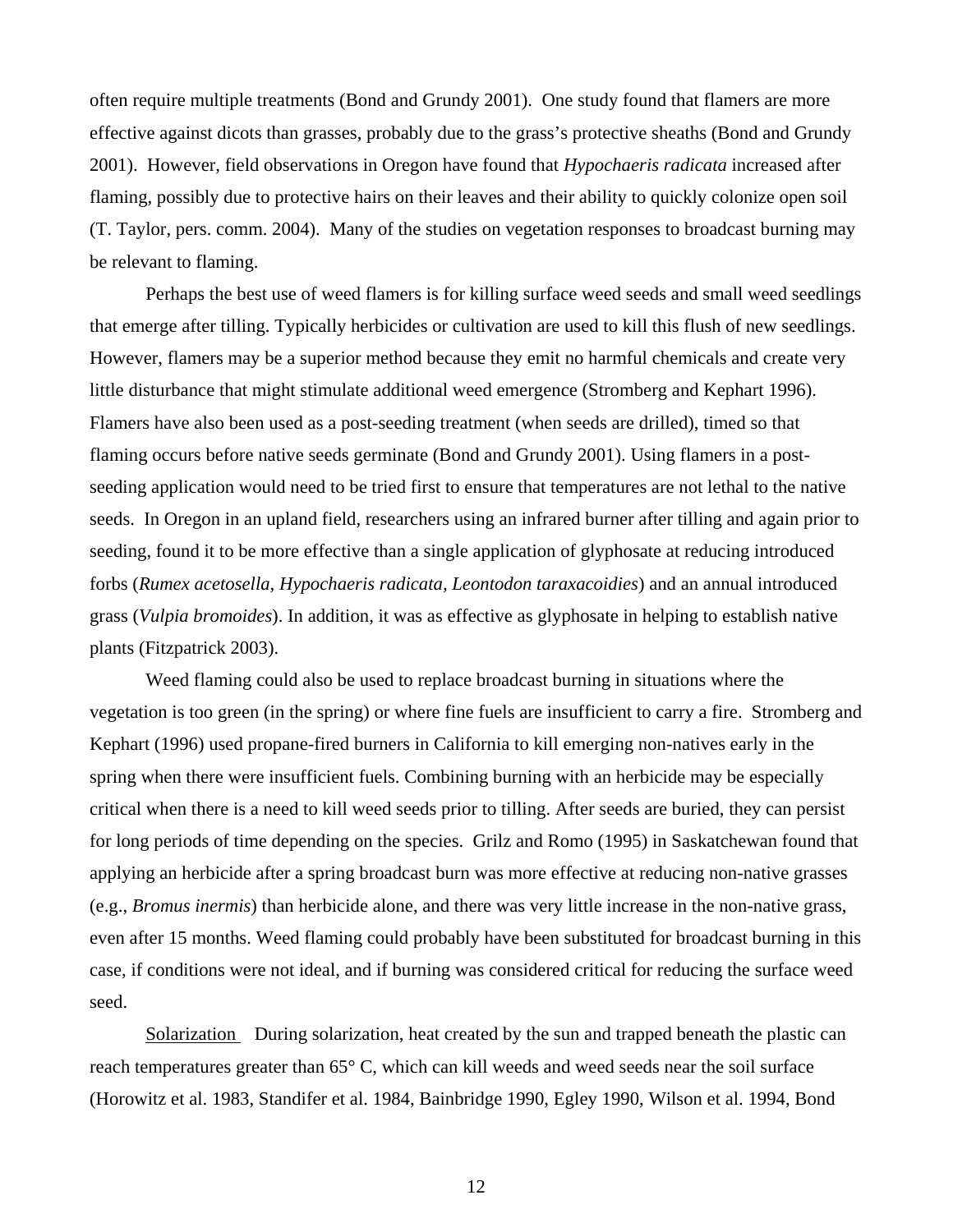and Grundy 2001, Wilson et al. 2004). Solarization is most effective if the ground is tilled, the soil is moist prior to plastic installation, and the site has extended sunny and warm conditions. Moist soil conducts heat better than dry soil and it promotes seeds to germinate, which are then killed by the high heat (Egley 1990). Egley (1990) also found that seeds are killed at lower temperatures (50° C) in moist soil than dry soil (70° C).

 While solarization is effective at reducing weeds (Wilson et al. 2004), it may provide only a short-term (one season) reduction in weed cover. In a western Oregon wetland prairie, Wilson et al. (2004), found that solarization reduced the emergence of dicots, and seeds of *Agrostis capillaris* and *Hypochaeris radicata* compared to the control. Weed cover was also reduced in solarized plots (34 percent) compared to the control (60 percent), but by the second season non-native plant cover was similar to the control. Similarly, solarization in experimental plots at a nearby nature preserve was more successful than tilling, flaming and herbicide at creating bare ground, but by the second season the treatment effect had disappeared and consequently did little to promote the establishment of sown native species (Fitzpatrick 2003).

Although solarization has been used mostly in experimental and small restoration projects, its potential is much greater if commercial agricultural machinery is used to apply the plastic. For example, growers can cover many hectares with plastic in preparation for growing strawberries and in the process of fumigating soils (Hartz et al. 1993). One drawback to doing solarization on larger scales is that the plastic sheeting often has to be sent to a landfill, although there has been a limited effort at recycling. Another alternative might be to use a biodegradable plastic that could be plowed into the ground after its use. At this time biodegradable plastic sheeting is still too costly and experimental, but in the future it might be produced in large enough quantities to make it feasible.

#### **Combining techniques**

Some practitioners and researchers have found that combining treatments that target the different life stages of plants (seeds, seedlings, adults) and doing treatments multiple times over several seasons can reduce non-natives and enhance the establishment of natives better than doing single onetime treatments (Stromberg and Kephart 1996, Morgan 1997, Howe 1999, Kurtz 2001, Wilson 2002). To reduce non-native annuals on fallowed agricultural land in California, Stromberg and Kephart (1996) found that a combination of tilling, using a variety of methods (rippers, disc harrow, spiketoothed harrow) up to four times to kill existing vegetation and numerous flushes of weeds, and spraying glyphosate prior to planting natives, led to high establishment rates of native grasses and a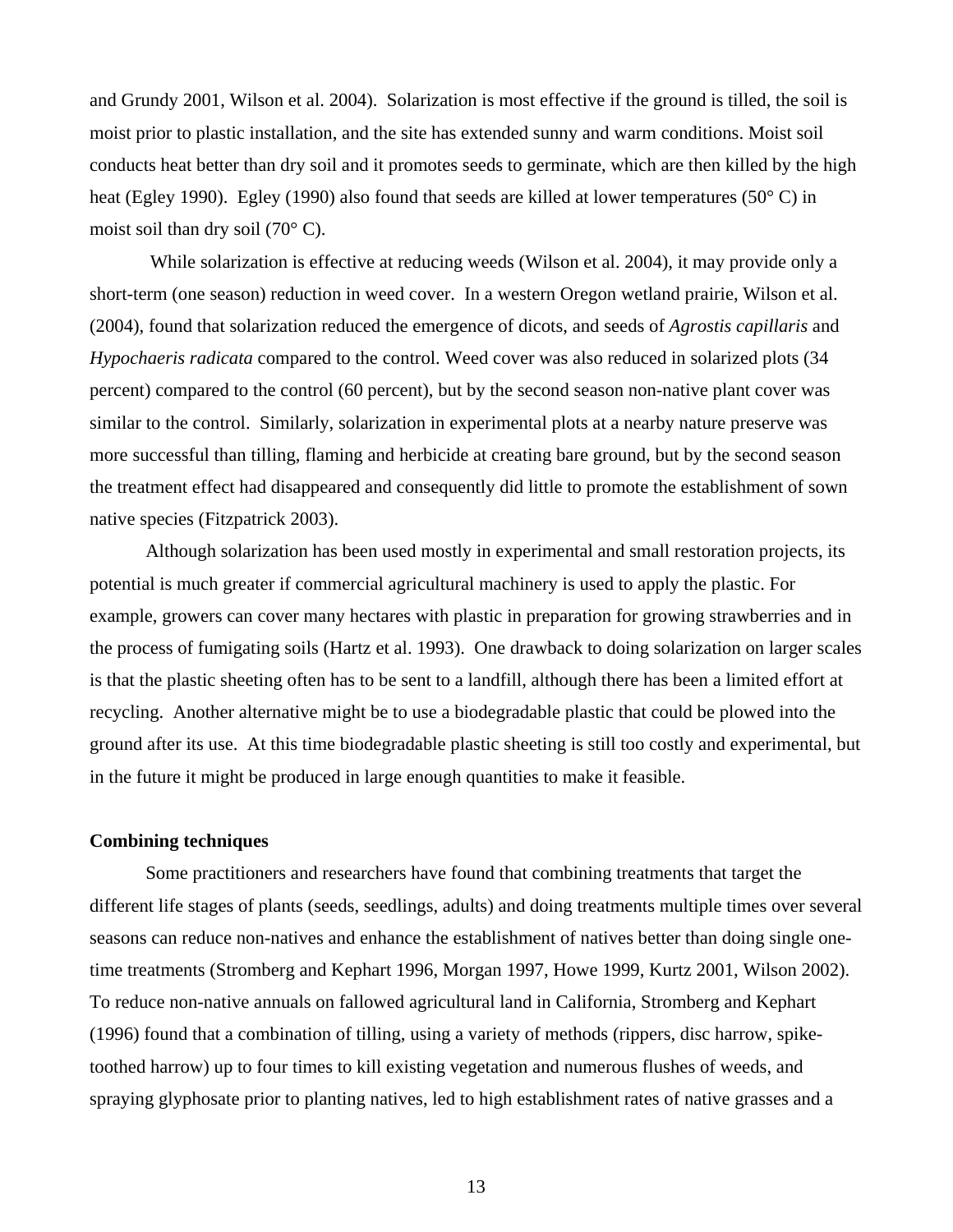significant reduction of the non-native annual grasses. They also suggest a combination of treatments to establish native grasses in upland sites in California, including dry-season burning, late winter herbicide application, intensive and short-duration grazing or mowing in late winter and early spring. Morgan (1997) advocates a variety of treatment techniques to establish native prairies in the Midwest. The treatments include burning in late fall or early spring to remove the litter and surface seed bank; applying several applications of herbicides (specific and nonspecific) at three or four week intervals once the vegetation has regrown; removing the remaining vegetation by mowing or fire; cultivating several times to prepare a seedbed and doing a final herbicide treatment prior to seeding native prairie plants.

In Wisconsin, researchers worked the land over a three-year period to reduce weeds and ensure good establishment of natives (Howe 1999). During the first year in the fall they applied glyphosate to the non-native grasses *Bromus inernis, Poa pratensis*, and *Agropyron repens* and followed that with a burn and plowing. The next summer and following spring the field was disked and spot sprayed to further reduce the weedy grasses. Native seeds were then planted. Two years later they found that 95 percent of the cover consisted of the dominant native grass.

## **IMPROVING THE COMPETITIVE ENVIRONMENT FOR NATIVES**

It is often assumed that non-native species are competitively superior to native species. However, recent studies exploring the competitive abilities of non-native and native species have found mixed results (Bakker and Wilson 2001, Davis 2001, Seabloom et al. 2003a, Seabloom et al. 2003b), probably because of the great diversity of plants and their life-history strategies within these two groupings. Also, many fields formally used as agriculture or pasture land may have higher than normal nitrogen levels which may be utilized by non-natives more extensively than natives, thereby increasing their competitive ability (Davis 2001). In Saskatchewan, a study looking at the competitive responses of a C4 native grass, *Bouteloua gracilis* and a C3 introduced grass, *Agropyron cristatum,* found that competition led to a 60 percent decline in *Bouteloua* growth compared to only 33 percent decline for *Agropyron* (Bakker and Wilson 2001). The authors suggest that this result indicates *Agropyron* is better able to resist competitive suppression than *Bouteloua*. Other studies provide evidence that some native species are superior competitors to non-natives. In an Oregon wetland prairie, a study testing competition at the seedling stage found that most of the non-native grasses (*Anthoxanthum odoratum, Holcus lanatus, Phalaris arundinacea*) were more suppressed by competition than were the native grasses (*Beckmannia syzigachne, Danthonia californica,*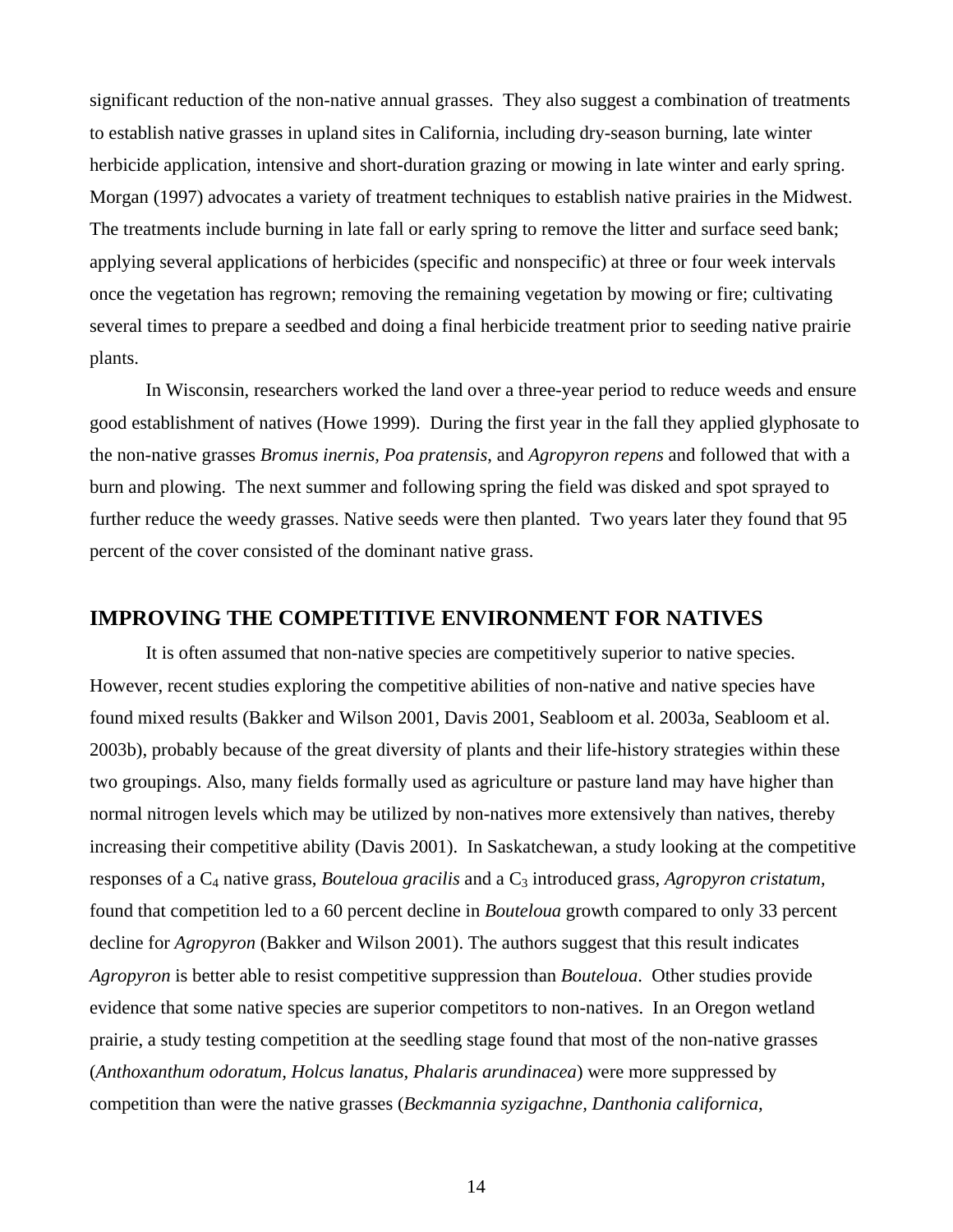*Deschampsia cespitosa*) (Davis 2001). The author suggests that the reason non-native species are so successful in degraded prairies is because many invasive species are superior colonizers and rely on large seed production and efficient seed dispersal to occupy disturbed areas. Similarly, a seed addition study in California, found that after correcting for seed limitation, native perennial grasses were able to reduce the abundance and fecundity of the non-native annual grasses (Seabloom et al. 2003b). The authors suggest that past disturbances coupled with inadequate seed dispersal and seed limitation of native perennial grasses has led to the dominance of non-native annual grasses in California habitats that were formally dominated by native perennial grasses.

#### **Reducing soil nitrogen levels through carbon addition**

Many degraded and abandoned fields that are slated for restoration may have elevated levels of nitrogen because they have been fertilized regularly and atmospheric nitrogen deposition has increased (Collins et al. 1998). Additionally, fields that are dominated by introduced rhizomatous grasses may promote higher levels of nitrogen mineralization than native bunch grasses (Wedin and Tilman 1990, 1996, Davis 2001), which can further increase nitrogen levels. Since non-native species are often fastgrowing and nitrophilic, decreasing nitrogen levels can potentially help promote native species over non-natives.

One method of reducing nitrogen in the soil is to add a carbon source such as sugar or sawdust. This stimulates soil microbes to utilize nitrogen, thus making it unavailable for plants. Adding a more recalcitrant form of carbon, such as sawdust or straw, provides a more sustained level of carbon than sugar. The results from carbon addition experiments have been mixed. Some carbon addition experiments have shown limited or no success (Wilson and Gerry 1995, Seastedt et al. 1996, Schultz 2001, Corbin and D'Antonio 2004), or short-term nitrogen reduction (Morghan and Seastedt 1999). Other studies provide evidence that carbon addition at higher levels can reduce weeds and promote natives (Morgan 1994, Davis 2001, Blumenthal et al. 2003).

Many of the carbon addition experiments may have failed because they did not add enough carbon. When Schultz (2001) added 650  $g/m^2$  of sugar to a field in Oregon and Wilson and Gerry (1995) added 400  $g/m^2$  of sawdust to a field in Saskatchewan over a period of three years, there was no effect on either non-native or native species. In California, Corbin and D'Antonio (2004) found that adding 200 g/m<sup>2</sup> of sawdust, six times over a period of 18 months, had no effect on reducing nitrogen or production of non-native annuals or perennials. The addition of sawdust did however, lead to a slight increase in growth of natives during the first year, but by the second year there was no difference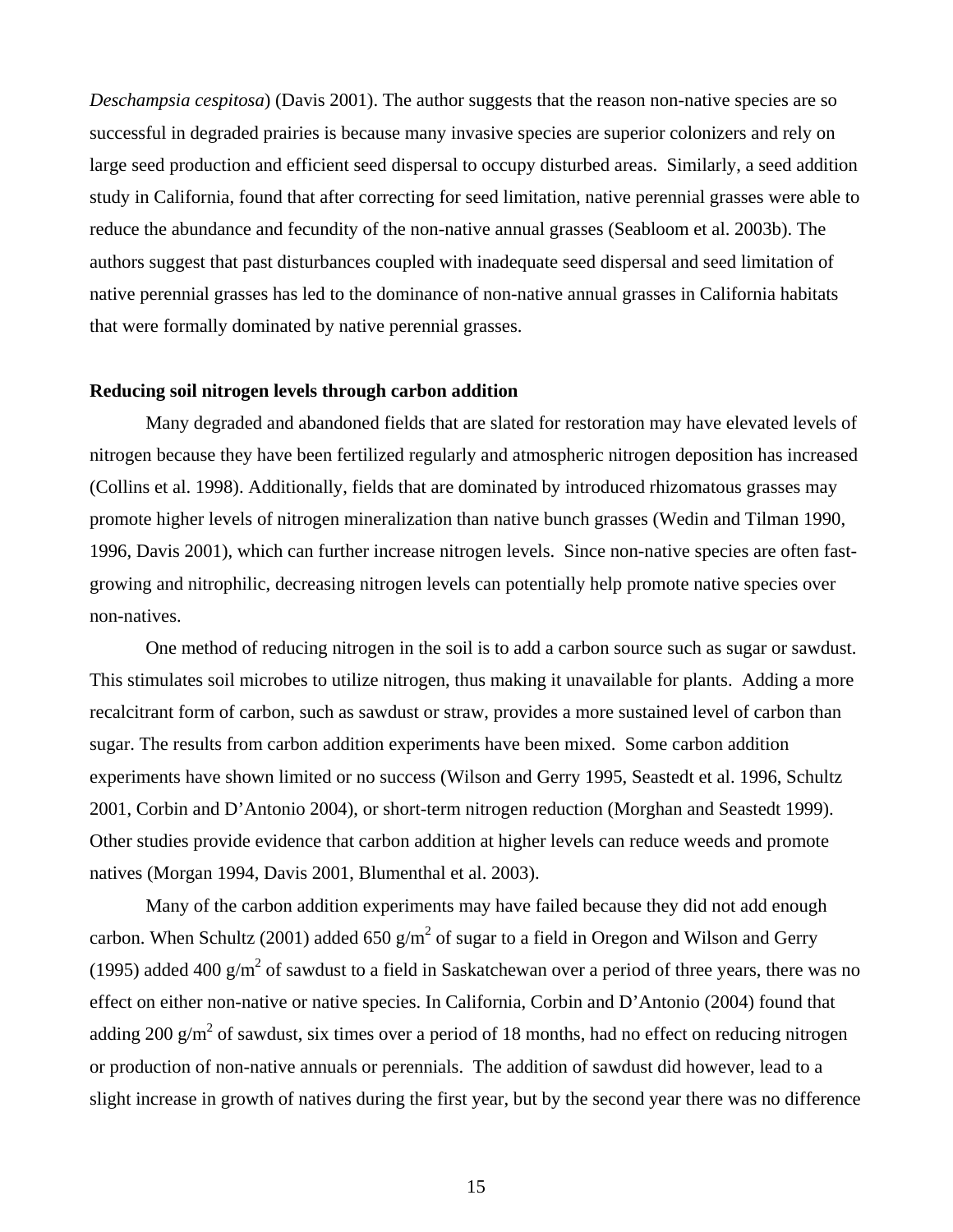between sawdust addition and the control. The authors suggest that the soil nitrogen may have been too high in relation to the amount of sawdust added, and that adding more sawdust may have produced better results.

In Minnesota, when carbon ranging from 84 to 3346  $g/m^2$  (94 percent sawdust, 6 percent sugar) was added to the soil, nitrate levels decreased at all levels of carbon. At the highest level of carbon addition, weed biomass decreased by 54 percent (most of which were annual weeds), and prairie species biomass increased eight-fold compared to the control (Blumenthal et al. 2003). The authors found that overall, about 1000 g/m<sup>2</sup> of carbon were necessary to reduce weed biomass and 1500g/m<sup>2</sup> were necessary to promote native plants. It is important to note that the weeds in this study were sown as seed and did not grow from established plants. For this reason, and the fact that the perennial weeds increased with carbon addition, the authors caution that established perennial weeds, especially those that are deep rooted, may not be affected by carbon amendments. Furthermore they suggest that the practical use of carbon in a restoration project may depend on the existing nitrogen levels. If nitrogen levels are too high then it may require an exorbitant amount of carbon to be beneficial.

Although most carbon addition studies have focused on upland or semi-arid habitats, at least one study has demonstrated that carbon addition in a wetland prairie can suppress weeds and benefit native plant establishment. When about  $2000g/m^2$  of sawdust and sugar was added in equal amounts to an Oregon weedy wetland prairie, dominated by mostly non-native perennial plants (*Holcus lanatus, Agrostis capillaris* and *Hypochaeris radicata*), there was a significant decrease in nitrate and ammonium levels and biomass of non-native grasses (Davis 2001). Although there was no effect on either the non-native or native forbs, it did lead to an increase in two of the three native grasses that were sown (*Deschampsia cespitosa* and *Bechmannia syzigachne*, but not *Hordeum brachyantherum*).

The practicality of carbon addition will depend on nitrogen levels at a particular site, the native and non-native species involved, and the cost of obtaining the carbon and incorporating it into the soil. Before choosing this restoration technique it would be prudent to test soil nitrogen levels to see if carbon is a practical approach. Since carbon addition does not seem to reduce many non-native forbs, other control measures for these species would need to be considered.

#### **Mycorrhizal fungi**

Mycorrhizal fungi are symbionts that infect the roots of approximately 80 percent of all terrestrial plants, and provide their host with soil resources in exchange for photosynthate (Van der Heijden et al. 1998, Klironomos 2003).Mycorrhizae, with their extensive fungal filaments or hyphae,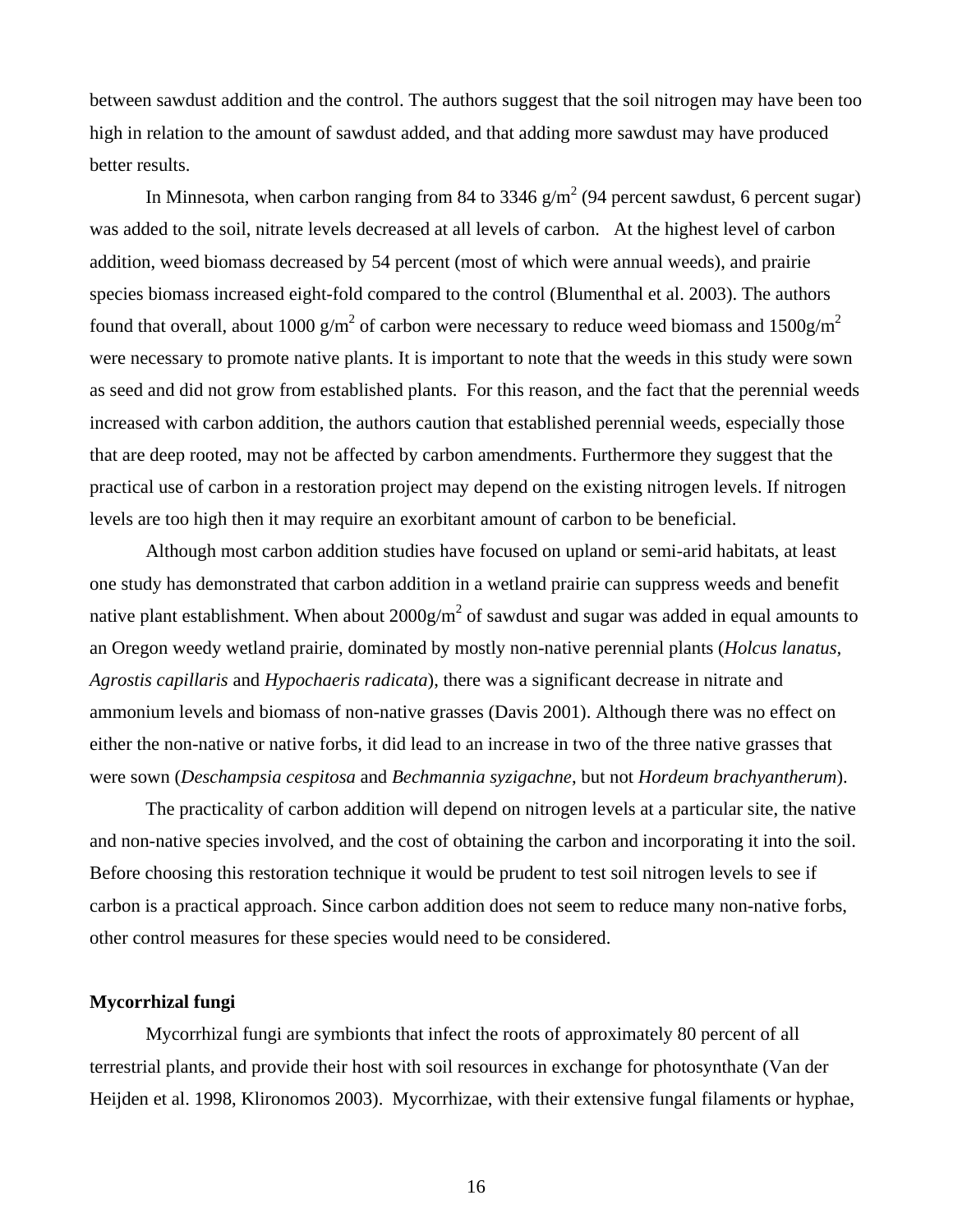increase the capture and uptake of critical nutrients for plants, especially phosphorous, but also nitrogen and other minerals from the soil, particularly under low fertility conditions (Hetrick et al. 1994, Allen 1996, Johnson et al. 1997, Van der Heijden et al. 1998). They can also increase drought tolerance, inhibit plant diseases and improve soil structure by increasing soil aggregation through their hyphae and the release of polysaccharides (Zajicek et al. 1987a, Johnson et al. 1997). The most common mycorrhizae type, the arbuscular mycorrhizae fungi (AMF), predominates in grasses, forbs, bryophytes and tropical trees. AMF are generally mutualistic, but under certain conditions they can become parasitic. This can occur when soils are highly fertilized, when plants are under low light conditions, or if a plant becomes infected with an unsuitable fungal isolate or genotype (Johnson et al. 1997).

Mycorrhizae are generally more abundant in undisturbed natural areas than areas associated with disturbance or human activity such as fire, tilling, compaction, soil removal, land clearing, strip mining, weed invasion, and pesticide use (Reeves et al. 1979, Waaland and Allen 1987, Baltruschat and Dehne 1988, Hetrick et al. 1992, Douds et al. 1993, Allen 1996, Haselwandter 1997, Douds and Millner 1999, Jorden et al. 2000, Amaranthus and Steinfeld 2003). Mycorrhizal fungal communities may show an increase in infectivity and spore count and diversity over time during old field succession. Johnson et al. (1991) found fallow and rye fields tend to have lower densities of infected propagules compared to older fields, and species diversity increased primarily due to a decrease in one species of mycorrhizae. Although soil solarization creates disturbance and is used to kill pathogens and weeds, it may actually be beneficial to mycorrhizae colonization (Nair et al. 1990). A study investigating the effect of solarization on mycorrhizae colonization in crops found no adverse effects on the native mycorrhizae (Afek et al. 1991). The authors suggest that solarization may actually promote mycorrhizae colonization by killing microorganisms that compete with mycorrhizal fungi. Ingham and Wilson (1999) found mycorrhizae spore count to be 3.5 fold higher in solarized than in unmanipulated plots.

Fire, which is often used to maintain and enhance prairies, can influence mycorrhizal fungi diversity and spore abundance (Rashid et al. 1997, Eom et al. 1999). In a Kansas tallgrass prairie, Eom et al. (1999) found that 10 years of annual spring burning led to an increase in AM fungal species, a decline in the number of spores, but no significant effect on fungal colonization of roots. Similarly, in an Illinois sand prairie, Dhillion et al. (1988) and Dhillion and Anderson (1993) found mycorrhizal spore counts to be lower in burned plots compared to unburned plots. The authors suggest that mycorrhizal fungi are probably not directly affected by fire because soil is a good insulator. The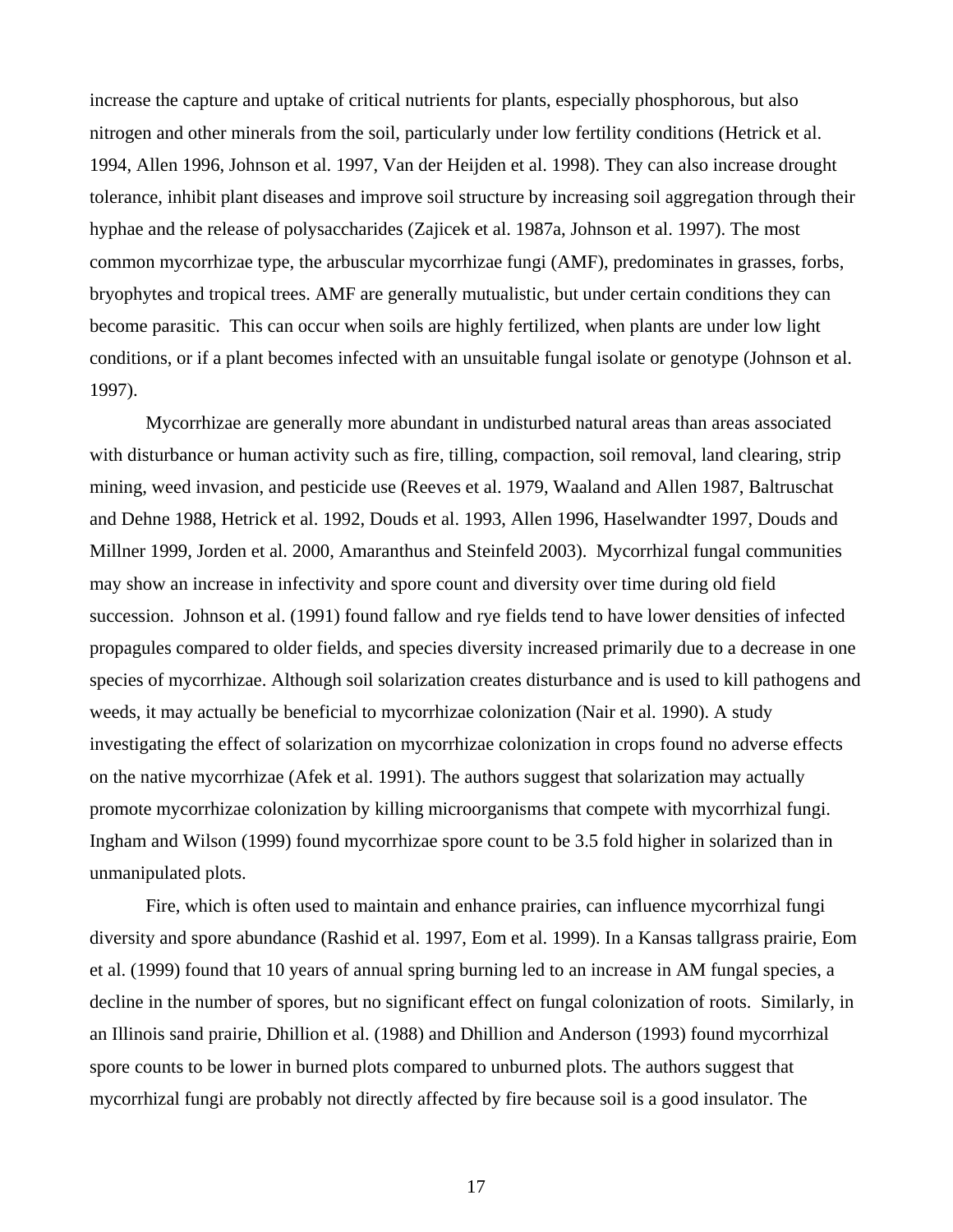changes in spore count are more likely due to changes in the host plant in response to fire, such as root growth.

A plant's dependence on mycorrhizae may depend on plant phenology, root morphology or type of habitat (Hetrick et al. 1988, Hetrick et al. 1992). Mycorrhizae are more commonly present in warm-season than cool-season grasses, possibly because the cooler soils may lower the metabolic rate of the fungal symbiont (Hetrick et al. 1992). There is also evidence that root morphology may play an important role in whether a plant has associations with mycorrhizae. Studies have shown that warmseason grasses and forbs have roots that are coarser and less branching than cool-season grasses and are more frequently infected with mycorrhizae (Hetrick et al. 1988). It is hypothesized that cool-season grasses developed more fibrous roots because mycorrhizae were ineffective at transporting nutrients in cool environments. In general, plants in undisturbed habitats are highly mycorrhizal, plants in mildly disturbed sites are facultative mycotrophs, while plants in highly disturbed sites are nonmycotrophic (Reeves et al. 1979, Hetrick et al. 1992, Haselwandter 1997, Greipsson and El-Mayas 2000).

Mycorrhizae in wetland plants Until recently it was assumed that mycorrhizae were uncommon or nonexistent in wetland plants because of their inability to survive in anoxic soils. However, evidence is accumulating that mycorrhizae can exist in wetland ecosystems (Aziz et al. 1995, Wetzel and van der Valk 1996, Cooke and Lefor 1998, Turner and Friese 1998, Ingham and Wilson 1999, Miller 2000, Turner et al. 2000, Bauer et al. 2003). In a recent study in northern Indiana, it was determined that mycorrhizae were present across all hydrologic zones in two restored and one reference wetland (Bauer et al. 2003). Similarly, Ingham and Wilson (1999) in western Oregon found five different wetland habitats that varied in land use intensity and restoration efforts, were colonized with mycorrhizae, averaging between 58 percent and 92 percent. Most of these sites were being restored using tilling, herbicide and solarization techniques, while the last site was an abandoned pasture consisting of about 45 percent native forbs and grasses. The six wet prairie plant species that were investigated were all colonized with mycorrhizae, averaging from 54 percent for *Deschampsia cespitosa* to 96 percent for *Microseris laciniata*. It is interesting to note that the abandoned pasture had the lowest rate of colonization, averaging 73 percent compared to greater than 85 percent for all other habitats.

Cooke and Lefor (1998) also found as many as 89 species of plants from a variety of Connecticut freshwater wetland and transition zone habitats to be colonized by mycorrhizae. The authors suggest that mycorrhizae may be able to exist under low oxygen conditions because they take advantage of the aerenchyma structure of wetland plants that allows diffusion of oxygen to the roots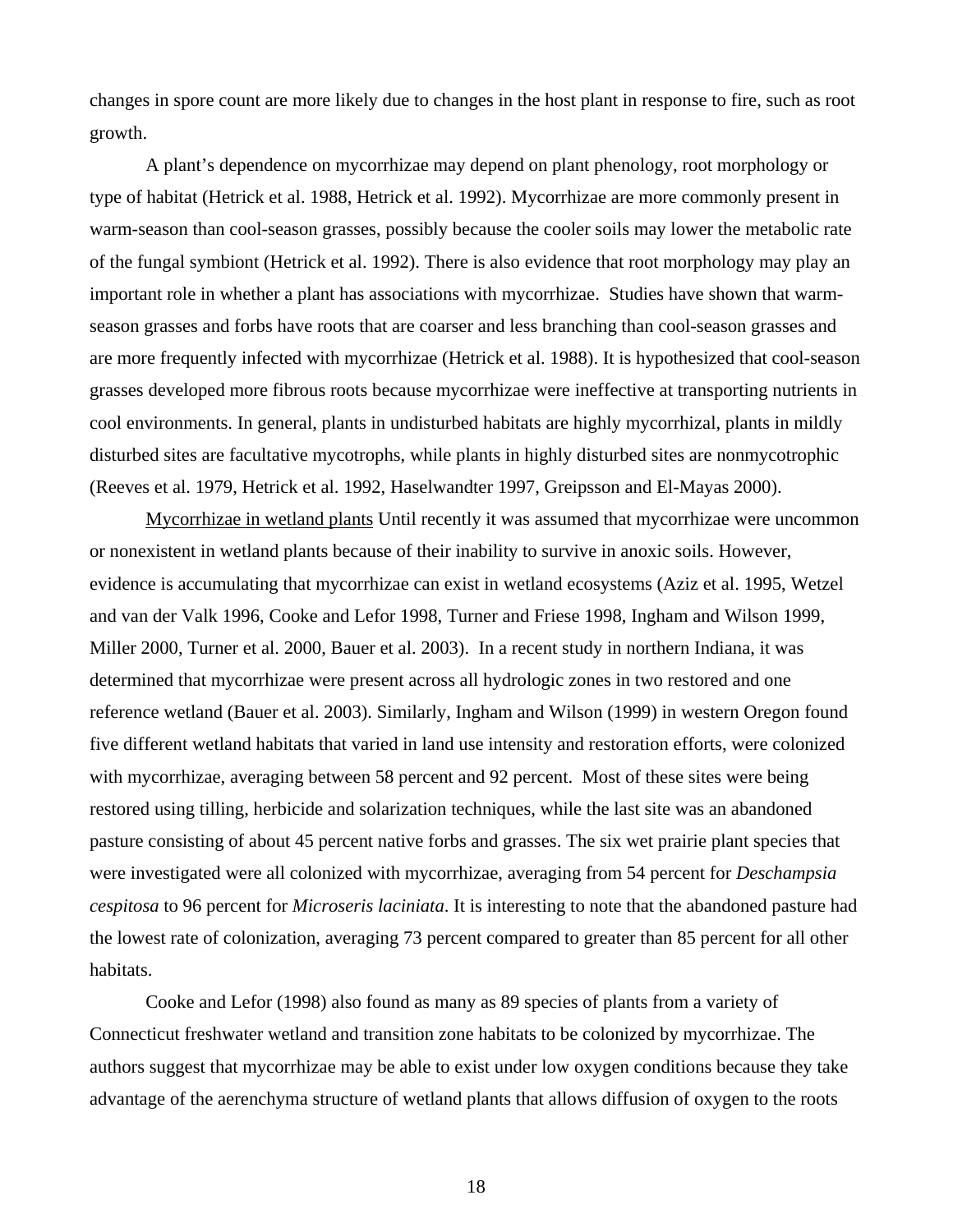from above-ground plant parts. Although many species of wetland plants are colonized by mycorrhizal fungi, the level of infection may decline with higher water levels. In a greenhouse study looking at the effect of flooding on mycorrhizal colonization of two semi-aquatic grasses in South Carolina, there was a decline in mycorrhizal colonization with rising water level (Miller and Sharitz 2000). It was also found that if the grass roots were colonized prior to flooding then the mycorrhizae remained viable, at least over the course of a few months.

Mycorrhizae benefit plants Prairie studies have shown that seeds that were inoculated, or plants that were colonized, with mycorrhizae can have increased seedling survival and emergence (Grime et al. 1987, Gange et al. 1990, Richter and Stutz 2002, Amaranthus and Steinfeld 2003), growth (Zajicek et al. 1987b, Greipsson and El-Mayas 2000), productivity (Zajicek et al. 1987b, Wilson and Hartnett 1997) and survivorship (Wilson and Hartnett 1997, Richter and Stutz 2002). Studies have also shown that mycorrhizae may or may not enhance plant species diversity (Gange et al. 1990, Moora and Zobel 1996). In Kansas, plant species diversity (mainly species evenness) increased when mycorrhizae were suppressed and the dominant plants were mycorrhizae-dependent, (e.g.,  $C_4$  warm-season grasses), probably because the subordinate mycotrophic  $C_3$  forbs and grasses became relatively more abundant (Wilson and Hartnett 1997, Hartnett and Wilson 1999). In contrast, Grime et al. (1987) in a laboratory study found that plant diversity increased with the addition of mycorrhizae (*Glomus constrictum*) when the dominant species in the community were cool-season grasses and nonmycorrhizal-dependent. The authors hypothesize that plant species diversity may be enhanced through a process where canopy dominants contribute photosynthetic assimilate to subdominant species through a common mycorrhizal network.

The influence of mycorrhizae on plant sexual reproduction has been mixed (Zajicek et al. 1987b, Wilson and Hartnett 1997, Smith et al. 1998). Wilson and Hartnett (1997) found that when mycorrhizae were suppressed by a fungicide, reproductive effort of warm-season grasses declined while vegetative biomass increased. In contrast, Zajicek et al. (1987b) found that reproductive effort (i.e., inflorescences per plant) of native prairie forbs increased when plants were inoculated with mycorrhizae.

Mycorrhizae colonization and inoculation Since disturbed or degraded sites may have fewer mycorrhizae, the success or rate of restoration may be enhanced by increasing the level of colonization and diversity of mycorrhizae at a site (Haselwandter 1997, Streitwolf-Engel et al. 1997, Richter and Stutz 2002, Amaranthus and Steinfeld 2003, Klironomos 2003). Other workers have documented fairly rapid mycorrhizal colonization of restoration sites from surrounding areas (Johnson and McGraw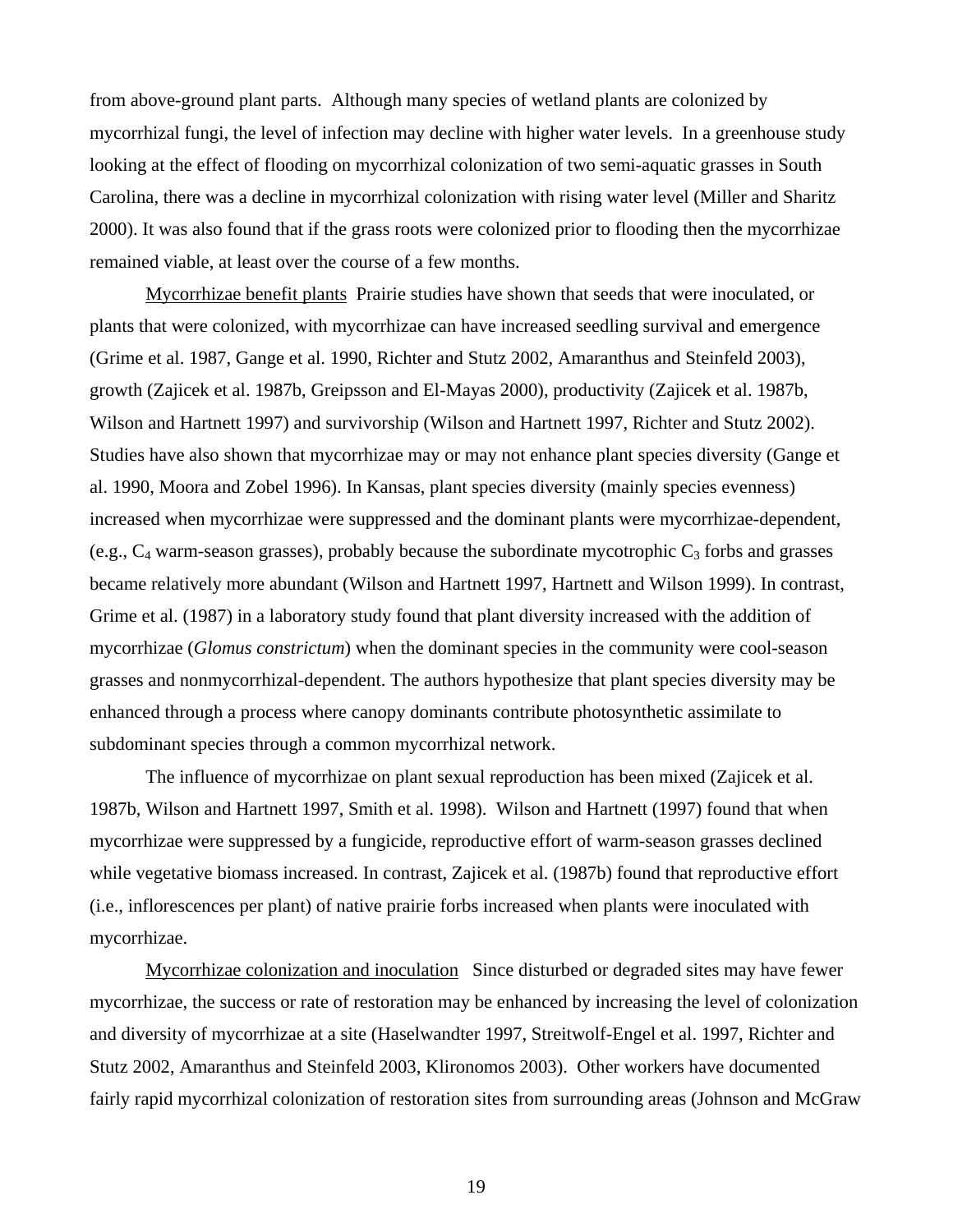1988, Aziz et al. 1995, Miller 1997, Ingham and Wilson 1999, Bauer et al. 2003). A study comparing mycorrhizae with a slow-release fertilizer at a denuded site in southwest Oregon found that native dune bent grass (*Agrostis pallens*) seeds inoculated with a common mycorrhizae (*Glomus intraradices*) had 100 percent survival compared to 26 percent survival for seedlings that were just fertilized (Amaranthus and Steinfeld 2003). Furthermore, the mycorrhizal-inoculated seedlings had significantly greater root biomass and foliar levels of phosphorous, potassium, calcium and sulfur compared to seedlings with fertilizer only. It has been suggested that natural inoculation rates may vary among ecosystems. For example, disturbed wetland ecosystems may be more rapidly re-inoculated by spores moving in surface water than drier upland ecosystems (Trevor Taylor, per. comm. 2004).

If artificial inoculation of mycorrhizae is to occur, it may be better to use a diverse and locally adapted mycorrhizae community, rather than a single species, or mycorrhizae from a commercial source that may not contain local strains of mycorrhizae. In Iceland, when seeds of the Iceland sand dune grass, lymegrass (*Leymus arenarius*), were inoculated with mycorrhizae and grown in pots for 60 days it was found that plants inoculated with an indigenous mycorrhizae inoculum had significantly higher growth compared to two commercial inocula (consisting of either three or one species of *Glomus*) or a control (Greipsson and El-Mayas 2000). The authors suggest an alternative method for mycorrhizae dispersal into restoration sites. Rather than relying on a large-scale production of inocula, which can be time consuming and costly, they suggest inoculating nursery grown plants with indigenous mycorrhizae and then out-planting these into the restoration site. These then can act as a source of inoculum and disperse to the rest of the site (Greipsson and El-Mayas 2000). Smith et al. (1998) in Minnesota found that inoculating native seed with about 20 species of mycorrhizae, obtained from a native undisturbed prairie, resulted in a significantly greater percentage of roots colonized by mycorrhizae and percent cover of native planted grasses than the control. The authors hypothesize that the increased native plant cover may have resulted from the mycorrhizae increasing the competitive ability of these grasses. A greenhouse study by van der Heijden et al. (1998) found that plant biodiversity and ecosystem productivity increased as the species richness of mycorrhizae increased, suggesting that inoculating with a diverse community of mycorrhizae rather than a single species may be important.

Deciding which species of plant to use as a nursery crop for indigenous mycorrhizae may be a challenge. Noyd et al. (1995) tested the suitability of three native grasses to be infected with mycorrhizae and found that one species produced five times longer mycorrhizae-infected roots than the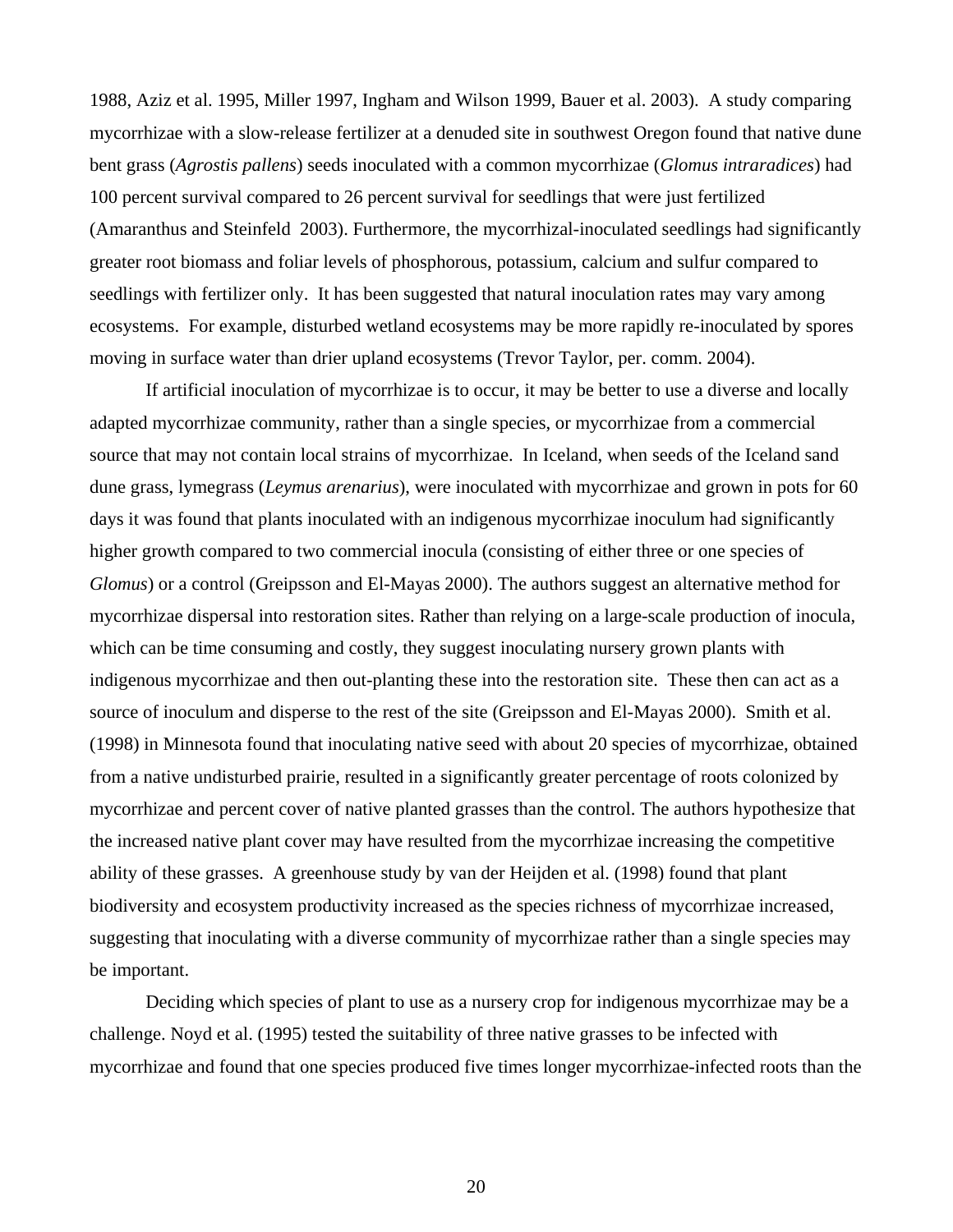other two species, making this species a good candidate for out-planting to help increase propagule density of mycorrhizae.

## **SEEDING AND PLANTING**

There are a number of recommended methods for collecting seeds, choosing seed densities and seed mixes, and sowing seeds, all which may vary depending on the goals and location of the restoration project. I limit my discussion here to seeding and planting methods and designing seed mixes. For a more complete discussion of seeding and planting techniques see Stromberg and Kephart (1996), Packard and Mutel (1997), Kurtz (2001), and Wilson (2002).

Seeding method Both broadcasting and drilling have shown to be effective under different circumstances. Using a seed drill leads to more efficient use of limited seed; it is recommended that twice as much seed be sown when broadcasting (Morgan 1997). Drilling may also lead to higher emergence rate. In Saskatchewan, Ambrose and Wilson (2003) found that under field conditions, 80 percent of seeds buried 1 cm below the soil surface emerged compared to 20 percent for surface sown seed. The opposite was found for seeds emerging in the greenhouse where the soil was kept moist. The authors suggest burying seeds may protect them from drying out; however, using a heavy roller or light harrowing to obtain close seed-soil contact may also prevent the seeds from drying out (Stromberg and Kephart 1996). Other researchers have found that broadcasting may lead to higher survivorship rates than drilling (Bakker et al. 1997, Bakker et al. 2003). Bakker et al. (2003) found that drilling and broadcasting produced similar establishment rates, but survivorship was nearly three times greater for broadcasting. The authors hypothesize that seedlings in drilled rows experience much higher competition than seedlings that emerged from broadcast plots. They recommend broadcasting over drilling because "it allows the formation of plant-induced heterogeneity." One method that can reduce the aesthetic concerns of drilling is to "cross-drill". This is where seeds are drilled using two passes, where one pass is perpendicular to the other pass. This method may also reduce the bare ground that is available for non-natives to reinvade and lessen competition between forbs and grasses if grasses are drilled one direction and forbs the other direction (L. Boyer, pers. comm. 2002). Other workers suggest that a combination of drilling and hand broadcasting may be necessary to ensure that seeds needing light are accommodated (J. Jancaitis, pers. comm. 2003). The success of either method in the end may depend on rainfall patterns in a particular year, and whether the site tends to dry out quickly.

An alternative option is to use a no-till drill. A no-till drill uses as series of smaller disks, followed by a seeding tube to open the ground lightly and immediately prior to seeding. The no-till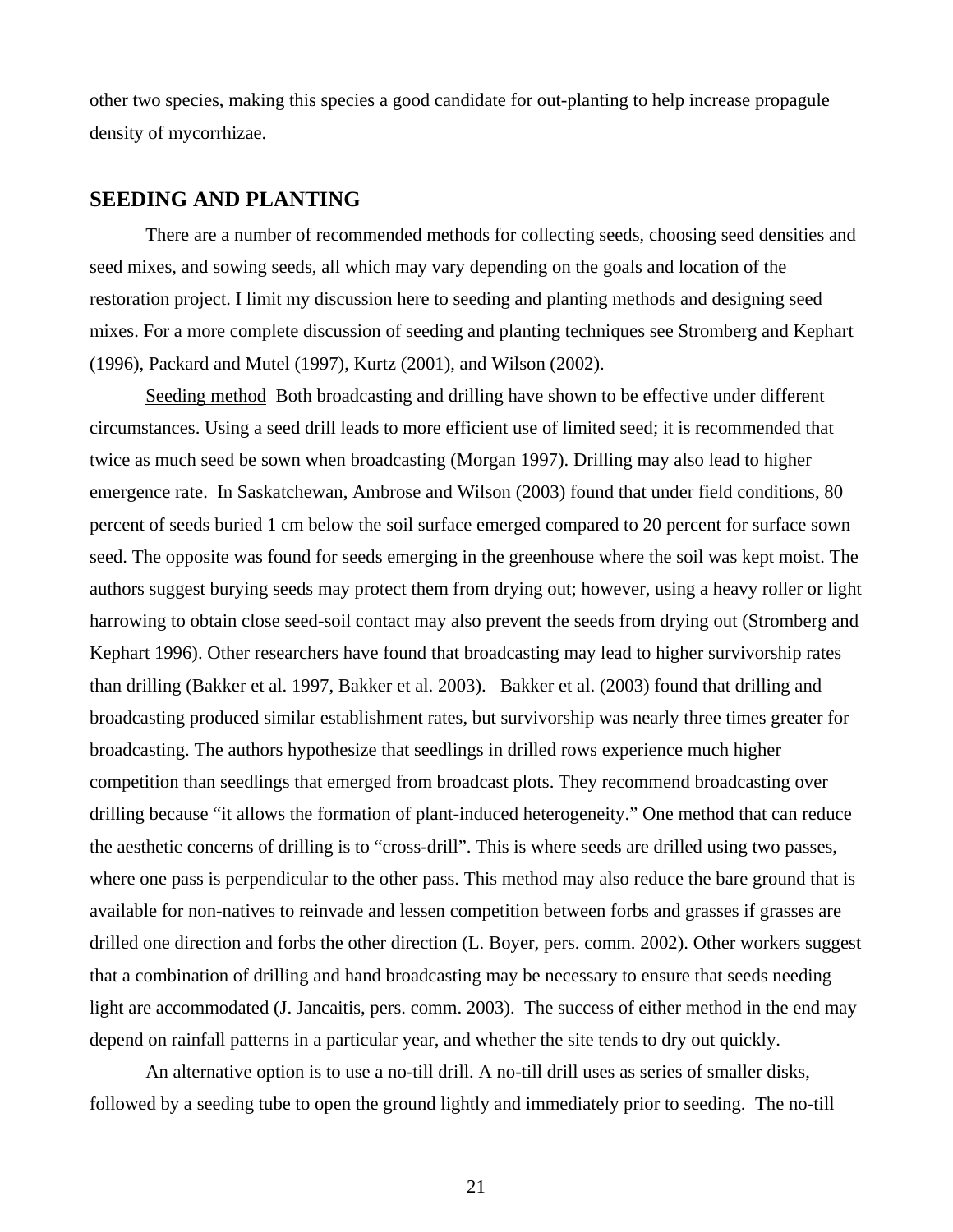drill does not require that site be tilled or disked prior to seeding. However, too much standing vegetation or thatch may reduce the effectiveness of the no-till method. A no-till drill can be advantageous because it reduces time and effort to prepare a site, reduces moisture loss because the sod acts as a mulch, reduces loss of mycorrhizae, decreases weeds because seeds are left buried and reduces loss of physical characteristics of the soil (Morgan 1997). Burning allows restoration practitioners to seed or plant an area with fewer disturbances to the seed bank when combined with using a no-till drill or a broadcaster.

Seed mixes Studies have shown that many sites being restored to native prairie and wetlands are seed limited due to degraded seed bank and geographical isolation, making it difficult to restore a diverse native plant community (Tilman 1997, Turnbull et al. 2000, Seabloom and Van der Valk 2003, Clark and Wilson 2003, Seabloom et al. 2003a, Seabloom et al. 2003b, Foster and Tillman 2003). Furthermore, seed limitation tends to be more critical for early successional habitats and early successional species (Turnbull et al. 2000). Some practitioners suggest that the best way to establish a native prairie is to first sow high seeding rates of a few native grasses and pioneer forbs that compete well against non-natives (Mlot 1990, Packard and Mutel 1997). It is during the second stage that the more conservative species (species that prosper in a more successionally advanced community) or prairie obligates are then planted in order to increase diversity. For example, to establish native plants along roadsides, Tyser et al. (1998) suggests sowing a low diversity seed mix consisting mainly of native rhizomatous grasses that can tolerate disturbance and establish quickly to stabilize soil conditions.

In contrast, Weber (1999) advocates a different approach to seeding prairies. He recommends sowing, at the very start, a high diverse grass and forb seed mix that limits the number of aggressive native species. He suggests that it is easier to add in aggressive species later than to add in the conservative species to an established planting. Weber (1999) considers competition, not slow germination, to be the main factor reducing the success of the conservative obligate prairie species. He suggests that limiting some of the aggressive native species reduces the swamping effect and gives the slower growing prairie plants a chance to survive.

In Oregon wetland prairies, researchers have identified certain species that may be good candidates to include in a seed mix (Wilson et al. 2004). For instance, *Plagiobothrys figuratus* seeds were found to be very viable with high emergence rates, which allowed for high cover during the first year. These qualities could help reduce and slow weed invasion. By the second year, cover diminished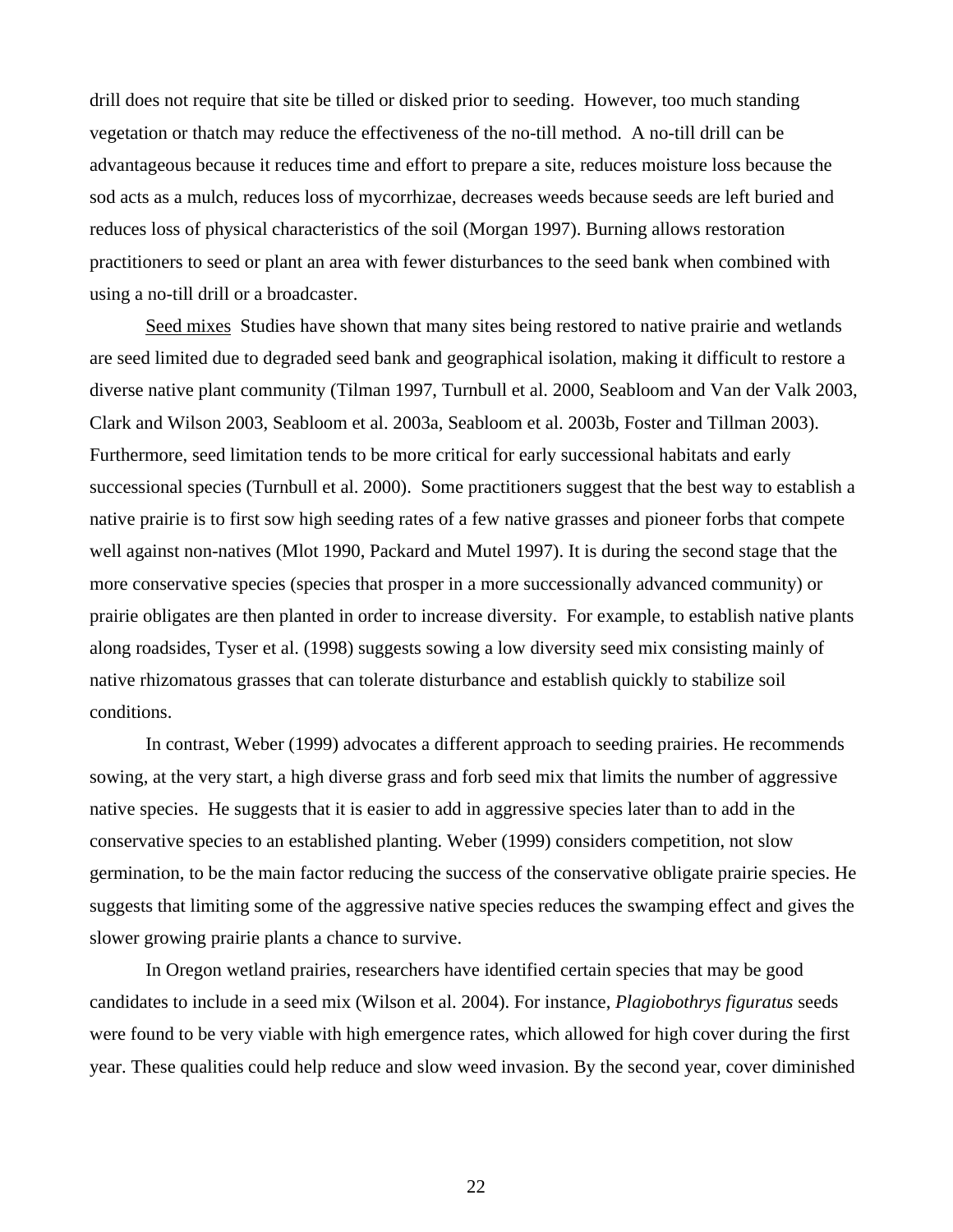considerably, allowing other slower growing native species such as *Deshampsia cespitosa* to grow and become effectively established.

Another seed mix approach is to combine seeds into distinct associations (mosaic seeding) so it better mimics a natural prairie (Morgan 1997, Weber 1999). This method can also reduce seed failure due to incompatibility with site conditions; seeding plants on hilly sites that are adapted to drier conditions and mesic plants to mid-slope sites will probably lead to higher survivorship rates. Site matching or micro-site planting within an overall site can be very important and critical for success (R. Bowen, pers. comm. 2004).

In cases where seeds are scarce (due to species rarity or a bad seed year) or species do not establish well from seed, then planting bulbs, plugs, or bare-root stock may be the most effective approach (Stromberg and Kephart 1996, E. Wold, pers. comm. 2004). In Washington, plugs of *Festuca idahoensis* var *roemeri* were successfully raised from seed and planted out in plots (Ewing 2002). In an Oregon upland prairie *Camassia quamash* was successfully planted as bulbs and *Lupinus sulphureus kincaidii*, an endangered forb, was successfully planted as plugs (Schultz 2001). The *L. kincaidii* in this study was originally planted as seed (10,000 seed) without much success, less than 10 percent survived compared to a 50 percent-90 percent survival for plugs, during the first year. In California where the forbs *Asclepias fascicularis* and *Sisyrinchium bellum* were introduced into established perennial grasses, it was found that seeded forbs had reduced growth and were less successful than transplants (Brown and Bugg 2001).

Since each site and region varies in terms of aggressive non-natives, native seed mixes will need to be tailored to fit the conditions of each site. If a site has an abundance of aggressive non-native perennial plants and seeds, then it may be necessary to design a seed mix with more aggressive natives to effectively compete with the non-natives.

### **POST-SEEDING MANAGEMENT**

Both short-term and long-term post-planting management may be critical to the successful establishment of native prairies (Stromberg and Kephart 1996, Packard and Mutel 1997, Kurtz 2001). Since non-natives are likely to re-sprout from vegetative parts that were not killed and emerge from seeds in the soil and seed rain from surrounding weed infestations, many practitioners and researchers strongly suggest follow up weed control measures. There may also be a need for supplemental sowing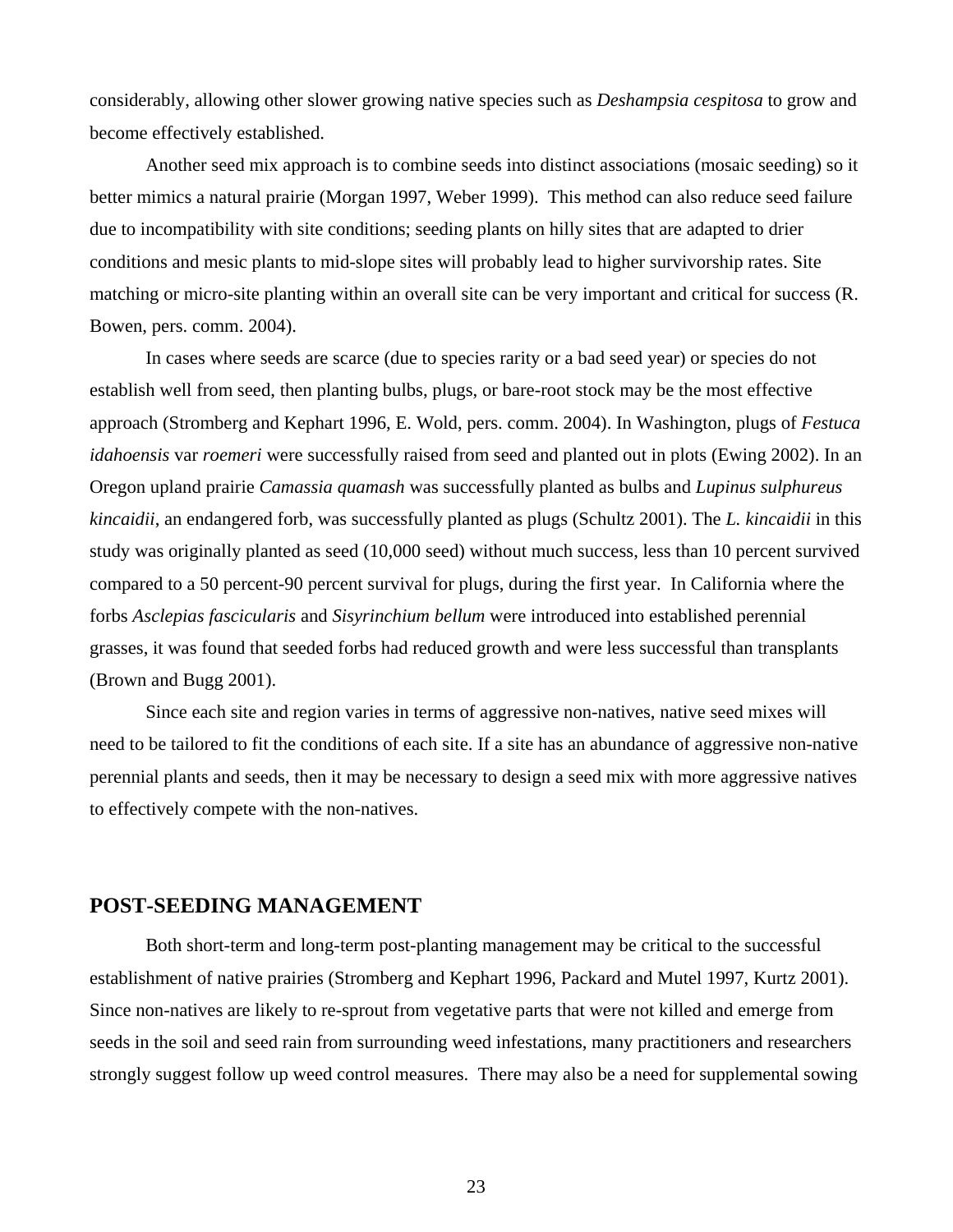or planting for those species that failed to become established.Furthermore, the long-term maintenance of prairies to restore ecological processes and functions may require burning and grazing.

#### **Short-term management**

There are a number of short-term post-seeding management techniques that can improve the success of prairie plantings, including hand weeding, herbicide application, mowing, grazing and sowing additional seed. These techniques can help reduce the non-native plants that re-sprout or germinate from the seed bank and reduce weed seed production. These techniques can also reduce competition for light between non-natives and natives and enhance species diversity. Stromberg and Kephart (1996) in California experimented with different treatments to establish clean native grass fields for seed production and found that a combination of spring mowing, broadleaf herbicides and early green-season grazing were important for several years after seeding into a field that was dominated by annual non-native grasses.

Hand weeding In California, hand weeding of *Lolium multiflorum* was necessary during the first winter growing season in order to reduce its impact on native grass plugs (Stromberg and Kephart 1996). Hand weeding during the first two years has been found to be effective at significantly reducing non-natives after planting native wet prairies in western Oregon (T. Taylor, pers. comm. 2004). Solecki (1997) recommends hand pulling over herbicides to reduce invasives because of the potential for herbicides to do collateral damage to natives. It is best if weeds are pulled when the ground is still moist because roots will be more completely removed and less soil will be disturbed. The labor intensiveness of hand weeding limits its application at larger scales. However, self-propelled and tractor drawn platforms have been developed in Europe that can improve the efficiency of hand weeding (Turner 2000). This system allows up to eight workers to lie prone while hand weeding crops.

Herbicides Spot spraying or wick application of non-specific or specific herbicides is another method for reducing non-natives during the first and second years after prairie establishment. Workers in both the Midwest and California recommend a follow-up treatment of glyphosate using a wick applicator to control introduced grasses that reemerge after sowing native prairie species (Wilson and Gerry 1995, Stromberg and Kephart 1996, Morgan 1997). However, (R. Bowen, pers. comm. 2004) suggests that sometimes a wick application may not completely kill the target weeds due to insufficient coverage of the plant and that some amount of herbicide may reach the native flora if the wick height is not adjusted correctly or too much herbicide reaches the wick.

Mowing Well-timed post planting mowing can be critical for reducing weeds and establishing a high diversity prairie (Morgan 1997, Howe 1999, Jones and Hayes 1999, Wilson and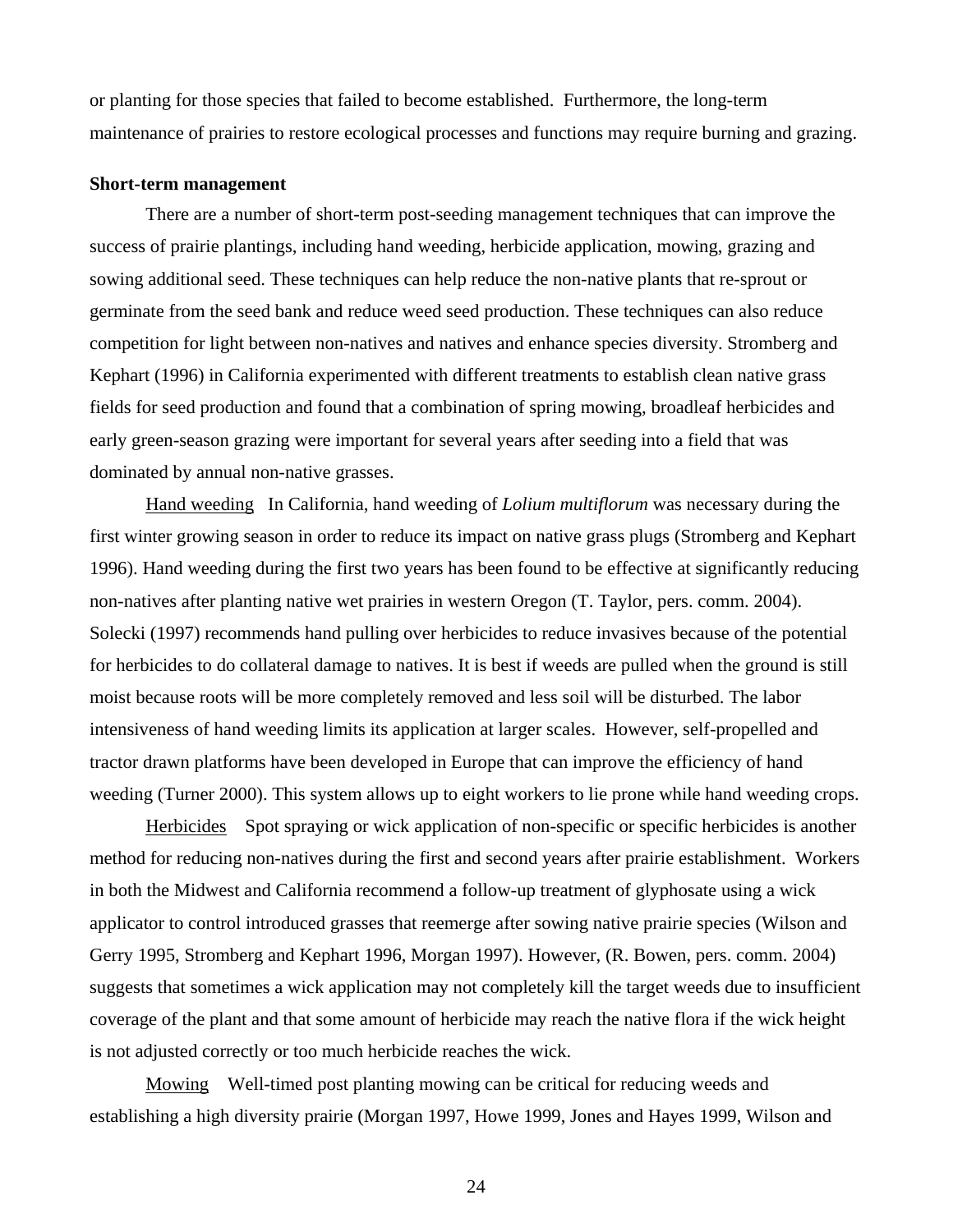Clark 2001, Kurtz 2001). Mowing during the first season can reduce weed seed production, improve light conditions for small and slow growing native prairie seedlings and plants (Dyer et al. 1996, Collins et al. 1998, Weber 1999), and change competitive interactions between natives and non-natives (Howe 1999, Maron and Jefferies 2001). In California, Dyer et al. (1996) found that light availability early in the season may be more important than adequate moisture for the survival of the native bunchgrass *Nassella pulchra* seedlings. Timing of mowing treatments can make a difference when the object is to suppress dominant species. In Wisconsin, researchers looking for ways to increase the abundance of a subdominant tallgrass forb (*Zizia aurea*) found that mowing in August led to a doubling of the population of *Z. aurea*, when seeds were added to plots, compared to no change in population for a May mowing (Howe 1999). Howe suggested that the August mowing was late enough in the season that very little re-growth of the dominant vegetation occurred and the canopy did not reach its full height until June of the following year. The reduced shading from shorter vegetation probably provided better conditions for the young plants, which in turn led to higher survivorship and increased abundance. In western Oregon, annual spring to early summer mowing timed to coincide with peak flowering and above-ground allocation for a non-native grass, *Arrhenatherum elatius*, led to a significant reduction in flowering and cover after 2-3 years of treatment (Wilson and Clark 2001). In addition, after 3-4 years, the native grasses *Festuca roemeri* and *Danthonia californica* increased significantly, as well as some non-native grasses. However, native forbs did not increase. The authors suggests that treatment effects may take time to manifest themselves, especially for the native grass community, and that timing is critical to get the best results.

Mowing may be beneficial at increasing forb diversity and reducing non-native annual grasses. In a coastal California grassland, dominated by two non-native annual grasses (*Lolium multiflorum* and *Bromus diandrus*), mowing and biomass removal led to a substantial increase in species richness compared to the control. This increase in diversity was primarily due to a doubling of the number of forbs species, both native and non-native (Maron and Jefferies 2001). It was hypothesized that the reduced litter helped improve the germination and establishment environment. In contrast, mowing and biomass removal resulted in a large decrease in the non-native grasses, primarily due to the removal of seed, but possibly also litter. In the Midwest, Weber (1999) and Kurtz (2001) recommend after a fall planting, mowing at a height of three to six inches (depending on rainfall, soils and weed height) two to three, or more times during the first season starting in June, and maybe at least once the next season. In Iowa, workers found that an area left unmowed had only eight species compared to 27 species in a mowed area (Kurtz 2001).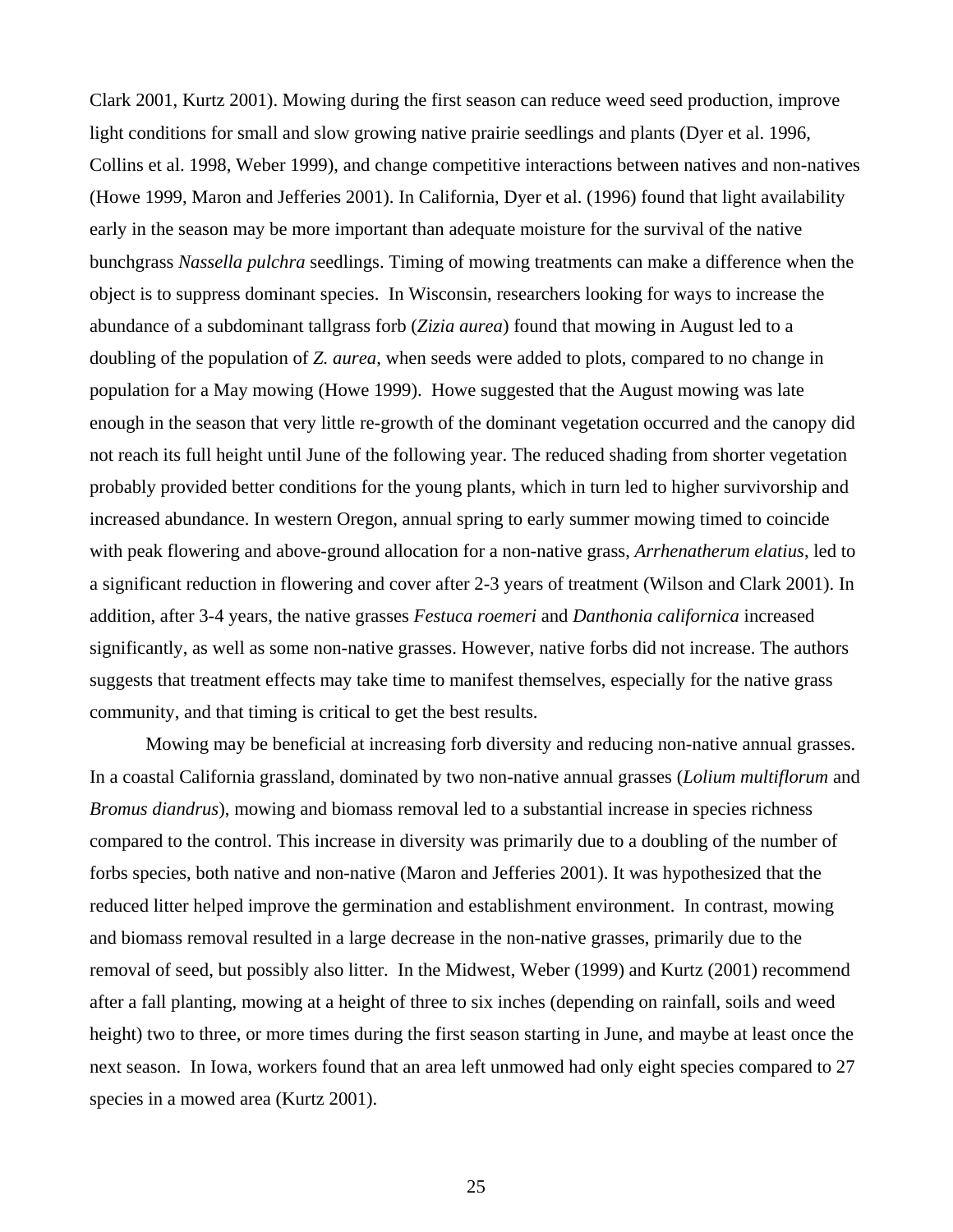Grazing Grazing can sometimes be more beneficial than mowing, because grazers can create more micro-sites and openings for seedling recruitment (Sykora et al. 1990), and promote more heterogeneity due to their preference for certain plants (van den Bos and Bakker 1990). In the United Kingdom, when researchers seeded five native forbs (*Achillea millefolium*, *Plantago lanceolata*, *Centaurea nigra*, *Stachys officinalis*, *Prunella vulgaris*) into a dense stand of grasses (*Lolium perenne*, *Poa* spp. and *Agrostis* spp.), it was found that plots mowed once or twice in the summer and grazed from October through January (with sheep) had higher establishment rates than plots that were mowed but not grazed (Jones and Hayes 1999). The authors suggest that grazing in the fall/winter created openings in the sward and improved light conditions for germination, and mowing in the summer reduced competition and shading of seedlings. Intensive, short-duration grazing in California helped to control non-native annual grasses following seeding of native perennial bunchgrasses (Stromberg and Kephart 1996). However, other researchers have reported that grazing can have negative effects on perennial grass seedlings (Salihi and Norton 1987, Dyer et al. 1996). Salihi and Norton (1987) found that grazing when plants are still seedlings can lead to high mortality due to trampling.

Adding additional seed It may be necessary to re-seed or add more species diversity to a prairie after the initial sowing (Wilson 2002). In circumstances where unusually dry conditions coincide with sowing native seeds, many seedlings may die due to lack of sufficient moisture (Dyer et al. 1996). In these situations some native plant species may fail to establish and will need to be sowed again. When Bakker et al. (2003) sowed seeds of native grasses during each of three consecutive years in semiarid Saskatchewan, they found that establishment and survivorship rates varied four-fold and up to eight-fold respectively, over the three years. This variation was significantly correlated with June and July precipitation. The authors suggest that practitioners "may require opportunistic exploitation of wet years for seedling establishment".

#### **Long-term management**

Most of North America's prairies evolved and were maintained by climatic conditions and regular disturbance regimes (Holland and Keil 1995, Crawford and Hall 1997, Packard and Mutel 1997). To restore and maintain ecological processes and functions of prairies over the long term we must simulate many of these past disturbances. Burning, grazing, and mowing, and combinations of these are the most likely tools for use in long-term prairie management. Fire can have an affect on species diversity, non-native abundance (Howe 1994 and 1995, Tveten and Fonda 1999, Copeland et al. 2002), litter, nutrient levels, and native species establishment. Burning of newly established prairies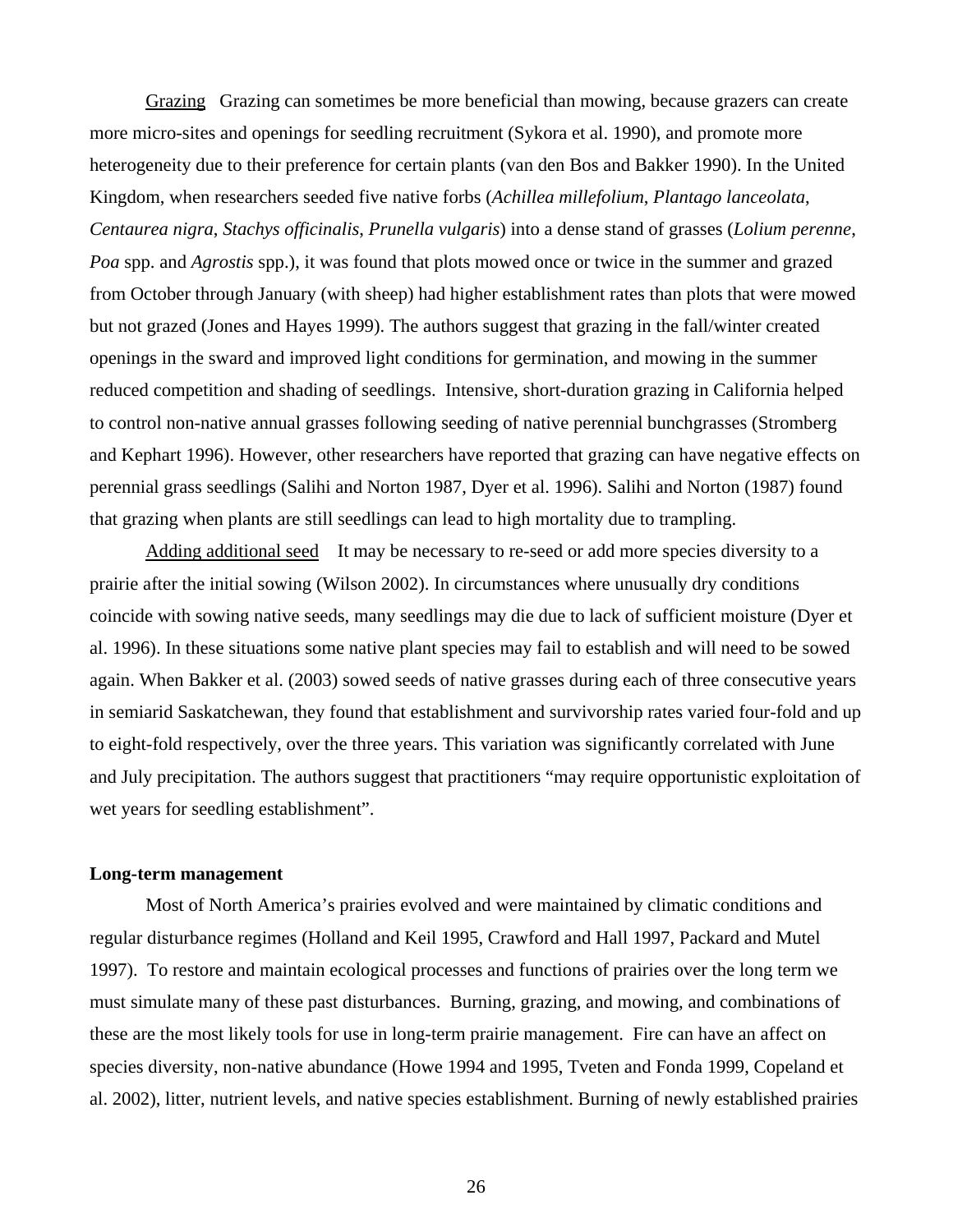is generally not recommended until after the third year because there is usually not enough fuel to carry a fire (Pauly 1997, Kurtz 2001).

#### **Burning**

Burning in the Midwest and West Coast prairiesMost burns in the Midwest now occur in the fall, winter and spring dormant seasons whereas prior to European settlement fires were ignited by lightening storms during the growing season when conditions were dry (Mlot 1990, Howe 1994) and by Native Americans in the fall (Anderson 1997). Non-growing season fires tend to favor large  $C_4$ warm-season grasses and forbs and lead to lower species diversity, whereas growing season fires suppress dominant warm season grasses and forbs which results in a competitive release of subdominants the following season and an increase in species diversity (Howe 1995, Copeland et al. 2002). Howe (1994) recommends that burn season and burn interval be varied over time to promote greater species diversity and better mimic the varied conditions under which prairies evolved.

Most burns on the West Coast are done in the fall dormant season after native plants have produced seed. It would be desirable to burn in the spring to control the cool season European grasses that have become established in West Coast prairies, but doing so would damage the dominant native cool season species as well. It may be possible to take advantage of phenological differences between native and non-natives on the West Coast and time the burns to have maximum negative impact on the undesirable species. Further research is needed to explore whether this is possible and practical. The situation is different in the Midwest. Spring burns could be used to reduce the non-native cool season grasses in areas where native warm season grasses dominate. Most of the results from burn research described below are relatively short term studies, between two to five years.

Fire effects on non-native species Fire can be used to reduce the abundance of woody species that invade prairies (Pendergrass 1995, Pauly 1997, Wilson and Clark 1997, Clark and Wilson 2001), however burning may only top-kill young saplings, which often re-sprout. Repeated burns or other measures such as cutting, mowing or herbicides may also be necessary for long-term control (Pendergrass 1995). In a western Oregon wet prairie, twice burned (sequential years) treatments resulted in a 64 percent decline in tree density compared to only a 13 percent decline for a single burn (Pendergrass 1995). In this same study, shrub density (mainly rose spp.) increased by as much as 53 percent while shrub height declined. There was also an increase in tree and shrub seedlings in all burn treatments. In another Oregon wet prairie, Clark and Wilson (2001) found that after two burns, one in 1994 and another in 1996, about 67 percent of woody vegetation was killed compared to only about 17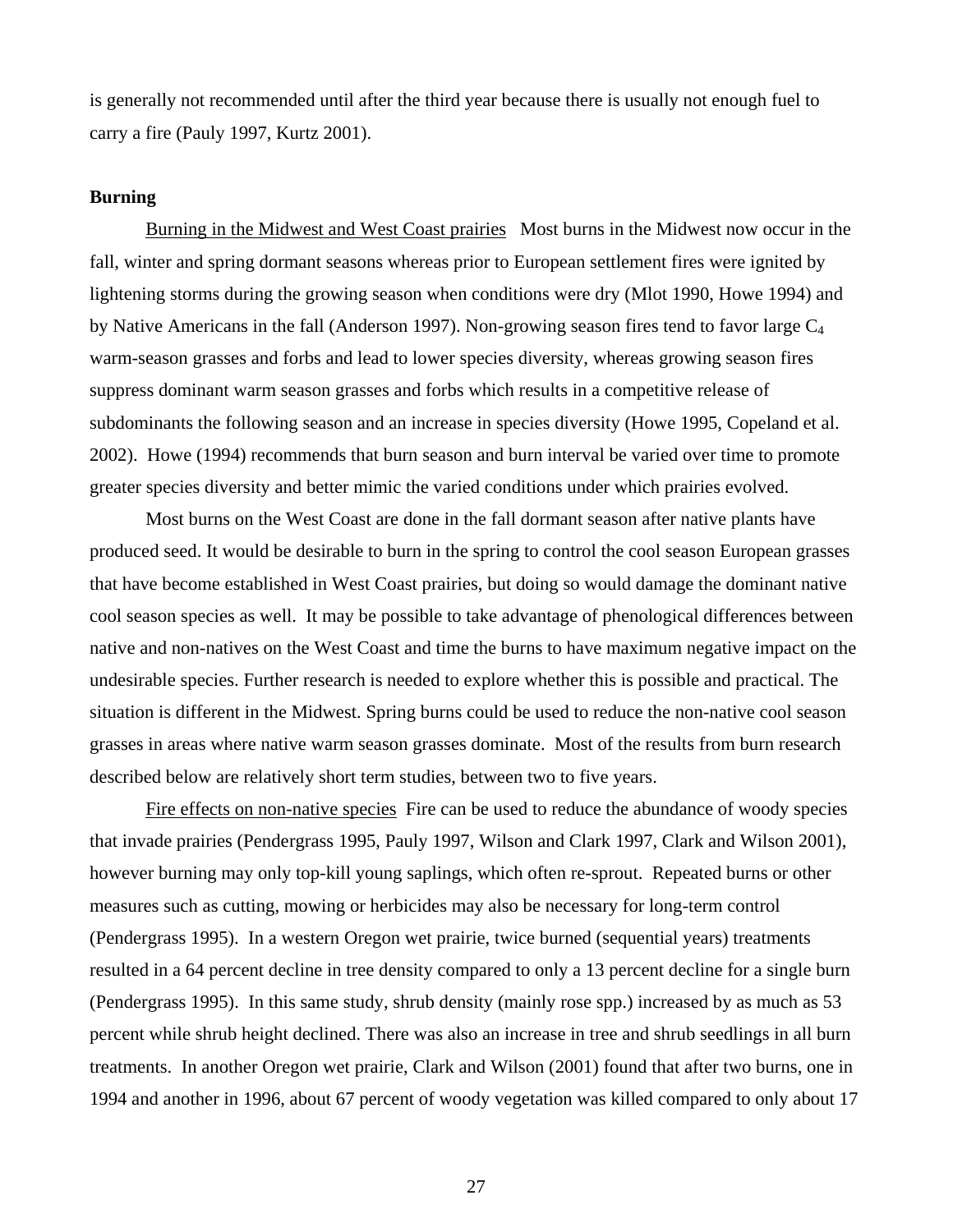percent in the control. Although mowing was found to be ineffective at controlling woody vegetation in this study, another study by Wilson and Clark (1997) in a nearby upland prairie found that mowing for three consecutive years resulted in about a 66 percent reduction in woody vegetation cover compared to the control. Since mortality was not measured in this study, many of the plants were probably still living and capable of sending up new shoots. In Western Washington, fires on a 3-5 year rotation effectively reduced cover of a non-native shrub (*Cytisus scoparius*) and killed invasive conifer trees which helped to maintain the open prairie habitat (Tveten and Fonda 1999).

Fire effects on non-native herbaceous plants are mixed (Parsons and Stohlgren 1989, Pendergrass 1995, Taylor 1999, Jancaitis 2001, Wilson et al. 2004). In an Oregon wet prairie, research showed that burning did not significantly reduce herbaceous non-native plants (Wilson et al. 2004). The average percent cover of pest species after the first year in burn plots was 40 percent compared to 33 percent for the control plots. In another study nearby in an upland prairie, Maret and Wilson (2000) found that burning significantly increased seedling establishment of some non-native species compared to unburned plots, including *Centaurea cyanus, Daucus carota, Hypochaeris radicata*, and *Taeniatherum caput-medusae*. A long term study in an Oregon wet prairie, Taylor (1999) verified these mixed findings by showing that some natives (e.g.,*Camassia quamash*) and some non-natives (e.g., *Hypochaeris radicata*) which showed an initial increase in population after burning, retained this advantage 10 years after burning ceased. Pendergrass (1995) also showed varied species specific responses in a study of vegetation after one, two, or three consecutive annual burns, whereby many species (both native and non-native) increased, many decreased, while others showed little effect. In a western Oregon upland prairie, burning led to a 5 percent decrease in non-native forb cover compared to an increase of 2 percent for the control plots; in contrast, non-native grass cover was not significantly affected by burning (B. Johnson, pers. comm. 2004). Annual burning at a military installation in western Washington (ignited by artillery) drastically changed a native perennial bunchgrass prairie to one dominated by non-native forbs and annual grasses (Tveten and Fonda 1999). In the Sequoia National Park grassland area in California, Parsons and Stohlgren (1989) found that repeated burning in the fall and spring led to some decrease in biomass in non-native annual grasses, however there was a very large increase in the non-native forbs (up to 18,000 percent increase). The authors found that fall burns promoted non-native forbs more than native species whereas spring burns promoted both about equally. In a wet prairie in Oregon, Jancaitis (2001) found, of 10 non-native species studied, three increased in frequency and two decreased after burning.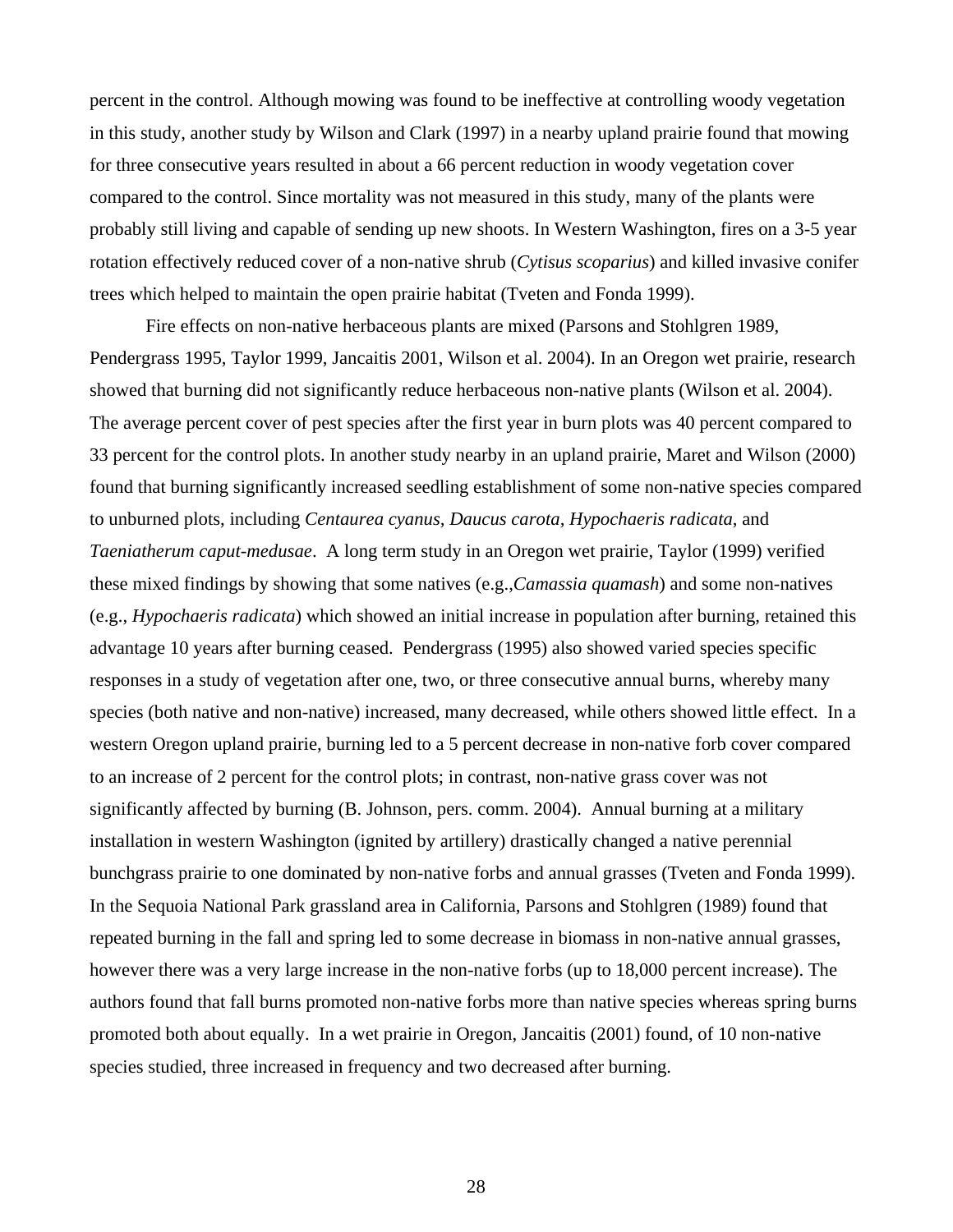Fire effects on native species Fire effects on native seedling establishment, plant diversity, flowering, and biomass can be variable (Pendergrass 1995, Wilson and Clark 1997, Pendergrass 1999, Clark et al. 2001, Jancaitis 2001, Seabloom et al. 2003a). In a western Oregon wet prairie where native seeds were sown one year after burning, there was no difference in overall seedling establishment in plots that were burned (7. 0 percent) compared to those that were unburned (8.7 percent) (Clark et al. 2001). However, for the seven native species that did respond positively to burning, there was a two-fold increase compared to no burning. The overall response to burning may have been higher in this study if the seeds had been sowed soon after burning to take advantage of the bare ground, reduced litter, and leachate from charred remains of the fire. In many fire-prone communities, seeds of certain species may be cued to germinate after experiencing a fire (Keeley and Fotheringham 1998). Studies have found that smoke or leachate from charred remains may promote an increase in seed germination, faster rate of germination, and more rapid seedling growth (possibly due to increased root growth) (Brown and Van Staden 1997, Keeley and Fotheringham 1997, Blank and Young 1998). Since most research in this area has focused on chaparral species, additional research is needed to understand how smoke and leachate might effect prairie seed germination behavior.

Seabloom et al. (2003a) found that burning had no effect on the abundance or richness of native species without seed addition. Wilson and Clark (1997) in western Oregon found that two native lupine species had twice the number of inflorescences after burning than in the control. In contrast, a nearby study found that a native wetland prairie grass (*Deschampsia cespitosa*) had approximately 50 percent less aboveground vegetative biomass and approximately 85 percent fewer reproductive units after burning compared to unburned plots (Clark and Wilson 1998). Jancaitis (2001) found, of 18 natives studied, seven forbs and one graminoid increased in frequency, and one native graminoid decreased. The native that decreased was Danthonia californica, a dominant wet prairie grass. Its decrease likely opened up space for other forbs. In an upland prairie in western Oregon, burning led to a 9 percent increase in native forb cover compared to a 5 percent decrease in control plots (B. Johnson, pers. comm. 2004).

Fire can reduce litter and vegetative height, which can influence light and temperatures near the soil surface. Without fire, litter accumulation can occur to the point where it may limit aboveground productivity due to reduced light and space (Boerner 1992) and reduce survival rate of seedlings (Fowler 1988, Bosy and Reader 1995). Fowler (1988) hypothesizes that seedling mortality may be higher under deep litter because seedlings might germinate in the litter above the soil, experience excessive shading or succumb to pathogens that reside in litter. In a western Oregon upland prairie,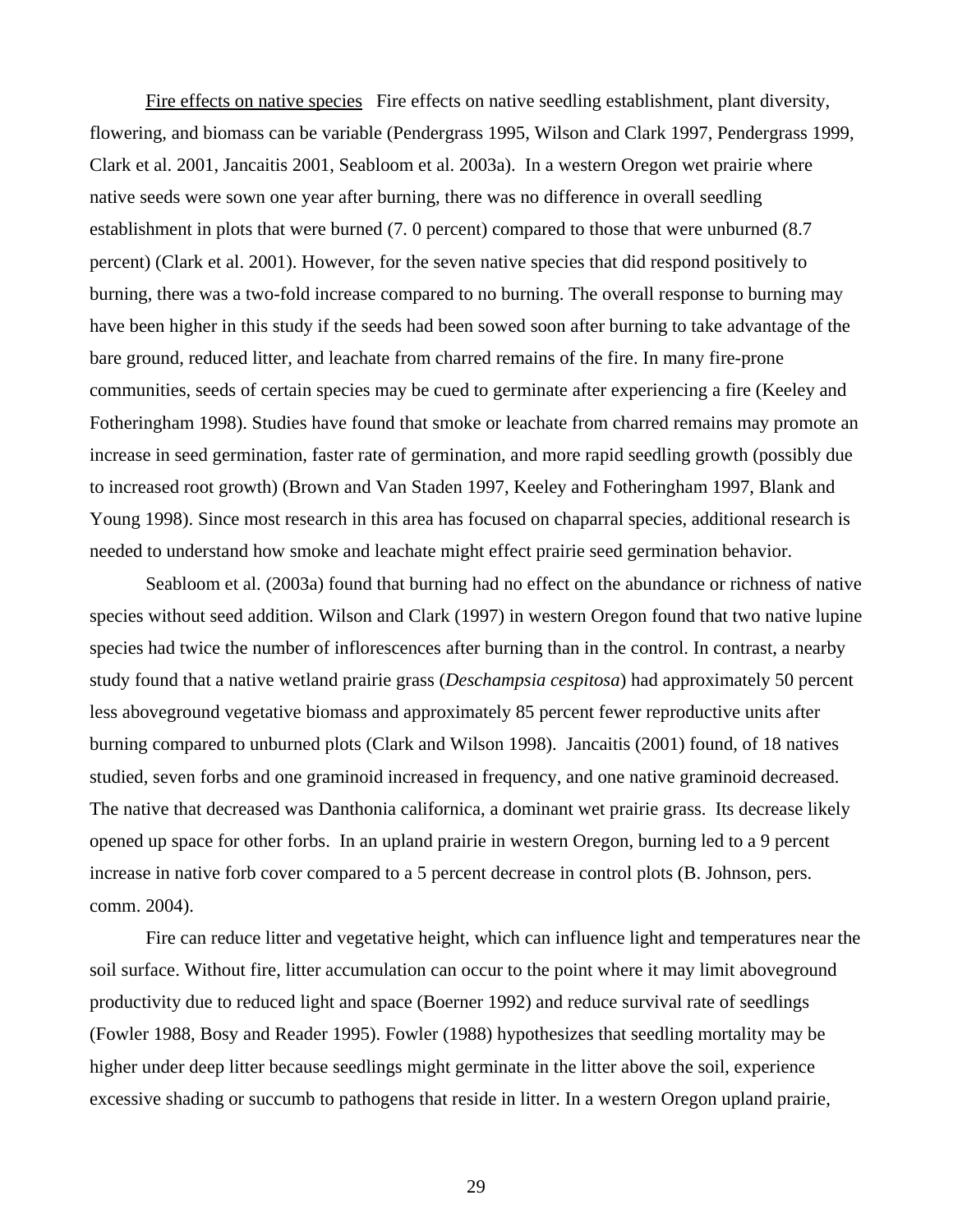pathogen damage to native species was reduced after burning compared to the control, unlike nonnatives, where there was no difference (B. Roy, Pers. comm. 2004). This reduction in pathogens may increase plant reproductive fitness. Litter may also suppress seedling emergence by forming a mechanical barrier and leaching chemicals that may be inhibitory (Bosy and Reader 1995). The authors also found that overall, small seeded forbs were more affected by litter than large seeded forbs, such that emergence rates for large seeds were reduced by 25 percent to 41 percent compared to 100 percent for small seeds.

Increased growth after a fire may be more related to increased light, space, and temperature than to nutrients mineralized by fire (Hulbert 1988). Fire can also start the growing season earlier and thus increase the rate of phenological development (Hadley and Kieckhefer 1963, Knapp and Seastedt 1986, Pauly 1997). Phenological development can be accelerated by as much as four weeks because leaf litter and vegetative top growth is reduced, which allows the bare soil to be warmed by the sun's radiation. This warmer soil contributes to increased root growth, tillering and shoot densities earlier in the season (Knapp and Seastedt 1986). Furthermore, shading in undisturbed prairies can lead to a four week delay in shoot emergence, and photosynthetically active radiation (PAR) intercepting the shoots can be reduced by 58 percent compared to sites without litter.

In an Illinois prairie dominated by either big bluestem (*Andropogon furcatus*) or Indian grass *(Sorghastrum nutans*), both warm season grasses, Hadley and Kieckhefer (1963) found that living shoot and root biomass and flowering stalk production of both native grasses significantly increased with spring season fire frequency. Big bluestem flower production in burned plots increased greater than 10 fold while root biomass increased about 37 percent compared to unburned plots (burning took place in 1952, 1959, and 1961). In plots where burning was excluded for one year, shoot biomass and flowering stalk production showed a greater than 50 percent decline. Phenological development happened sooner in burned areas, where flowering occurred 7 to 10 days earlier than in unburned areas. It was suggested that the reduction of litter by the fire probably produced the changes. Litter was reduced by 65 percent compared to the control.

Certain plant nutrients may increase after burning (Boerner 1982, Pauly 1997). Although some nutrients such as potassium and phosphorus may increase after a fire (Brockway et al. 2002), most nitrogen is volatized by fire and lost to the atmosphere (Boerner 1982, Brockway et al. 2002). Most of the increase in nitrogen is due to indirect stimulation of microbial activity (nitrification) in the soil by warmer temperatures. Additional nitrogen can come from legumes (capable of symbiotic nitrogen fixation) which tend to increase in abundance after a fire (Boerner 1982).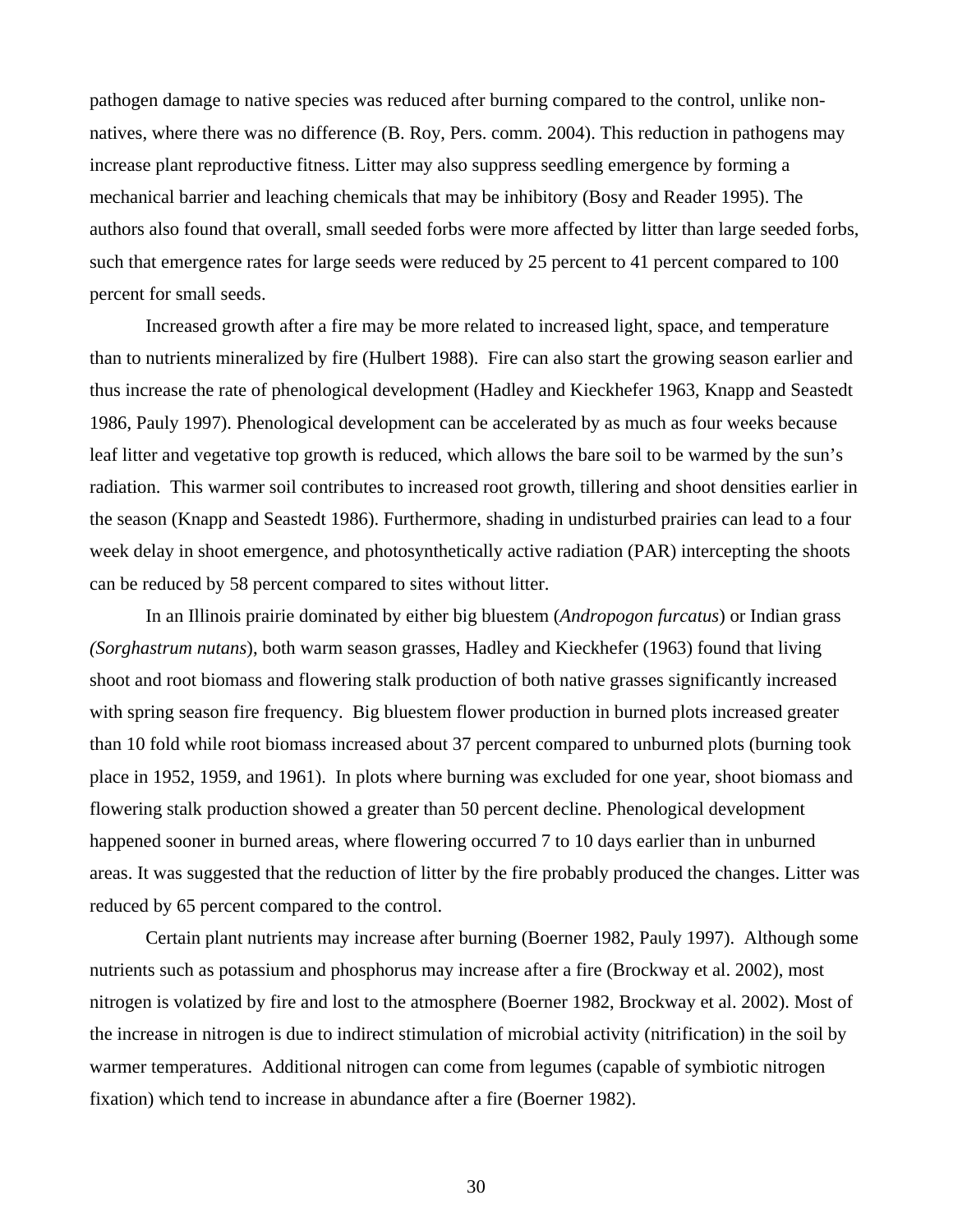Timing and frequency of fires can influence plant biomass and plant diversity. Tveten and Fonda (1999) found that burning on a 3-5 year rotation in the fall was better than annual burns or spring burns at maintaining the native forb and grass community. They also found that prescribed burns initially reduced cover and biomass of graminoid species such as Roemer's fescue (*Festuca idanoensis* var. *roemeri*) but no plants were killed and they continued to maintain dominance. In Kansas at the Konza prairie research site, annual spring burning resulted in low species diversity, mainly due to an increase in the dominance of  $C_4$  grasses and reduced forb abundance (Collins et al. 1998). When grazing by bison was added to the burning treatment, then  $C_3$  forbs and grasses increased in abundance, suggesting that a combination of burning and grazing may be better than burning alone in promoting species diversity. In a western Oregon wet prairie study (unreplicated and no native seed added), annual burning resulted in improved prairie conditions (meaning an increase in natives and decrease in non-natives and woody vegetation) compared to triennial burning and the control (Wilson 1999). Copeland et al. (2002) found that late summer growing season fires in Illinois resulted in a doubling of the mean frequency and richness of subdominant species, whereas early season fires had no effect on subdominant species. Furthermore, they found no change in the presences of non-native or uncommon prairie species, for both early and late season fires. It seems that the vigor of the warm season grasses was not reduced. Flowering for the warm season grass, big bluestem (*Andropogon gerardii*) increased 11-fold (in the following season) for the late summer fire. Interestingly, tillers of the dominant warm-season grasses were not significantly reduced. Howe (1995) had similar findings regarding summer and spring fires. He found that in a restored prairie in Wisconsin with two burn cycles (spring and midsummer) at three year intervals warm season grasses and forbs accounted for 97 percent of the cover in spring burns compared to 66 percent cover for midsummer burns. This reduction in warm season grasses and forbs in areas with midsummer burns allowed seedling recruitment of earlier flowering species and an increase in species diversity.

#### **Grazing and mowing**

Historically, bison were the main grazers in the Midwest prairies, while elk, pronghorn antelope and deer grazed in West Coast prairies (Holland and Keil 1995, Steuter 1997). Starting in the 1700s and 1800s, ranchers began to replace native herbivores with cattle, horses and sheep, which often led to heavy overgrazing, especially in California (Schoenherr 1992, Kimball and Schiffman 2003). Grazing, as a method to enhance or restore grasslands, has produced mixed results depending on grazers used (Steuter 1997), soil types (Harrison et al. 2003), frequency and timing (Salihi and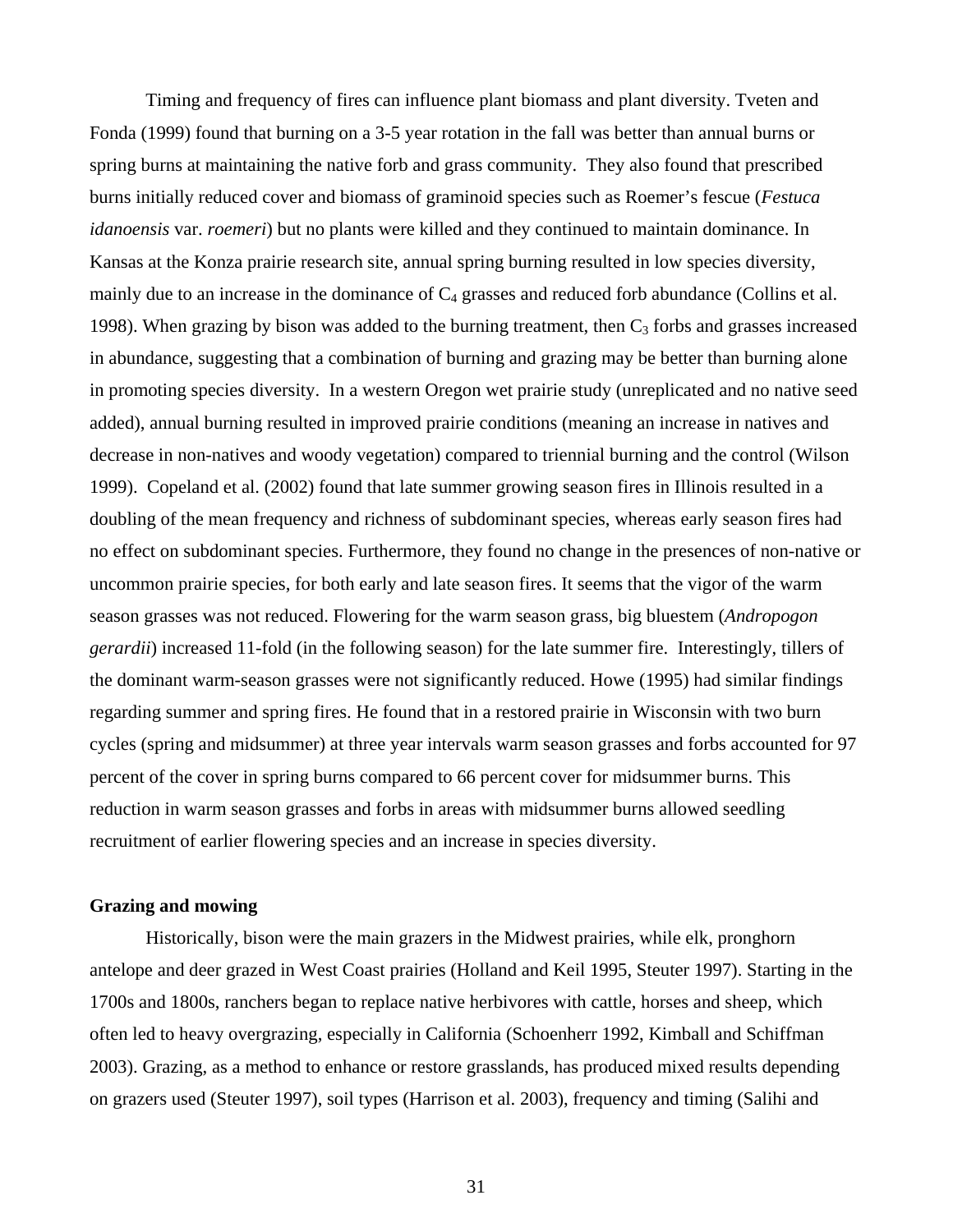Norton 1987, Biondini and Manske 1996, Jackson 1999), and types of plants (Hobbs and Huenneke 1992, Hatch et al. 1999, Kimball Schiffman 2003).

Grazing and mowing can be important management tools in prairie systems for reducing trees and shrubs, thereby interrupting succession to woodlands (Hobbs and Huenneke 1992). In a western Oregon upland prairie, annual mowing for three years reduced woody vegetation cover to 40 percent of unmanipulated plots compared to a 50 percent change for plots that were burned twice in three years (Wilson and Clark 1997). In contrast, in a western Oregon wet prairie, when mowing occurred biennially there was no significant difference in woody vegetation cover between mowing and the control (Clark and Wilson 2001). It difficult to say why mowing was more effective against woody vegetation in the upland compared to the wet prairie. It could be that wet prairie woody vegetation is more resistant to cutting because of higher moisture reserves. Since many woody species resprout after mowing and fire, long-term reduction will require repeated treatments. Wilson and Clark (1997) suggest combining burning and mowing as an alternative approach.

Under the right conditions and appropriate stocking rates, bison can promote species diversity by reducing grass dominance, mainly because of their preference for grasses over forbs (Steuter 1997, Collins et al. 1998). A bison's diet typically consists of 90 percent to 95 percent grasses and sedges. Bison can also promote species diversity by creating disturbance through their wallowing and trampling. If a restoration site has cool season non-native grasses, bison can reduce their dominance if they are grazed in the fall, winter and spring, because they selectively graze younger growth (Steuter 1997).

Jackson (1999) suggests that continuous grazing with cattle in tallgrass prairies probably leads to a loss of native species. He advocates rotational grazing, after natives are established, as a potential tool to help restore prairies in the Midwest. In a California valley study, where vegetation was clipped (to simulate grazing) at different frequencies in the spring (late February through early April), there was a significant reduction in cover and species richness of natives (Kimball and Schiffman 2003). In contrast, non-native cover and species richness was unaffected or decreased slightly, but only after grasses were clipped two or three times. In a central coastal California grassland study, continuous grazing by cattle led to about a 10 percent increase in cover for the native bunchgrass, *Danthonia californica*, compared with an average decline of 12 percent in ungrazed plots (Hatch et al. 1999). Two other native grasses in the same study, *Nassella lepida* and *Nassella pulchra,* showed mixed effects from grazing. Cover of *N. lepida* declined an average of 5 percent in all plots, whereas *N. pulchra* did not show any significant change (Hatch et al. 1999). The results from this study indicate that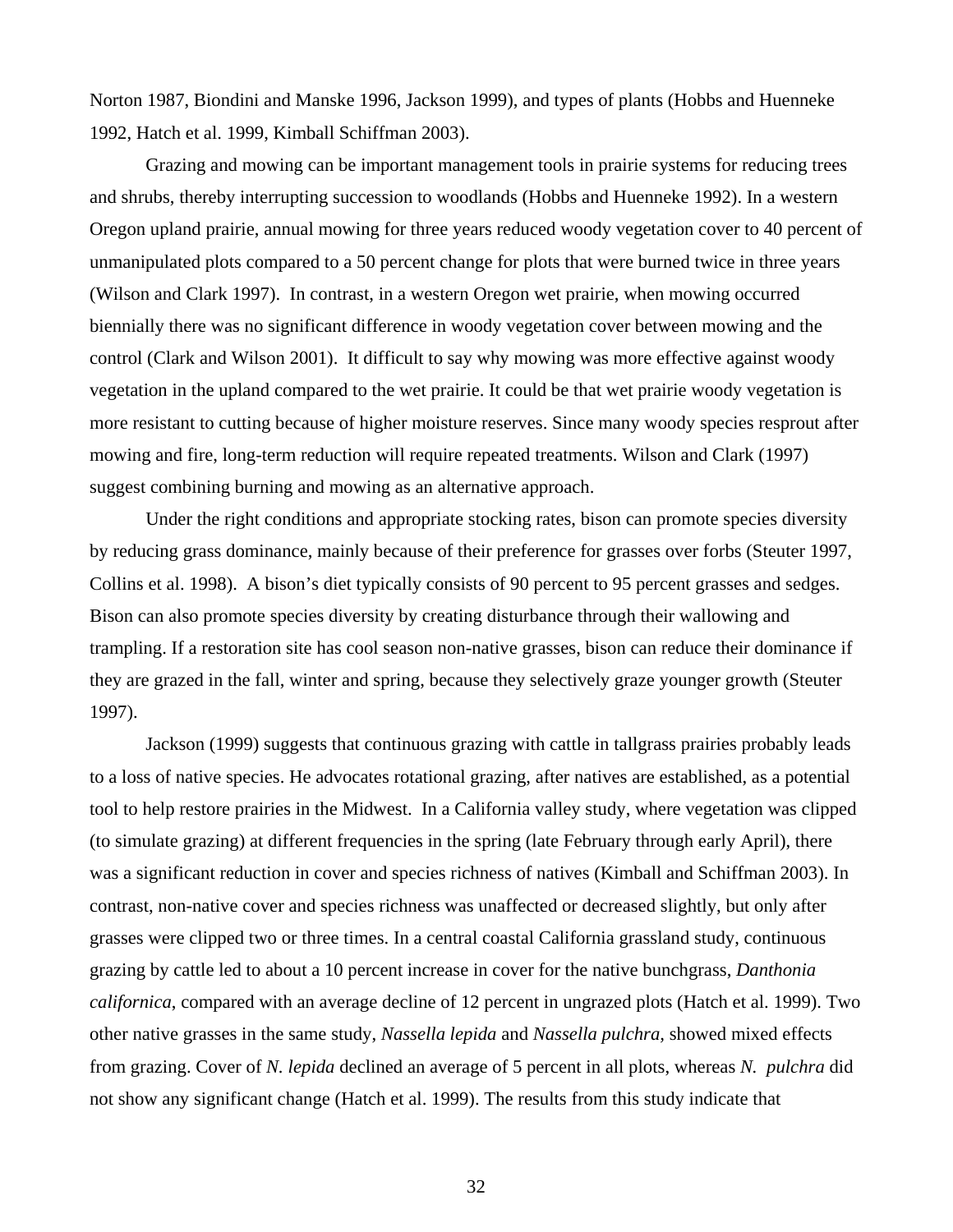management that favors one native species may be detrimental to another. The authors suggest that "conflicting responses to management" may be quite common and will therefore require a more comprehensive and adaptive management strategy to be successful.

| <b>Step</b>                 | <b>Description of objectives</b>                | <b>Restoration Techniques</b>                                                                                 |
|-----------------------------|-------------------------------------------------|---------------------------------------------------------------------------------------------------------------|
| 1                           | Kill existing non-native vegetation             | Cultivation techniques (tilling, disking,<br>plowing, harrowing)<br>Herbicides                                |
| $\mathcal{D}_{\mathcal{L}}$ | Control the non-native seed bank                | Repeated shallow tilling<br><b>Herbicides</b><br>Infrared burners and flamers<br>Solarization                 |
| 3                           | Improve the competitive environment for natives | Carbon addition/nutrient immobilization<br>$\bullet$<br>Mycorrhizal inoculation                               |
| 4                           | Successful planting of native species           | Drilling and broadcasting<br>Using different seed mixes<br>٠<br>Planting propagule types (e.g., bulbs, plugs) |
| 5                           | Successful post-seeding management              | Hand weeding<br>Herbicides<br>Mowing<br>Grazing<br>Adding additional seed<br>Prescribed fire<br>Grazing       |

**Table 1**. A description of the various steps, objectives, and techniques used to restore prairies.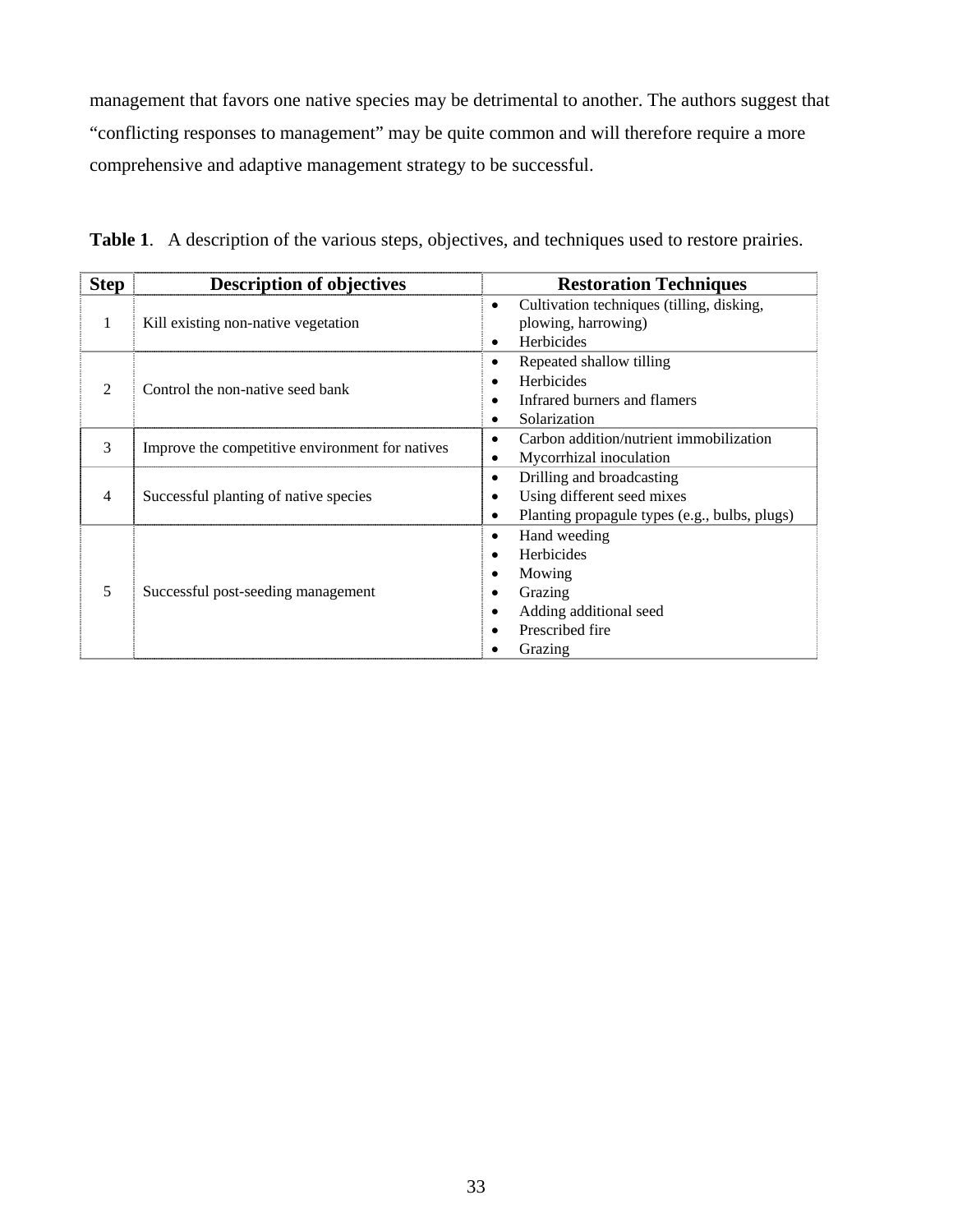**Table 2**. A summary of the advantages and disadvantages of restoration techniques. Note asterisk indicates techniques best suited for relatively small restoration projects.

| <b>Restoration phase</b>                                | <b>Restoration</b><br>technique | <b>Advantages / benefits</b>                                                                                                                                                                                                                                                                                                        | Disadvantages / concerns                                                                                                                                                                                                                                                                                                                                                          |
|---------------------------------------------------------|---------------------------------|-------------------------------------------------------------------------------------------------------------------------------------------------------------------------------------------------------------------------------------------------------------------------------------------------------------------------------------|-----------------------------------------------------------------------------------------------------------------------------------------------------------------------------------------------------------------------------------------------------------------------------------------------------------------------------------------------------------------------------------|
| Site preparation                                        | Cultivation                     | • Can kill existing non-native vegetation<br>• Prepares a seedbed<br>• If shallow tilling is repeated, it may help<br>exhaust the non-native seed bank                                                                                                                                                                              | • Can bring buried seed to the surface to<br>germinate<br>• Usually needs to be repeated over several<br>years<br>• Can lead to erosion<br>• Damages natural microtopography and<br>reduces below-ground flora and fauna such<br>as mycorrhizae                                                                                                                                   |
|                                                         | Herbicides                      | • Can kill existing non-native vegetation<br>• Can target non-native broadleaf and grasses<br>separately<br>• Herbicides applied with a wick can target<br>taller non-native species while leaving lower<br>growing species undamaged<br>• Results in minimal soil disturbance<br>• Is usually less expensive than other techniques | • Provides only short term control of weeds<br>unless repeated<br>• Drift can kill desirable species<br>• Some weeds are becoming resistant to<br>glyphosate<br>• Repeated applications of some herbicides<br>can lead to ground-water contamination<br>• May have lethal or sublethal toxic impacts<br>on below ground microflora and fauna, non-<br>target plants, and wildlife |
|                                                         | *Flamers/Infrared<br>burners    | • Can kill weed seedlings, many annuals,<br>surface weed seeds, and possibly superficially<br>buried seeds, depending on the temperature of<br>the flames<br>• Results in minimal soil disturbance<br>• Can be used in place of broadcast burning<br>when fuels are insufficient or too green                                       | • Commercial flamers may not readily<br>available<br>• Fuel costs can be expensive<br>• Only top kills most perennials<br>• Can be a fire hazard during dry conditions<br>• Application rate is relatively slow                                                                                                                                                                   |
|                                                         | *Solarization                   | • Can kill emerging seedlings, surface weed<br>seeds, and some existing vegetation and seeds<br>superficially buried (if the soil is sufficiently<br>moist and high enough temperatures are<br>reached)                                                                                                                             | • Requires labor intensive methods or<br>specialized equipment to cover the soil with<br>large sheets of plastic, which may be<br>expensive<br>• Requires several months of sunny weather<br>• Damage, weather, or improper installation<br>can reduce effectiveness.<br>• Plastic sheeting may need to be sent to a<br>landfill                                                  |
|                                                         | Combining<br>techniques         | • Can target different life stages of plants,<br>including seeds, seedlings, and adults<br>• Can be more effective than most single<br>treatments                                                                                                                                                                                   | · Will entail more coordination, time, and<br>costs than single treatments<br>• May require using specialized machinery                                                                                                                                                                                                                                                           |
| Improving the<br>competitive<br>environment for natives | *Carbon addition                | • Depending on the level of carbon addition, it<br>can reduce nitrates, thereby impacting weeds,<br>and promoting natives.                                                                                                                                                                                                          | • May require tilling and incorporating carbon<br>into the soil<br>• The carbon source could be expensive<br>depending on the type used<br>• May not be practical if nitrate levels are too<br>high<br>• May not be effective against established<br>perennials                                                                                                                   |
|                                                         | Mycorrhizae                     | • Mycorrhizae can benefit natives through<br>increased seedling survival, emergence,<br>growth, and survivorship                                                                                                                                                                                                                    | • It may be difficult, time consuming, and<br>expensive to propagate a diverse and locally<br>adapted mycorrhizae community                                                                                                                                                                                                                                                       |

\* These techniques are best suited for projects 50-100 acres, depending on the type of machinery used and the cost and availability of labor.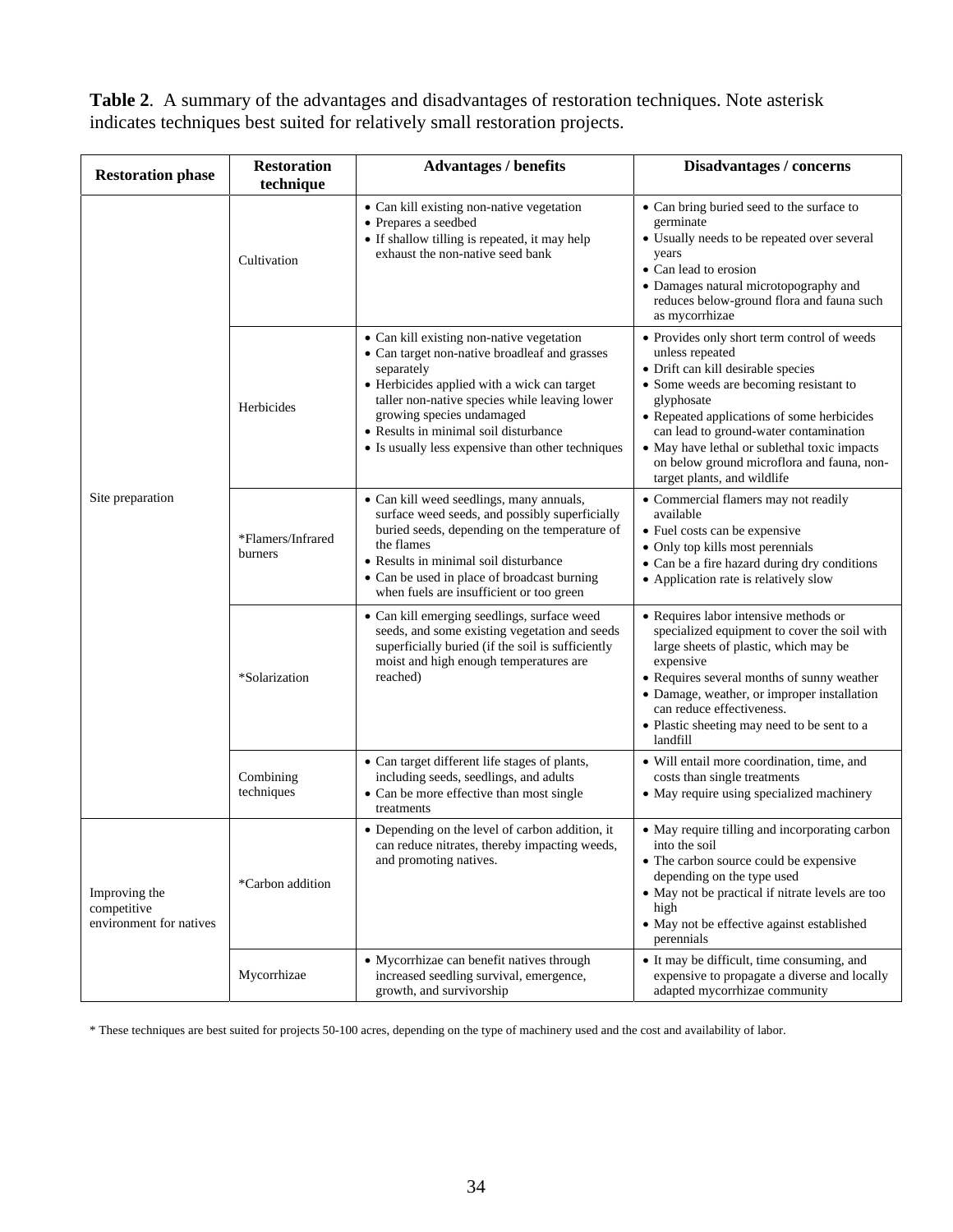Table continued.

| <b>Restoration phase</b>   | <b>Restoration</b><br>technique | <b>Advantages / benefits</b>                                                                                                                                                                                                                                                                                                                                                                                                                                                                                          | Disadvantages / concerns                                                                                                                                                                                                                                                |
|----------------------------|---------------------------------|-----------------------------------------------------------------------------------------------------------------------------------------------------------------------------------------------------------------------------------------------------------------------------------------------------------------------------------------------------------------------------------------------------------------------------------------------------------------------------------------------------------------------|-------------------------------------------------------------------------------------------------------------------------------------------------------------------------------------------------------------------------------------------------------------------------|
| Seeding and planting       | Drilling                        | • Fewer seeds are needed and it may lead to<br>higher emergence rate, especially under dry<br>conditions, compared to broadcasting<br>• A no-till drill does not require cultivation<br>• Good in areas with high sheet flows—burying<br>seed keeps it from washing away                                                                                                                                                                                                                                              | • Some seeds that require light may not<br>germinate<br>• Is less aesthetically pleasing due to the "row<br>effect"<br>• May lead to lower survivorship due to<br>competition                                                                                           |
|                            | <b>Broadcasting</b>             | • May lead to higher survivorship compared to<br>drilling<br>• Is more aesthetically appealing because there<br>is no "row effect"<br>• Seeds that require light are more likely to<br>germinate                                                                                                                                                                                                                                                                                                                      | • May require up to twice the amount of seed<br>• Seed may dry out which could lead to a low<br>emergence rate                                                                                                                                                          |
|                            | *Planting                       | • For species that do not establish well from<br>seed, planting bulbs, plugs, or bare-root stock<br>may be more effective<br>• Raising plugs from seed is an efficient use of<br>limited seed<br>• Planting forb plugs into established grasses<br>can lead to higher establishment rates than if<br>seeded                                                                                                                                                                                                           | • Will be more expensive than sowing seeds<br>• May require a greenhouse<br>• May need supplemental watering the first<br>summer to ensure survival                                                                                                                     |
|                            | *Hand weeding                   | • Can be effective, especially when herbicides<br>are not an option and there is a need for<br>selective weeding<br>• Less chance of collateral damage compared to<br>herbicides (although trampling may be a<br>problem)<br>· Will create some soil disturbance                                                                                                                                                                                                                                                      | • Will likely be more expensive than<br>herbicides<br>· Requires a low-priced but trained labor pool                                                                                                                                                                    |
|                            | Herbicides                      | • Spot spraying and wick application of<br>herbicides can be cost efficient and effective<br>• Results in minimal soil disturbance                                                                                                                                                                                                                                                                                                                                                                                    | • May lead to collateral damage<br>• For other disadvantages see Herbicides<br>under Site Preparation                                                                                                                                                                   |
|                            | Mowing                          | • Reduces weed seed production and increases<br>light for slow growing natives<br>• Can suppress dominant species and lead to<br>higher species diversity, especially for forbs<br>• Can reduce woody vegetation if done over<br>multiple years                                                                                                                                                                                                                                                                       | • May require two to three mowings during<br>the first year<br>• May create some disturbance                                                                                                                                                                            |
| Post-seeding<br>management | Grazing                         | • Can substitute for mowing<br>• Can promote more heterogeneity than mowing<br>due to preference by grazers<br>• Can reduce woody vegetation if rotational<br>grazing is used                                                                                                                                                                                                                                                                                                                                         | • Trampling may kill young seedlings<br>• Requires fencing and more management<br>than mowing<br>• Continuous grazing (overgrazing) can lead<br>to loss of native species and an increase in<br>non-natives                                                             |
|                            | Burning                         | • Can reduce woody vegetation if burns are<br>repeated<br>• Can kill surface non-native seeds and some<br>non-native vegetation<br>• Can reduce litter which can lead to accelerated<br>phenological development and increased<br>seedling survival and growth<br>• May stimulate increased growth and flowering<br>in some species<br>• May lead to an increase in certain nutrients<br>such as potassium and phosphorus<br>• May reduce pathogen damage to natives which<br>may increase plant reproductive fitness | • Requires specialized training to conduct a<br>burn<br>• Annual burning may lead to an increase in<br>annuals (both native and non-native)<br>• May lead to an increase in non-native<br>abundance<br>• May reduce abundance, growth, and<br>flowering in some natives |

\* These techniques are best suited for projects 50-100 acres, depending on the type of machinery used and the cost and availability of labor.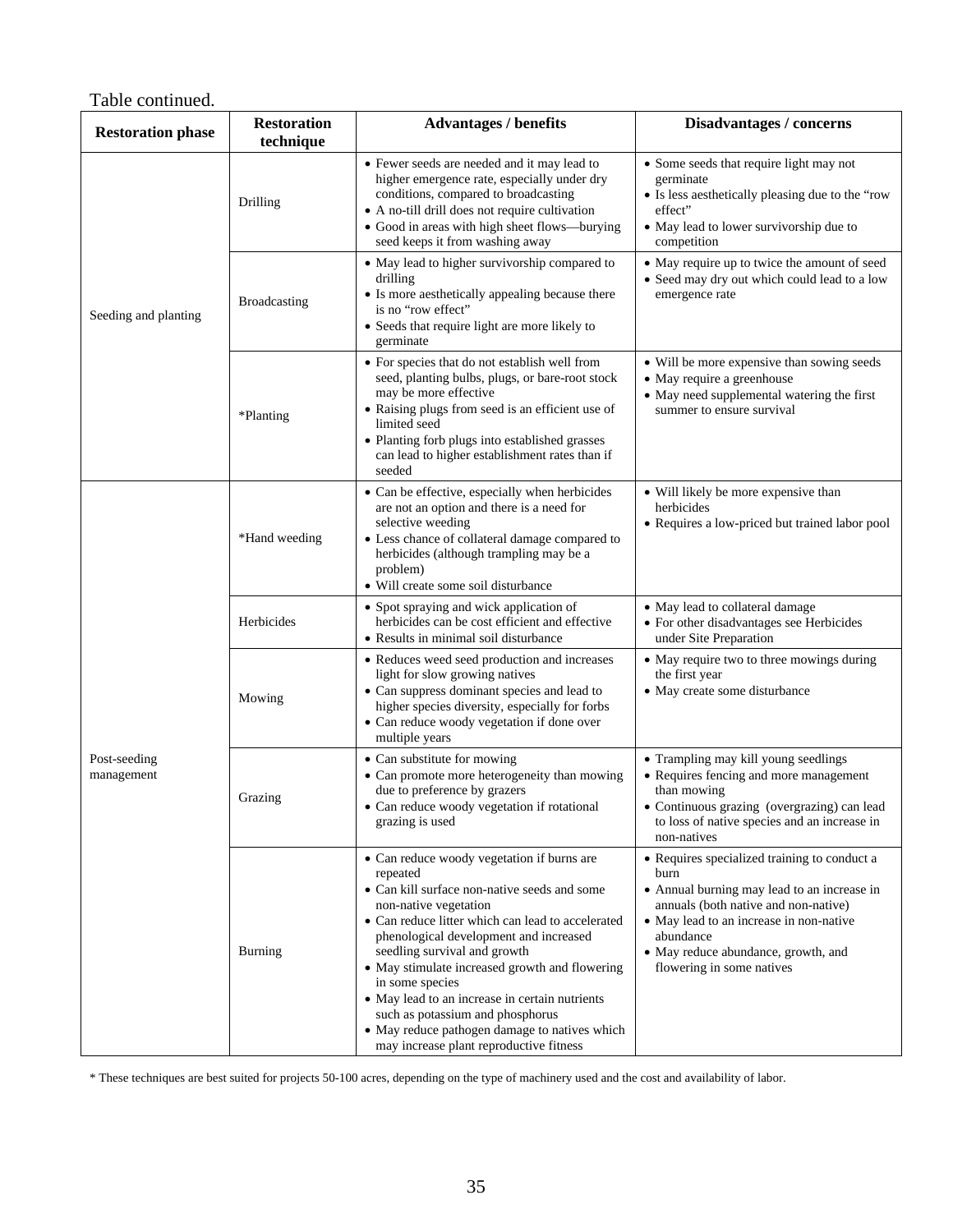## **CONCLUDING REMARKS**

One of the essential lessons learned by restoration ecologists and practitioners trying to restore native prairie, is that there is not one technique or combination of techniques that works for all restoration sites, i.e., there is no magic bullet. Restoration techniques will need to be site specific and may depend on many things including past disturbance events, assemblage of plants including nonnatives and natives, and site conditions such as soils, topography, hydrology, fauna, climate, etc.

I discussed a number of restoration techniques that can reduce non-native species and improve the ecological function of prairies, some of which include tilling, herbicides, thermal weed control, mowing, carbon addition, grazing and burning. Perhaps the three most important things to consider when doing a prairie restoration include: 1) Using a combination of techniques that target different life stages of plants (seeds, seedlings, adults) and then do these treatments multiple times over several seasons. 2) Allowing for enough time to reduce the weed seed bank and non-native vegetation before sowing in native seed. 3) Incorporating post-seeding management of non-natives in the first two years after seeding in natives. Many restoration projects do not take the necessary time to reduce the weed seed bank and non-native vegetation and consequently end up with non-natives overwhelming and outcompeting natives, with very little hope of success. Some researchers suggest sampling or monitoring the seedbank prior to and after site preparation in order to gain insights into what nonnatives may be problematic and to evaluate which treatments are most successful at reducing the seedbank (D'Antonio and Meyerson 2002, Wilson et al. 2004). In an Oregon wet prairie, as many as 20,000 seeds per  $m^2$  were found in control plots, with nearly 40 percent being non-native (Wilson et al. 2004). The authors suggest that at least two years will be needed to reduce the weed seedbank and non-native cover at this site. To be successful, Wilson et al. (2004) proposes monitoring both the nonnative cover and the seedbank during the site preparation phase, and they suggest reducing non-native cover to  $<$  30 percent and viable non-native seeds to  $<$  2000 seed per m<sup>2</sup>. Monitoring at all phases of the restoration process provides critical information so adaptive management can be used to improve results and it allows one to evaluate when success has been achieved.

In the future we may have more techniques available to reduce weeds and the seed bank, including: equipment that sprays hot water (Hansson and Ascard 2002); mobile steaming equipment, that has potential to kill most weed seeds in the top 10 cm of the soil (White et al. 2000, Bond and Grundy 2001); and equipment that can pass soil, recently cultivated and set in ridges, through a chamber heated to 68-70° C (William 1999). Other methods that could potentially kill weeds include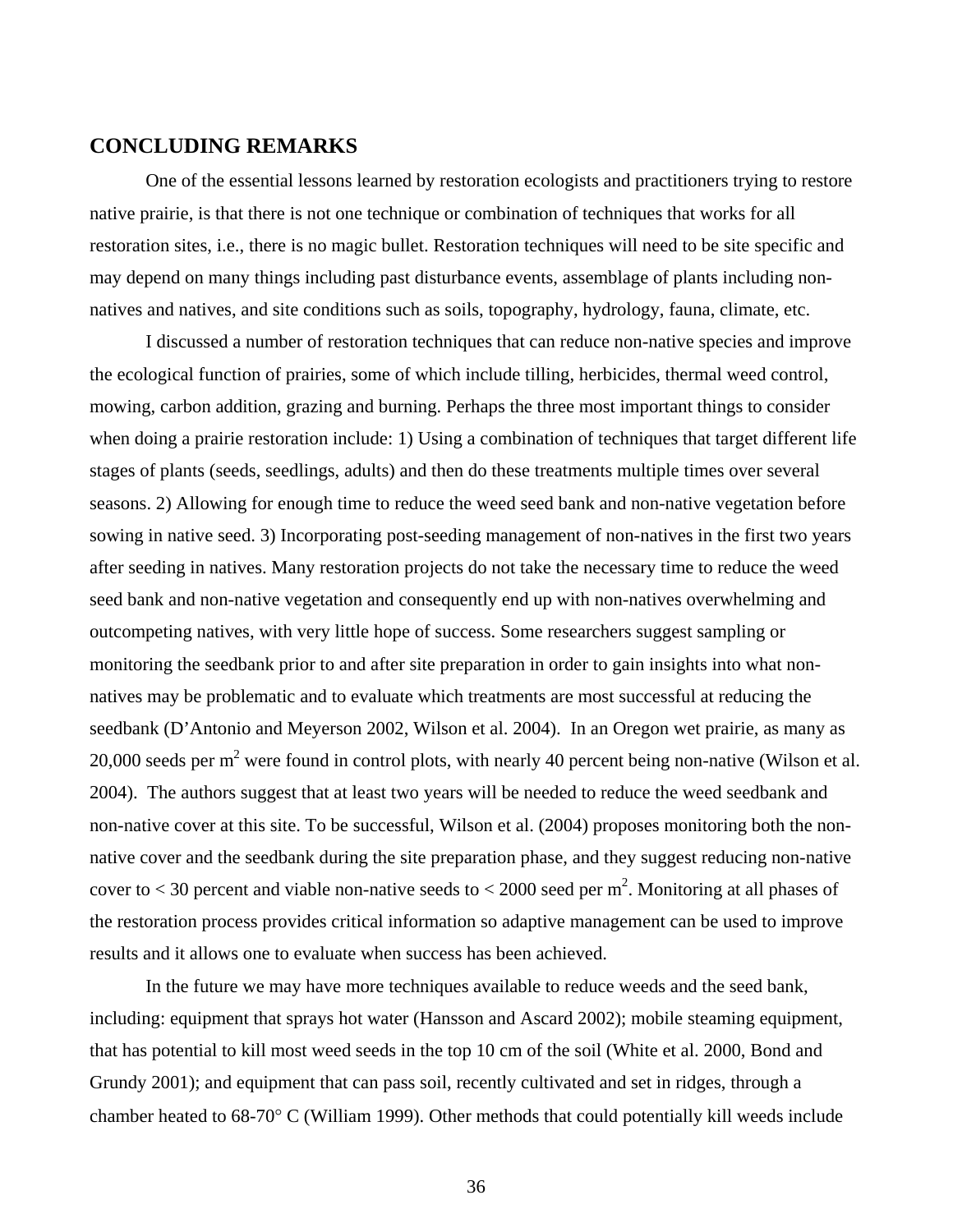electroporation, where electric pulses are applied to the soil,  $CO<sub>2</sub>$  lasers, ultraviolet light, and microwaves (Bond and Grundy 2001, Barberi 2002). Another method that uses activated carbon to protect plant plugs or emerging seedlings from pre-emergent herbicides (Lee 1973, Steinegger et al. 1987) may have potential in prairie restorations. The method consists spreading approximately a 2-5cm width band of carbon slurry over newly sown seed and then spraying a pre-emergent herbicide (e.g., diuron) for controlling non-natives. The purpose of the activated carbon is to detoxify herbicides in close proximity to emerging seedlings. A number of studies have found that using activated carbon protected young seedling, led to a reduction in non-natives and a positive response in yields for crops such as lettuce, watermelon and commercial grasses (Lee 1973, Kratky 1975, Glaze et al. 1979). A trial is presently being done in an upland western Oregon prairie to see if this method is effective at reducing competition between native grass seedlings and non-natives (D. Clark, pers. comm. 2004).

Some of these methods or equipment mentioned above are at the evaluation or experimental stages while others are commercially available and being tested. It may be years in the future before some of these methods become practical, while others may prove too expensive for field use.

There is a need for more research to determine the optimal fire frequency and intensity, and combination of techniques that will effectively reduce non-native vegetation and the seed bank and promote natives for different site conditions and regions of the country. There is also a need to look at ecological responses to various restoration techniques. A study presently underway in Oregon will hopefully provide some answers to these questions. This study will investigate plant and soil responses to various prairie restoration treatment combinations using scientifically rigorous methodology. The wetland site has been used for grass seed production since the 1970s and has been in annual ryegrass (*Lolium temulentum*) production for approximately the past ten years. Researchers will test the effects of various treatment combinations, including solarization, tilling, herbicide, infrared burning, and nutrient immobilization using carbon addition, on controlling non-native species and enhancing native species establishment. Scientists will also look at how these treatments influence plant community structure, diversity, and plant productivity both above and below the surface. In addition, measurements of the seed bank, functional soil ecosystem attributes, and physical and chemical properties of the soil will be taken to help understand how the restoration techniques affect various ecological attributes. Results from this study should provide insights on how multiple treatments can influence the success of prairie restoration.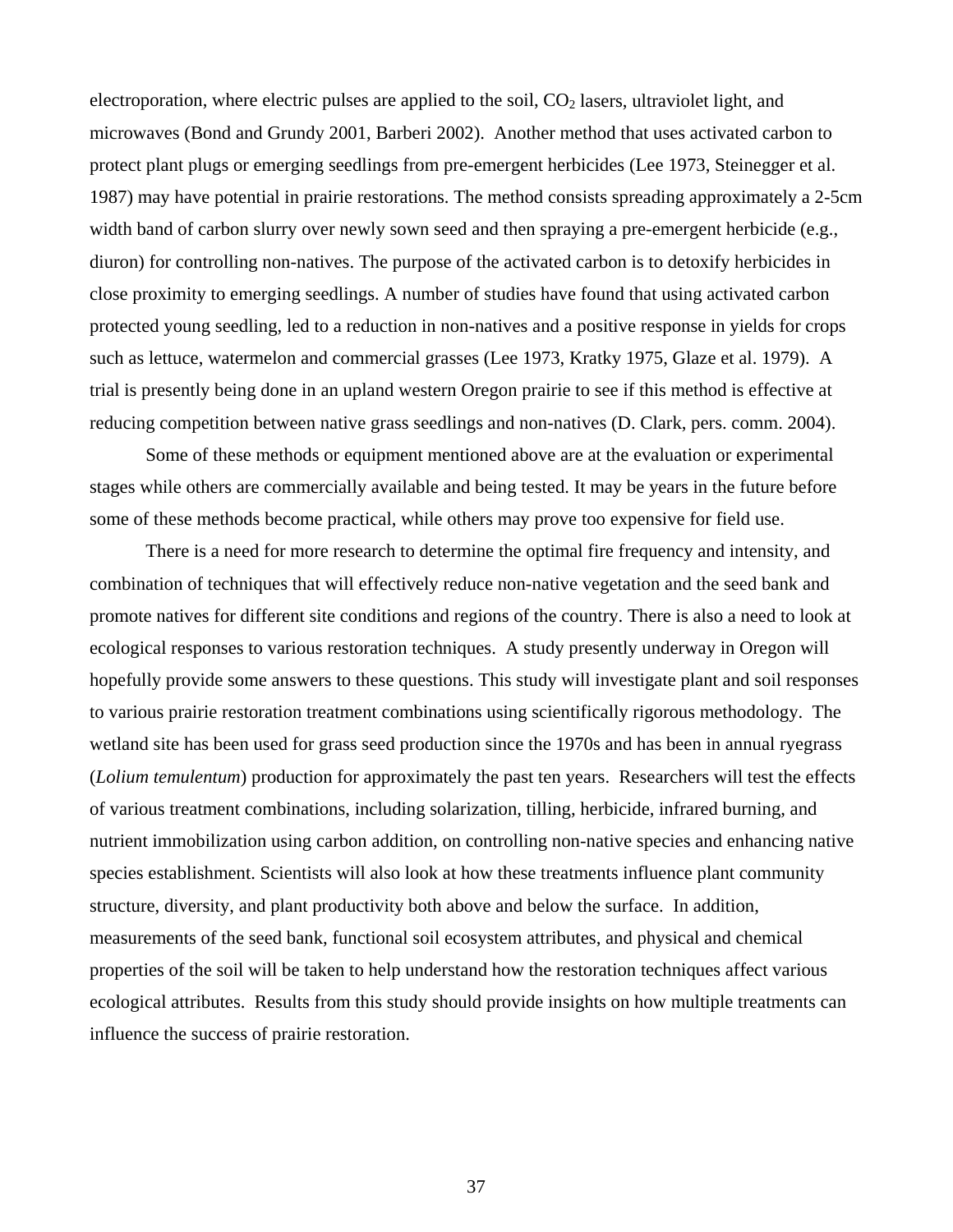## **ACKNOWLEDGEMENTS**

This work was supported by an Environmental Protection Agency grant. I am grateful to Melissa Carper for helping with the library research and copying articles for this paper. I would like to thank Ron Bowen, Scott Bridgham, Deborah Clark, Jean Jancaitis, Jeff Krueger, Laurel Pfeifer, Bitty Roy, Nathan Rudd, Jonathan Soll, Trevor Taylor, and Eric Wold for their helpful comments and encouragement while writing and researching this paper. I especially thank Jason Nuckols for his suggestions and comments during the early stages of the paper. I would also like to thank Eric Wold, Jeff Krueger, and Ed Alverson for their patience and guidance during this project.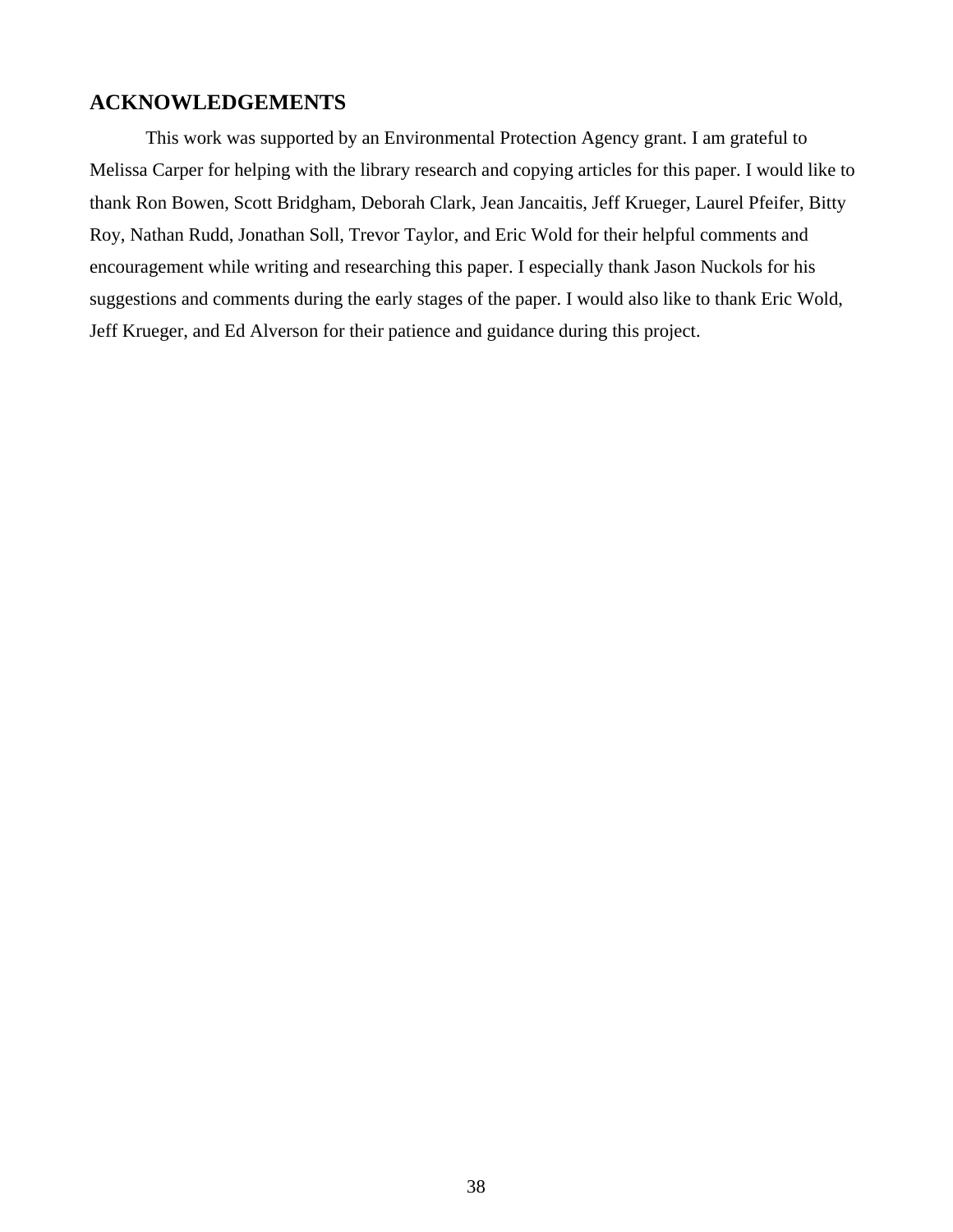## **BIBLIOGRAPHY**

- Afek, U., J. A. Menge, and E. L. V. Johnson. 1991. Interaction among mycorrhizae, soil solarization, Metalaxyl, and plants in the field. Plant Disease 75(7):665-671.
- Allen M. F. 1996. The ecology of arbuscular mycorrhizas: a look back into the  $20<sup>th</sup>$  century and a peek into the  $21<sup>st</sup>$ . Mycological research 100:769-782.
- Amaranthus, M., and D. Steinfeld 2003. A symbiotic relationship: Ancient fossils in Wisconsin cut bank shed light on a modern erosion control project. Erosion Control 10(6):76-82.
- Ambrose, L. G., and S. D. Wilson. 2003. Emergence of the introduced grass *Agropyron cristatum* and the native grass *Bouteloua gracilis* in a mixed-grass prairie restoration. Restoration Ecology 11(1):110-115.
- Anderson, R. C. 1997. In *The tallgrass restoration handbook: for prairies, savannas, and woodlands*  (eds. S. Packard and C. F. Mutel) Island Press, Washington, D. C. / Covelo, California.
- Ascard, J. 1994. Dose-response models for flame weeding in relation to plant size intensity. Weed Research 34:377-385.
- Ascard, J. 1998. Comparison of flaming and infrared radiation techniques for thermal weed control. Weed Research 38:69-76.
- Axelrod, D. I. 1985. Rise of the grassland biome, Central North America. The Botanical Review 51:163-201
- Aziz, T., D. M. Sylvia and R. F. Doren. 1995. Activity and species composition of arbuscular mycorrhizal following soil removal. Ecological Applications 5:776-784.
- Bainbridge, D. A. 1990. Solar solarization for restorationists. Restoration and Management Notes 8(2):96-98.
- Bakker, J.D., and J. Christian, and S.D. Wilson, and J.Waddington. 1997. Seeding blue grama in old crested wheat grass fields in southwestern Saskatchewan. Journal of Range Management 50(2):156-159.
- Bakker, J., and S. Wilson. 2001. Competitive abilities of introduced and native grasses. Plant Ecology 157:119-127.
- Bakker, J. D., S. D. Wilson, J. M. Christian, X. Li., L. G. Ambrose., and J. Waddington. 2003. Contingency of grassland restoration on year, site, and competition from introduced grasses. Ecological Applications 13(1):137-153.
- Baltruschat, H., and H. W. Dehne. 1988. The occurrence of vesicular-arbuscular mycorrhizae in agroecosystems. Plant and Soil 107:279-284.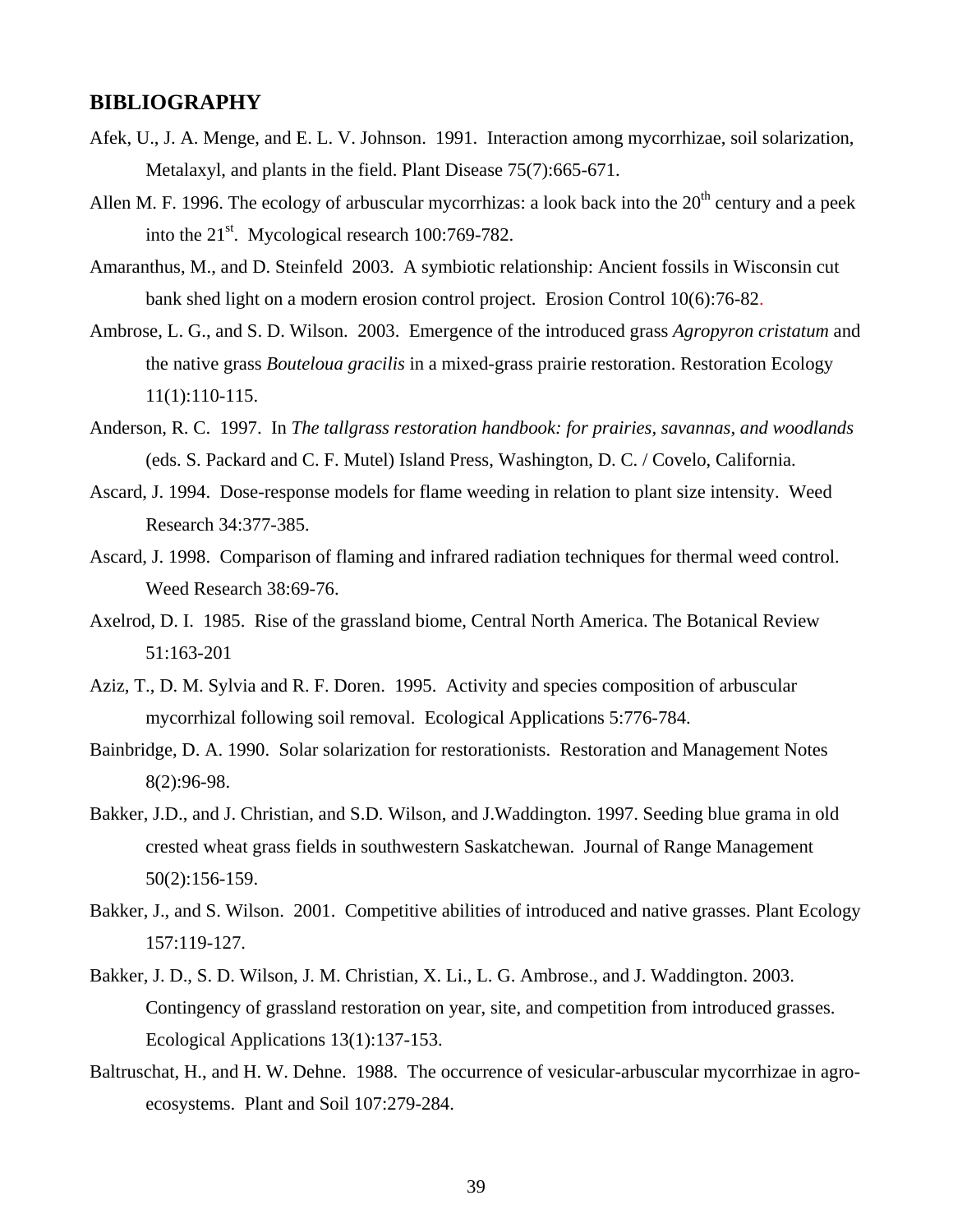- Barberi, P. 2002. Weed management in organic agriculture: are we addressing the right issues? Weed Research. 42:177-193.
- Bauer, C. R., C. H. Kellogg., S. D. Bridgham, and G. A. Lamberti. 2003. Mycorrhizal colonization across hydrologic gradients in restored and reference freshwater wetlands. Wetlands 23: 961- 968.
- Beran, D. D., R. E. Gaussoin., and R. A. Masters. 1999. Native wildflower establishment with Imidazolinone herbicides. Horticulture Science 34(2):283-286.
- Berger, J. J. 1993. Ecological restoration and nonindigenous plant species: a review. Restoration Ecology 1:74-82.
- Biondini, M. E. and L. Manske. 1996. Grazing frequency and ecosystem processes in a northern mixed Prairie, USA. Ecological Applications 6(1):239-256.
- Blank, R. R., J. A. Young. 1998. Heated substrate and smoke: Influence on seed emergence and plant growth. Journal of Range Management 51:577-583.
- Blumenthal, D. M., N. R. Jordan., and M. P. Russelle. 2003. Soil carbon addition controls weeds and facilitates prairie restoration. Ecological Applications 13(3):605-615.
- Boerner, R. E. J. 1982. Fire and nutrient cycling in temperate ecosystems. Bioscience 32(3): 187-191.
- Bond, W., A. C. Grundy. 2001. Non-chemical weed management in organic farming systems. Weed Research 41:383-405.
- Bosy, J. L and R. J. Reader. 1995. Mechanisms suppression of forb seedlings by grass. Functional Ecology 9:635-9.
- Botto, J. F., A. L. Scopel., C. L. Ballare., and R. A. Sanchez. 1998. The effects of light during and after soil cultivation with different tillage implements on weed seeding emergence. Weed science 46:351-357.
- Boyd, R. 1986. Strategies of Indian burning in the Willamette Valley. Canadian Journal of Anthropology 5:67-86.
- Brockway, D. G., R. G. Gatewood, and R. B. Paris. 2002. Restoring fire as an ecological process in shortgrass prairie ecosystems: initial effects of prescribed burning during the dormant and growing seasons. Journal of Environmental Management 65:135-152.
- Brown, N. A. C., J. Van Staden. 1997. Smoke as a germination cue: a review. Plant Growth Regulation 22:115-124.
- Brown, C. S., and R. L. Bugg. 2001. Effects of established perennial grasses on introduction of native forbs in California. Restoration Ecology 9(1):38-48.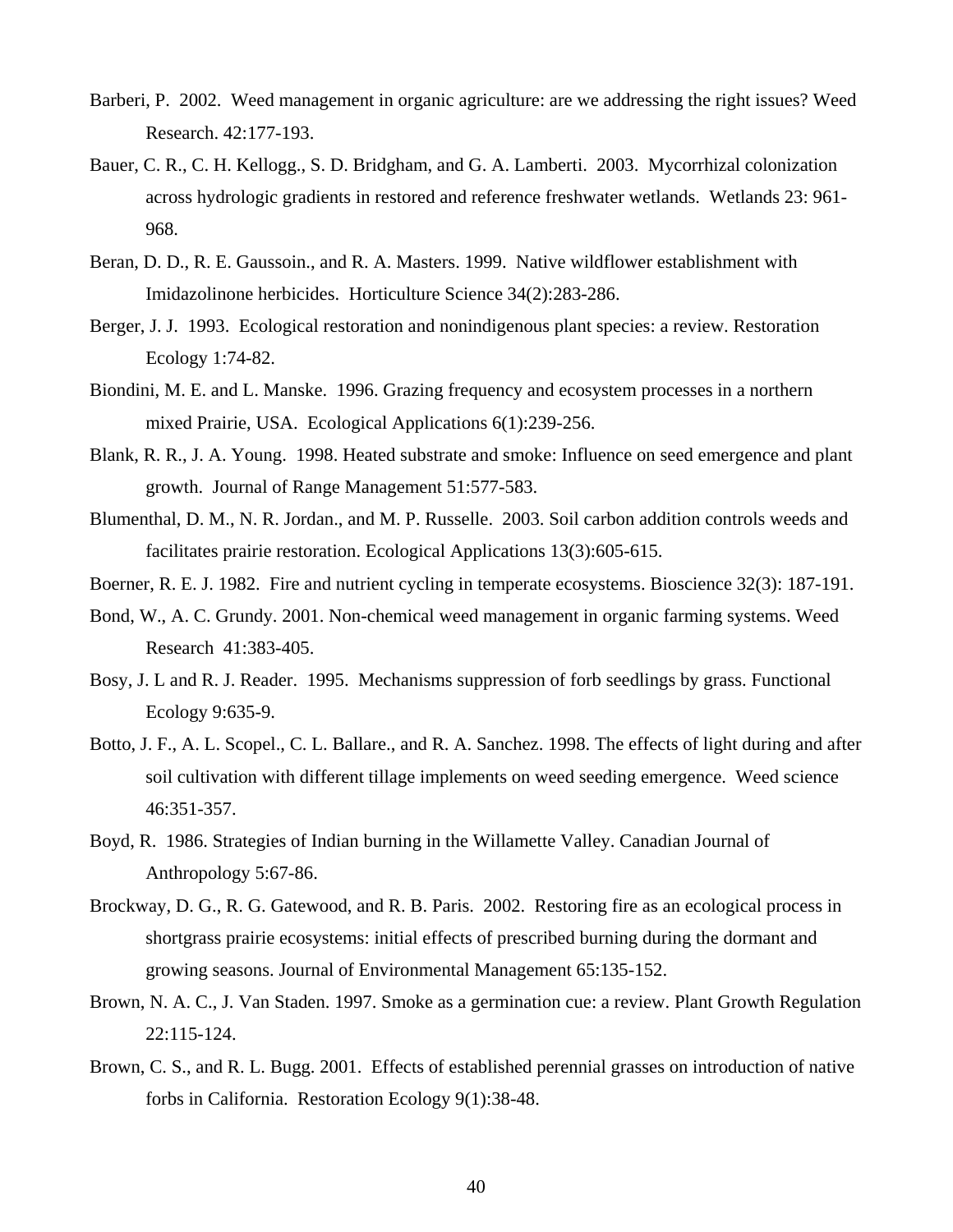- Bryer, M. T., K. Maybury, J. S. Adams, D. H. Grossman. 2000. More than the sum of the parts: Diversity and status of ecological systems. Pp. 201-238 in *Precious Heritage: The Status of Biodiversity in the United States*, ed. B. A. Stein, L. S. Kutner, and J. S. Adams. New York: Oxford University Press.
- Bugg, R. L., C. S. Brown., and J. H. Anderson. 1997. Restoring native perennial grasses to rural roadsides in the Sacramento Valley of California: establishment and evaluation. Restoration Ecology 5(3):214-228.
- Carlsen, T. M., and J. W. Menke., and B. M. Pavlik. 2000. Reducing competitive suppression of a rare annual forb by restoring native California perennial grasslands. Restoration Ecology 8(1):18- 29.
- Chinery, D. 2002. Using acetic (vinegar) as a broad-spectrum herbicide. www.cce.cornell.edu/rensselaer/horticulture/acetic\_acid\_as\_herbicide.htm.
- Christian, J. M., and Wilson S. D. 1999. Long-term ecosystem impacts of an introduced grass in the northern Great Plains. Ecology 80(7):2397-2407.
- Christy, J. A. and E. R. Alverson. 2004. Historic vegetation of Willamette Valley, Oregon, in the 1850's. Unpublished manuscript.
- Clark, D. L., and M. V. Wilson. 1998. Fire effects on wetland prairie plant species. A report to U.S Fish and Wildlife Service, Western Oregon refuges, Corvallis Oregon.
- Clark, D. L., and M. V. Wilson. 2000. Promoting regeneration of native species in Willamette Valley upland prairies. Prepared for U.S western Oregon Fish and Wildlife Service, Western Oregon NWR Refuge Complex, and Oregon Natural Heritage Program, Portland, Oregon.
- Clark, D. L., and M. V. Wilson. 2001. Fire, mowing, and hand-removal of woody species in restoring a native wetland prairie in the Willamette Valley of Oregon. Wetlands 21(1):135-144.
- Clark, D. L., M. V. Wilson, J. Goodridge. 2001. Increasing the abundance of rare native wetland prairie species. Report to Bureau of Land Management, Eugene, Oregon.
- Clark, D. L., and M. V. Wilson 2003. Post-dispersal seed fates of four prairie species. American Journal of Botany 90(5):730-735.
- Collins, S. L., A. K. Knapp, J. M. Briggs, J. M. Blair, E. M. Steinauer. 1998. Modulation of diversity by grazing and mowing in native tallgrass prairie. Science 280:745-747.
- Cooke, J. C., and M. W. Lefor. 1998. The mycorrhizal status of selected plant species from Connecticut wetlands and transition zones. Restoration Ecology 6(2):214-222.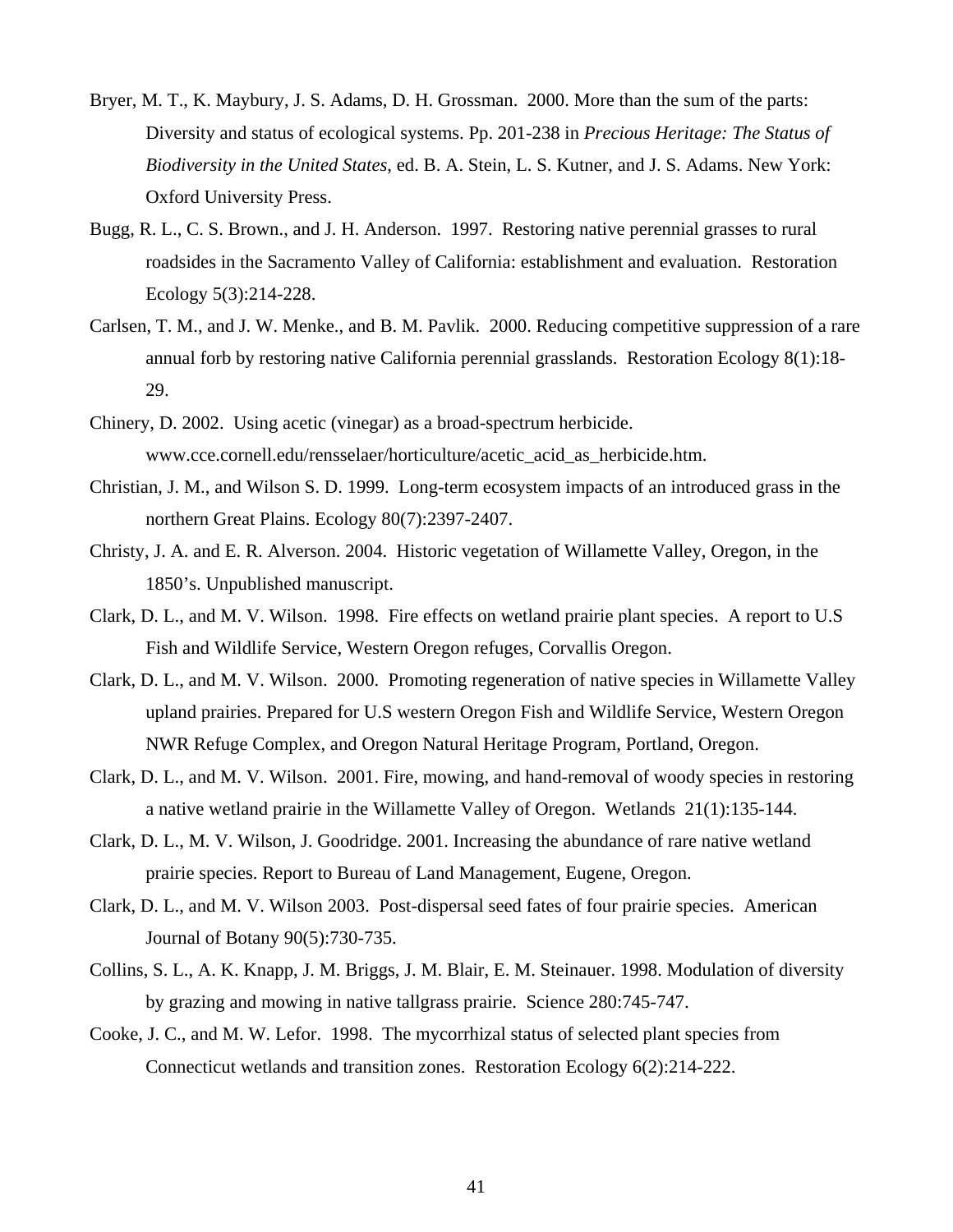- Copeland, T. E., W. Sluis, and H. F. Howe. 2002. Fire season and dominance in an Illinois tallgrass prairie restoration. Restoration Ecology 10(2):315-323.
- Corbin, J. D. and C. M. D'Antonio. 2004. Can carbon addition increase competitiveness of native grasses? A case study in California. Restoration Ecology 12(1):36-43.
- Cottam, G., and H. C. Wilson. 1966. Community dynamics on an artificial prairie. Ecology 47(1): 88- 96.
- Cox, C. 1998. Herbicide factsheet, Glyphosate (Roundup). Journal of Pesticide Reform. 18(3):3-17.
- Cox, C. 2003. Herbicide factsheet, Imazapic. Journal of Pesticide Reform. 23(3):10-14.
- Crawford, R. C. and H. Hall. 1997. Changes in the south Puget prairie landscape. In *Ecology and Conservation of the south Puget sound prairie landscape* (eds. P. Dunn and K. Ewing) The Nature Conservancy of Washington, Seattle, Washington.
- D'Antonio, C. and L. A. Meyerson. 2002. Exotic plant species as problems and solutions in ecological restoration: A synthesis. Restoration Ecology 10(4):703-713.
- Davis, K. J., and M. V. Wilson. 1997. Sugar, carbon treatment kills plants in soil impoverishment experiment. Restoration and Management Notes 15(1):80.
- Davis, K. J. 2001. The effects of nitrogen manipulations and hydrology on the establishment and competitive abilities of wetland prairie plant species (Western Oregon). Oregon State University, Corvallis, Oregon. Doctoral dissertation.
- Dhillion, S. S., R. C. Anderson and A. E. Liberta. 1988. Effect of fire on mycorrhizal ecology of little bluestem (*Schizachyrium scoparium*). Canadian Journal of Botany 66:706-713.
- Dhillion, S. S. and R. C. Anderson. 1993. Seasonal dynamics of dominant species of arbuscular mycorrhizae in burned and unburned sand prairies. Canadian Journal of Botany 71:1625-1630.
- Douds, D. D., R. R. Janke., and S. E. Peters. 1993. VAM fungus spore populations and colonization of roots of maize and soybean under conventional and low input sustainable agriculture. Agriculture, Ecosystems and Environment 43:325-335.
- Douds. D. D., and P. D. Millner. 1999. Biodiversity of arbuscular mycorrhizal fungi agroecosystems. Agriculture, Ecosystems and Environment 74:77-93.
- Dovel, R. L., M. A. Hussey., and E. C. Holt. 1990. Establishment and survival of Illinois bundleflower interceded into an established kleingrass pasture. Journal of Range Management 43(2):153-156.
- Dyer, A. R., H. C. Fossum, and J. W. Menke. 1996. Emergence and survival of *nassella pulchra* in a California grassland. Madrono 43(2):316-333.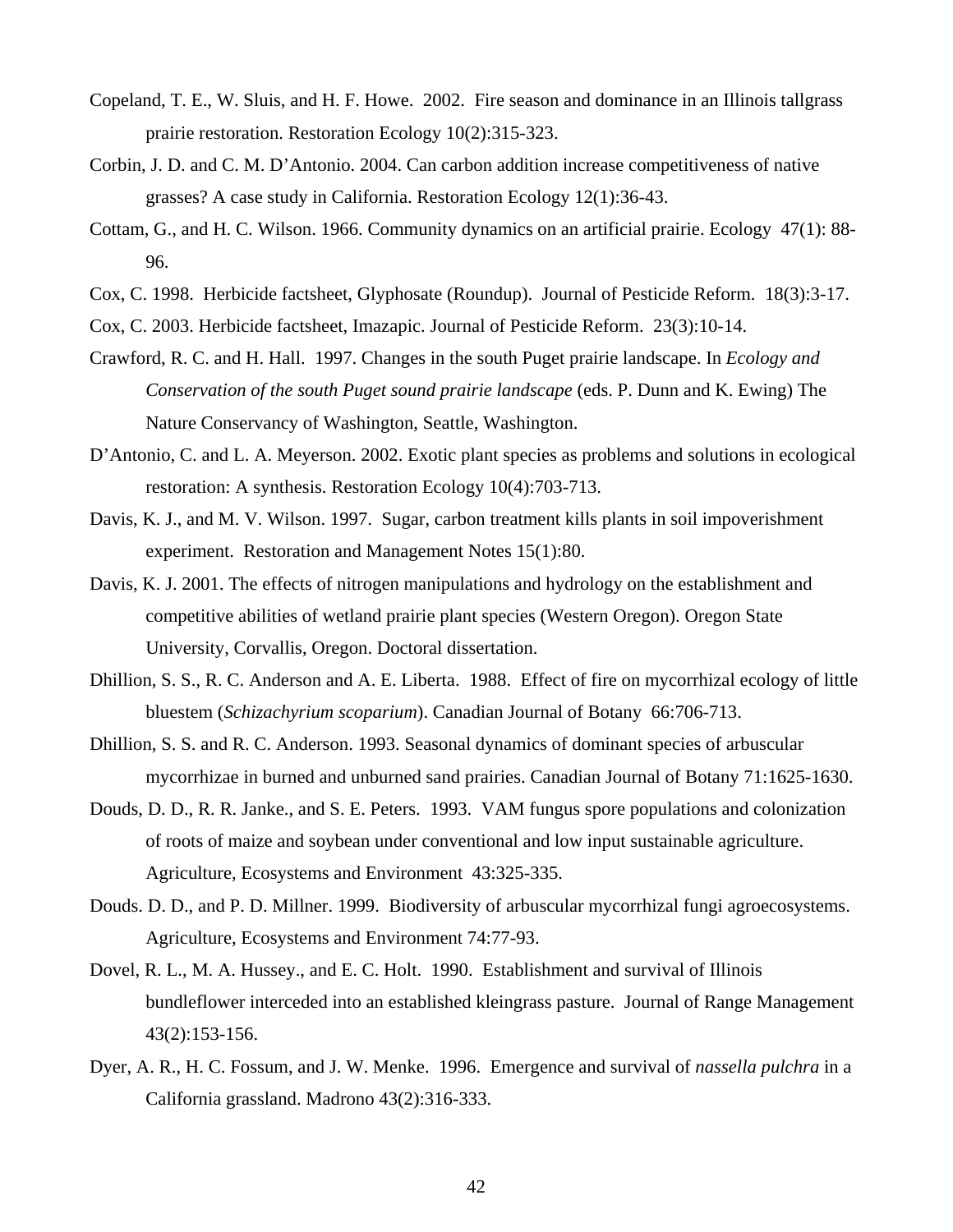- Egley, G. H. 1990. High-temperature effects on germination and survival of weed seeds in soil. Weed Science 38(4-5):429-435.
- Eom, Ahn-Heum, D. C. Hartnett, Gail W. T. Wilson and Deborah A. H. Figge. 1999. The effect of fire, mowing and fertilizer amendment on arbuscular mycorrhizas in tallgrass prairie. The American Midland Naturalist 142:55-70.
- Ewing, K. 2002. The effects of initial site treatments on early growth in three years survival of Idaho fescue. Restoration Ecology 10(2):282-288.
- Fitzpatrick, G. S. 2003. 2002 status of the upland Prairie restorations study at The Nature Conservancy's Willow Creek Natural Area in Eugene, Oregon. A report to Oregon Natural Heritage Program, and the United States Fish and Wildlife Service.
- Fleischner, T. L. 1994. Ecological costs of livestock grazing in western North America. Conservation Biology 8(3):629-644.
- Foster, B. L., and D. Tillman. 2003. Seed limitation and the regulation of community structure in oak savanna grassland. Journal of Ecology 91:999-1007.
- Fowler, N. L. 1988. What is a safe site?: neighbor, litter, germination date, and patch effects. Ecology 69(4):947-961.
- Gallagher, R. S., and J. Cardina. 1998. The effects of light environment during tillage on the recruitment of various summer annuals. Weed Science 46:214-216.
- Gange, A. C., Brown, V. K. Brown and L. M. Farmer. 1990. A test of mycorrhizal benefit in an early successional plant community. New Philologist 115:85-91.
- Glaze, N. C., S. C. Phatak and E. D. Threadgill. 1979. Spot application of activated charcoal to increase herbicide selectivity on watermelon. Hortscience 14(5):632-633.
- Greipsson, S., and H. El-Mayas. 2000. Arbuscular mycorrhizae of *Leymus arenarius* on coastal sands and reclamation sites in Iceland and response to inoculation. Restoration Ecology 8(2):144- 150.
- Grilz, P. L., and J. T. Romo. 1995. Management considerations for controlling smooth brome fescue Prairie. Natural Areas Journal 15(2):148-156.
- Grime, J. P., J. M. L. Mackey., S. H. Hillier., and D. J. Read. 1987. Floristic diversity and model system using experimental microcosms. Nature 328:420-422.
- Hadley, E. B., and B. J. Kieckhefer. 1963. Productivity of two prairie grasses in relation to fire frequency. Ecology 44(2):389-395.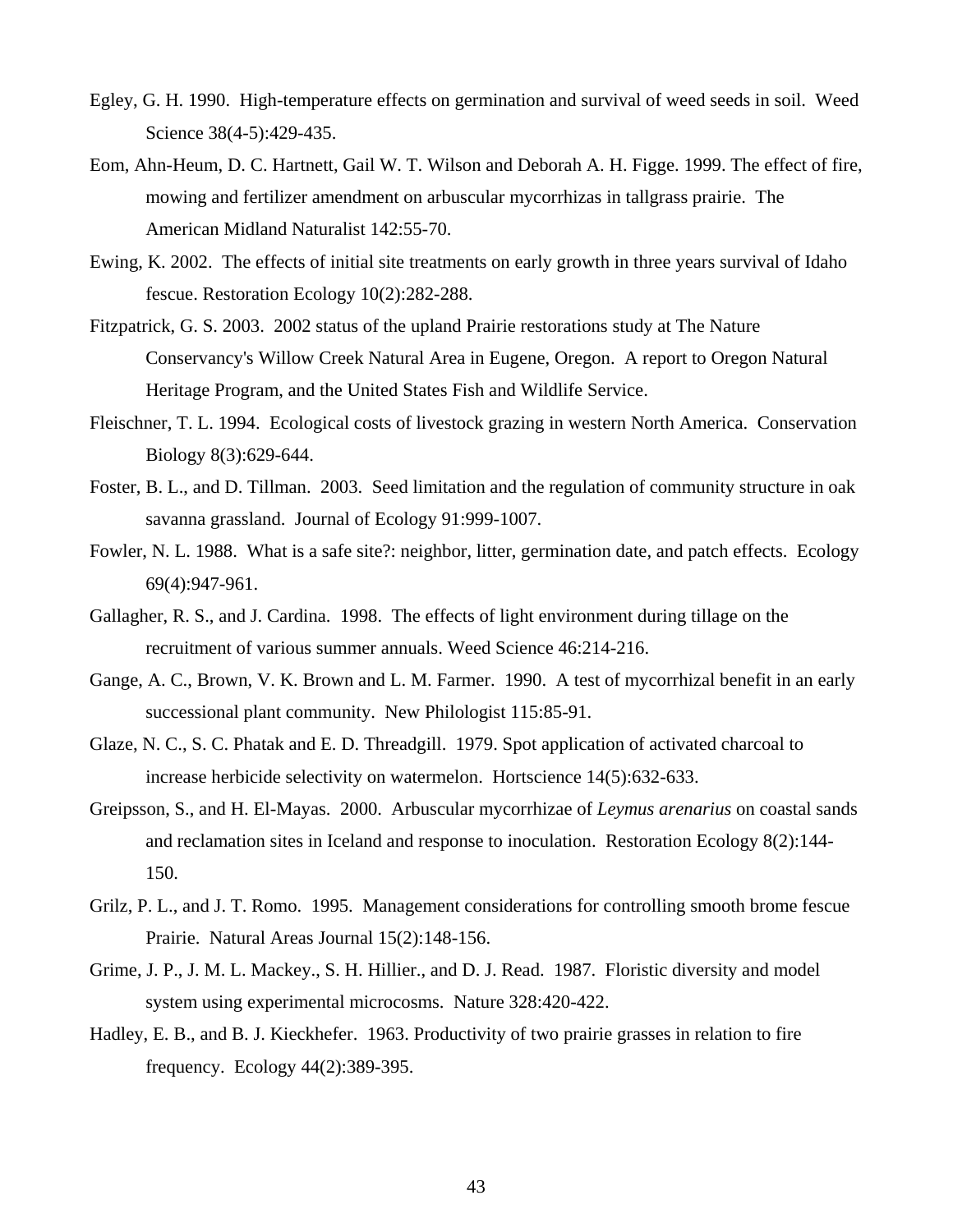- Hansson, D., and J. Ascard. 2002. Influence of developmental stage and time of assessment on hot water weed control. Weed Research 42:307-316.
- Harrison, S., and B. D. Inouye., and H. D. Stafford. 2003. Ecological heterogeneity in the effects of grazing and fire on grassland diversity. Conservation Biology 17(3): 837-845.
- Hartnett, D. C., and G. W. T. Wilson. 1999. Mycorrhizae influence plant community structure and diversity in tallgrass prairie. Ecology 80(4):1187-1195.
- Hartz, T. K., J. E. DeVay., and C. L. Elmore. 1993. Solarization is an effective soil disinfestation technique for strawberry production. Horticulture Science 28(2):104-106.
- Haselwandter, K. 1997. Soil micro-organisms, mycorrhiza, and restoration ecology. In *Restoration ecology and sustainable development*, ed. K. M. Urbanska, N. R. Webb and P. J. Edwards, pp. 65-80. Cambridge: Cambridge University Press.
- Hatch, D. A., and J. W. Bartolome., and J. S. Fehmi., and D. S. Hillyard. 1999. The effects of burning and grazing on coastal California grasslands. Restoration Ecology 7(4):376-381.
- Heady, H. F. 1977. Valley grassland. In *Terrestrial vegetation of California* (eds. Barbbour, M. G., and J. Mayor). A Wiley-Interscience Publication, University of California, Davis.
- Hetrick, B. A. Daniels, D. G. Kitt., and G. T. Wilson. 1988. Mycorrhizal dependence and growth habit of warm-season and cool-seasoned tallgrass prairie plants. Canadian Journal of Botany 66:1376-1380.
- Hetrick, B. A. Daniels, G. W. T. Wilson., and T. C. Todd. 1992. Relationships of mycorrhizal symbiosis, rooting strategy, and phenology among tallgrass prairie forbs. Canadian Journal of Botany 70:1521-1528.
- Hetrick, B. A. Daniels, D. C. Harnett, G. W. T. Wilson, and D. J. Gibson. 1994. Effects of mycorrhizae, phosphorus availability, and plant density on yield relationships among competing tallgrass prairie grasses. Canadian Journal of Botany 72:168-176.
- Hobbs, R. J., and L. F. Huenneke. 1992. Disturbance, diversity, and invasion: implications for conservation. Conservation Biology 6(3):324-337.
- Holland, V. L. and D. J. Keil. 1995. *California Vegetation*. Kendall/Hunt Publishing Company, Dubuque, Iowa. Pages 199-215.
- Horowitz, M., Y. Regev., and G. Herzlinger. 1983. Solarization for weed control. Weed Science 31(2):170-179.
- Howe, H. F. 1994. Managing species diversity in tallgrass prairie: assumptions and implications. Conservation Biology 8(3):691-704.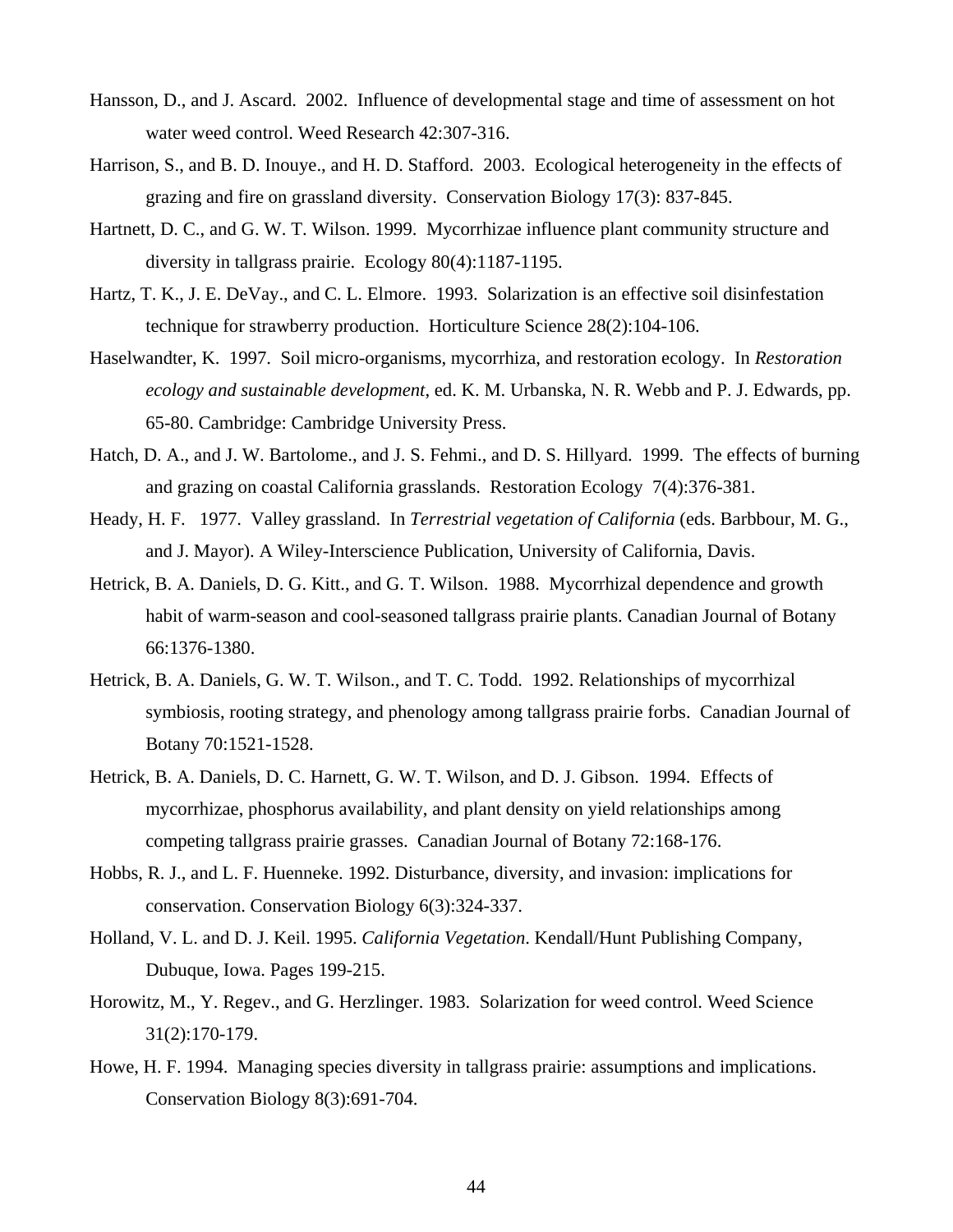- Howe, H. F. 1995. Succession and fire season in experimental prairie plantings. Ecology 76(6):1917- 1925.
- Howe, H. F. 1999. Response of *Zizia aurea* to seasonal mowing and fire in a restored prairie. American Midland Naturalist 141:373-380.
- Hulbert, L. C. 1988. Causes of fire effects in tallgrass Prairie. Ecology 69(1):46-58.
- Ingham, E. R., M. V. Wilson. 1999. The mycorrhizal colonization of six wetland plant species at sites differing in land use history. Mycorrhiza 9:233-235.
- Jackson, L. L. 1999. Establishing tallgrass prairie on grazed permanent pasture in the upper Midwest. Restoration Ecology 7(2):127-138.
- Jancaitis, J.E. 2001. Restoration of a Willamette Valley wet prairie: An evaluation of two management techniques. M.S. Thesis. University of Oregon, Eugene, OR, USA.
- Jastrow, J. D. 1987. Changes in soil aggregation associated with tallgrass prairie restoration. American Journal of Botany 74(11):1656-1664.
- Johnson, N. C. and A. C. McGraw, 1988. Vesicular-arbuscular mycorrhizae in taconite tailings. I. Incidence and spread of endogonaceous fungi following reclamation. Agriculture, Ecosystems and Environment 21:135-42.
- Johnson, N. C., D. R. Zak, D. Tilman and F.I. Pfleger. 1991. Dynamics of vesicular-arbuscular mycorrhizae during old field succession. Oecologia 86:349-358
- Johnson, N. C., J. H. Graham., and F. A. Smith. 1997. Functioning of mycorrhizal associations along the mutualism-parasitism continuum. New Phytologist 135:575-585.
- Jones, A. T. and M. J. Hayes. 1999. Increasing floristic diversity in grassland: the effect of management regime and provenance on species introduction. Biological Conservation 87:381- 390.
- Jordan, N. R., J. Zhang, and S. Huerd. 2000. Arbuscular-mycorrhizal fungi: potential roles in weed management. 2000. Weed Research 40:397-410.
- Keeley, J. E. and C. J. Fotheringham. 1997. Trace gas emissions and smoke-induced seed germination. Science 276:1248-1250.
- Keeley, J. E. and C. J. Fotheringham. 1998. Smoke-induced seed germination in California chaparral. Ecology 79(7):2320-2336.
- Keeley, J. E., D. Lubin, and C. J. Fotheringham. 2003. Fire and grazing impacts on plant diversity and alien plant invasions in the southern Sierra Nevada. Ecological Applications 13:1355-1374.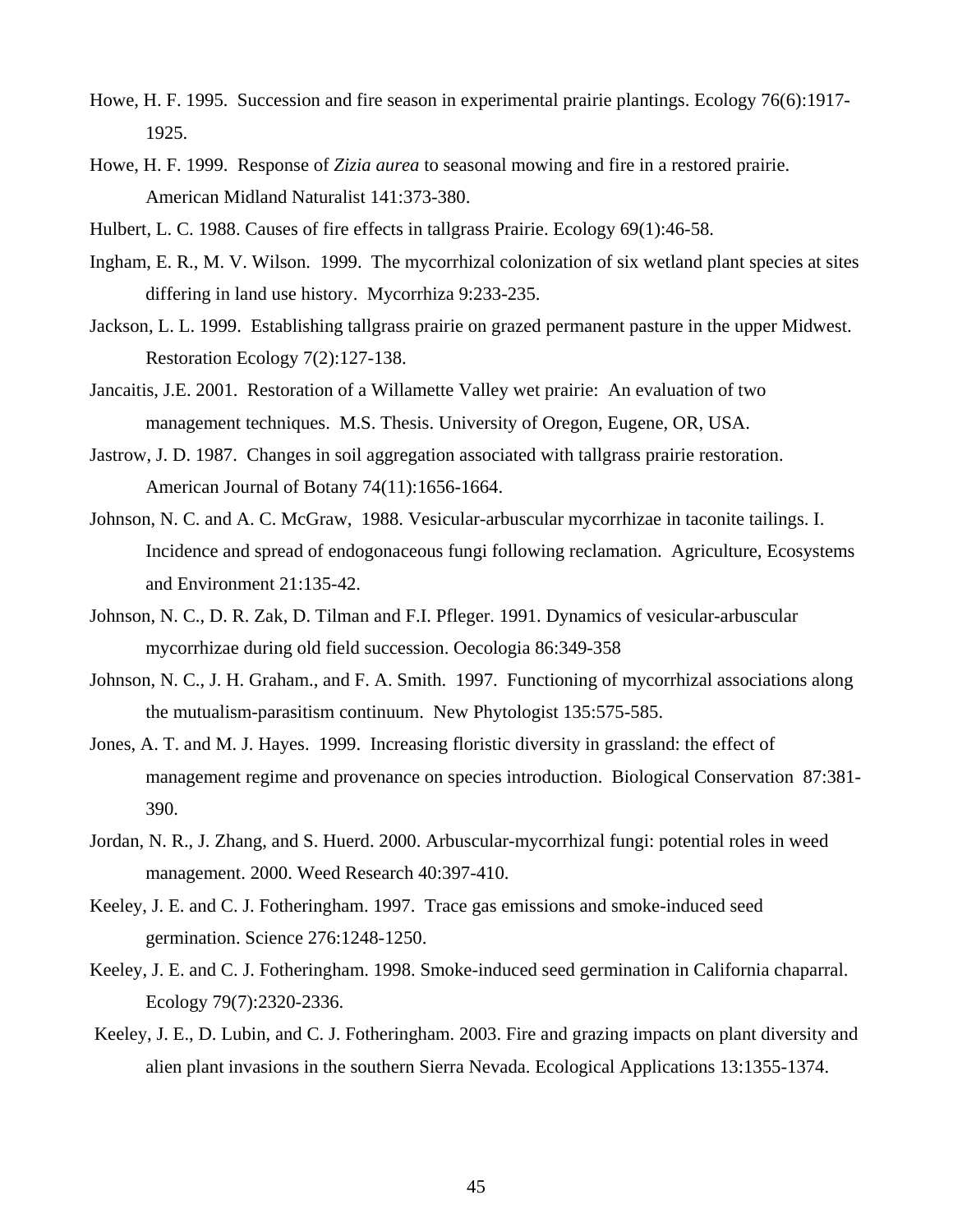- Keen, R. A. 1987. *Skywatch: The western weather guide.* Published by Fulcrum, Incorporated, Golden, Colorado.
- Kimball, S., and P. M. Schiffman. 2003. Differing effects of cattle grazing on native and alien plants. Conservation Biology 17(6):1681-1693.
- King, M. A., S. S. Waller., L. E. Moser., and J. L. Stubbendiech. 1989. Seedbed effects on grass establishment on abandoned Nebraska sandhills cropland. Journal Range Management 42(3):183-187.
- Kline, V. M. 1997. Orchards of oak and a sea of grass. In *The tallgrass restoration handbook: for prairies, savannas, and woodlands* (eds. S. Packard and C. F. Mutel) Island Press, Washington, D. C. / Covelo, California.
- Klironomos, J. N. 2003. Variation in plant response to native and exotic arbuscular mycorrhizal fungi. Ecology 84(9):2292-2301.
- Knapp, A. K., and T. R. Seastedt. 1986. Detritus accumulation limits productivity of tallgrass prairie. Bioscience 36(10):662-668.
- Knapp E. E., and A. R. Dyer. 1998. When do genetic considerations require special approaches to ecological restoration? Pp. 345-363 in *Conservation Biology for the coming decade* (ed. P. L. Fiedler and P. M. Kareiva) Chapman and Hall, International Thomson Publishing, New York.
- Kratky, B. A. 1975. Banding activated carbon to increase herbicide selectivity on lettuce. Hortscience 10(2):172-173.
- Kurtz, C. 2001. *A practical guide to prairie reconstruction*. University of Iowa Press, Iowa City, Iowa.
- Ladd, D. 1997. Vascular plants of Midwestern tallgrass prairies. In *The tallgrass restoration handbook: for prairies, savannas, and woodlands* (eds. S. Packard and C. F. Mutel) Island Press, Washington, D. C. / Covelo, California.
- Lee, W. O. 1973. Clean grass seed crops established with activated carbon bands and herbicides. Weed Science 21(6):537-541.
- Liu, D. L. and N. E. Christians. 1997. Inhibitory activity of corn gluten hydrolysate on monocotyledonous and dicotyledonous species. HortScience 32(2):243-245.
- Marcel, G. A. van der Heijden, J. N. Klironomos, M. Ursic, P. Moutoglis, R. Streitwolf-Engel, T. Boller, A. Wiemken and I R. Sanders. 1998. Mycorrhizal fungal diversity determines plant biodiversity, ecosystem variability and productivity. Nature 396:69-72.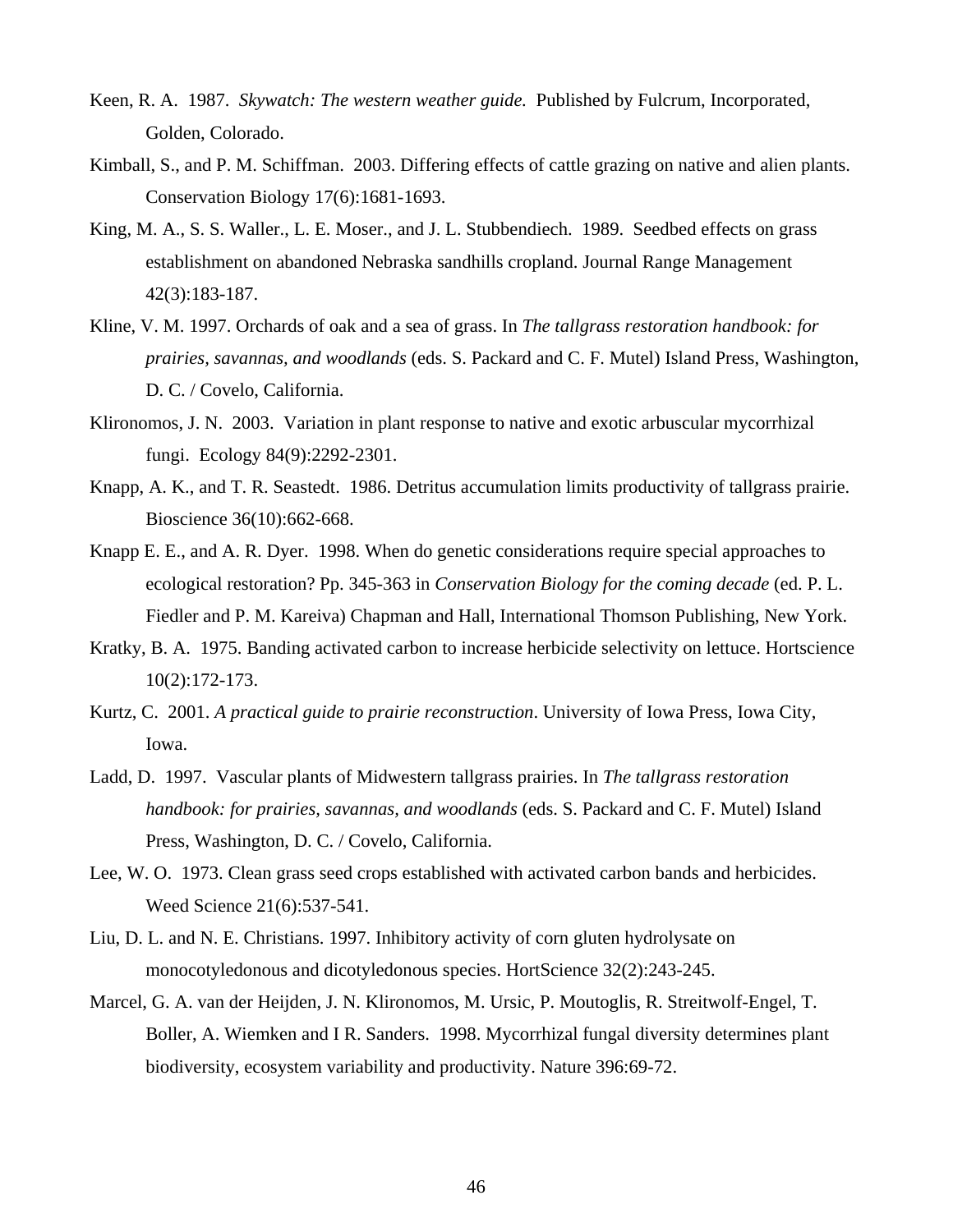- Maret, M. P., and M. V. Wilson. 2000. Fire and seeding population dynamics in Western Oregon prairies. Journal of Vegetation Science 11(2):307-314.
- Maron, J. L. and R. L. Jefferies. 2001. Restoring enriched grasslands: effects of mowing on species richness, productivity, and nitrogen retention. Ecological Applications 11(4):1088-1100.
- Milberg, P. 1992. Seed bank in a 35-year-old experiment with different treatments of a semi-natural grassland. Acta Ecologica 13(6):743-752.
- Miller, R. M. 1997. Prairie underground. Pp. 23-27 in *The tallgrass restoration handbook: for prairies, savannas, and woodlands.* (eds. S. Packard and C. F. Mutel) Island Press, Washington, D. C. / Covelo, California.
- Miller, S. P. 2000. Arbuscular mycorrhizal colonization of semi-aquatic grasses along a wide hydrologic gradient. New Phytologist 145:145-155.
- Miller, S. P. and R. R. Sharitz. 2000. Manipulation of flooding and arbuscular mycorrhiza formation influences growth and nutrition of two semiaquatic grass species. Functional Ecology 14:739- 748.
- Mlot, C. 1990. Restoring the prairie. Bioscience 40(11):804-809.
- Mohler, C. L. 1993. A model of the effects of tillage on emergence of weed seedlings. Ecological Applications 3:53-73.
- Moora, M., and M. Zobel. 1996. Effects of arbuscular mycorrhiza on inter-and intraspecific competition of two grassland species. Oecologia 108:79-84.
- Morgan, J. P. 1994. Soil impoverishment: a little-known technique holds potential for establishing Prairie. Restoration and Management Notes 12(1):55-56.
- Morgan, J. P. 1997. Plowing and seeding. In *The tallgrass restoration handbook: for prairies, savannas, and woodlands* (eds. S. Packard and C. F. Mutel) Island Press, Washington, D. C. / Covelo, California.
- Morghan, K. J. R., and T. R. Seastedt. 1999. Effects of soil nitrogen reduction on non-native plants in restored grasslands. Restoration Ecology 7(1):51-55.
- Nair, S. K., C. K. Peethambaran, D. Geetha, K. Nayar, and K. I. Wilson. 1990. Effect of soil solarization on nodulation, infection by mycorrhizal fungi and yield of cowpea. Plant and Soil 125:153-154.
- Noyd, R. K., F. L. Pfleger and M. P. Russelle. 1995. Interactions between native prairie grasses and indigenous arbuscular mycorrhizal fungi: implications for reclamation of taconite iron ore tailing. New Phytologist 129:651-660.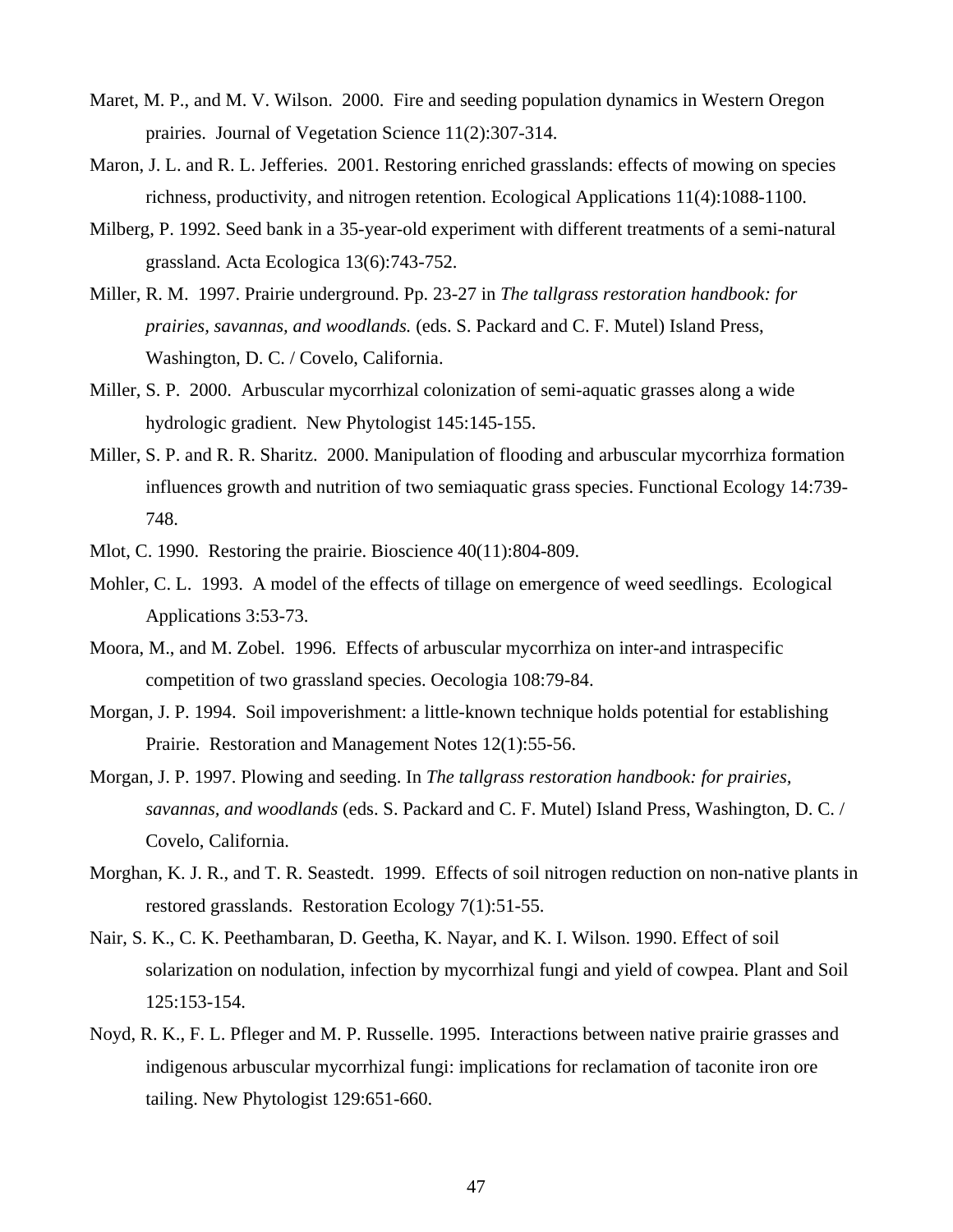- Packard, S. and C. Mutel, eds. 1997. *The tallgrass restoration handbook for prairies, savanna and woodlands*. Island Press, Washington, D.C. and Covelo, California.
- Parker, I. M., S. H. Reichard. 1998. Critical issues in invasion biology for conservation science. Pp. 283-305 in *Conservation Biology for the coming decade* (ed. P. L. Fiedler and P. M. Kareiva) Chapman and Hall, International Thomson Publishing, New York.
- Parsons, D. J., and T. J. Stohlgren. 1989. Effects of varying and fire regimes on annual grasslands in the Southern Sierra Nevada of California. Madrono 36(3):154-168.
- Pauly, W. R. 1997. Conducting burns. In *The tallgrass restoration handbook: for prairies, savannas, and woodlands* (eds. S. Packard and C. F. Mutel) Island Press, Washington, D. C. / Covelo, California.
- Pendergrass (Connelly), K. L. 1995. Vegetation composition and response to fire of native Willamette Valley wetland prairies. M.S. Thesis. Oregon State University, Corvallis, OR, USA
- Pendergrass, K. L., P. M. Miller, J. B. Kauffman, and T. N. Kaye. 1999. The role of prescribed burning in maintenance of an endangered plant species, *Lomatium bradshawii*. Ecological Applications 9(4):1420-1429.
- Rashid, A., T. Ahmed, N. Ayub and A. G. Khan. 1997. Effect of forest fire on number, viability and post-fire re-establishment of arbuscular mycorrhizae. Mycorrhiza 7:217-220.
- Reeves, F. B., D. Wagner, T. Moorman, and J. Kiel. 1979. The role of endomycorrhizae in revegetation practices in the semi-arid west. I. A comparison of incidence of mycorrhizae in severely disturbed vs. natural environments. American Journal of Botany 66(1):6-13.
- Reinartz, J. A. 1997. Restoring populations of rare plants. Pp. 89-95 in *The tallgrass restoration handbook: for prairies, savannas, and woodlands.* (eds. S. Packard and C. F. Mutel) Island Press, Washington, D. C. / Covelo, California.
- Richter, B. S., and J. C. Stutz. 2002. Mycorrhizal inoculation of big sacaton: implications for grassland restoration of abandoned agricultural fields. Restoration Ecology 10(4):607-616.
- Salihi, D. O. and B. E. Norton. 1987. Survival of perennial grasses seedlings under intensive grazing in semi-arid grasslands. Journal of Applied Ecology 24:145-151.
- Schoenherr, A. A. 1992. *A Natural History of California*. University of California Press. Berkeley and Los Angeles, California. Pages 516-543.
- Schultz, C. B., G. C. Chang. 1998. Challenges in insect conservation: Managing fluctuating populations in disturbed habitats. Pp. 228-254 in *Conservation Biology for the coming decade*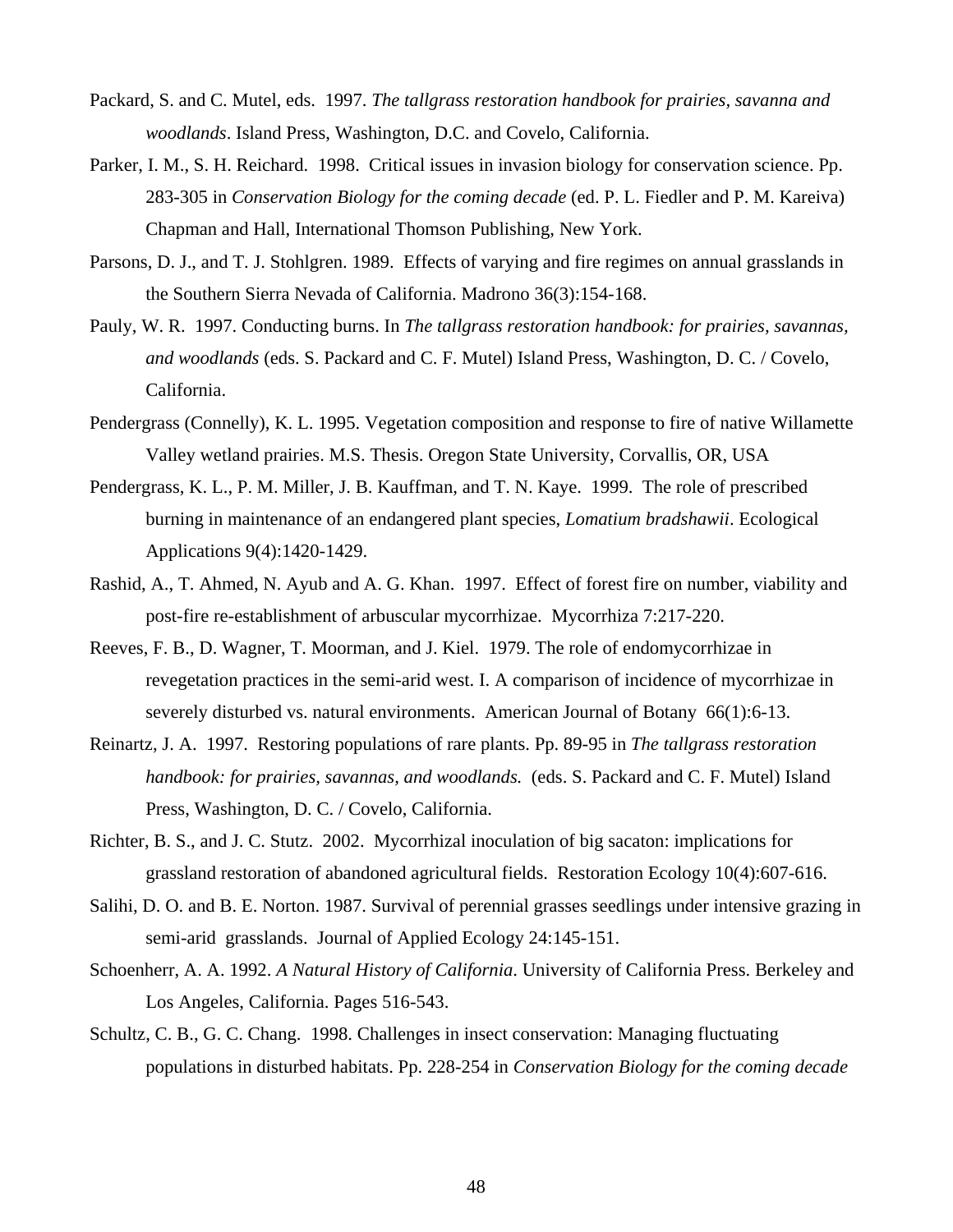(ed. P. L. Fiedler and P. M. Kareiva) Chapman and Hall, International Thomson Publishing, New York.

- Schultz, C. B. 2001. Restoring resources for an endangered butterfly. Journal of Applied Ecology 38:1007-1019.
- Schultz, C. B. and P. C. Hammond. 2003. Using population viability analysis to develop recovery criteria for endangered insects: Case study of the Fender's blue butterfly. Conservation Biology 17(5):1372-1385.
- Schultz, C. B., P. C. Hammond, M. V. Wilson. 2003. Biology of the Fender's blue butterfly (*Icaricia icarioides fenderi* Macy), an endangered species of western Oregon native prairies. Natural Areas Journal 23(1):61-71.
- Scopel, L., C. L. Ballare., and S. R. Radosevich. 1984. Photostimulation of seed germination during soil tillage. New Phytologist 126:145-152.
- Seastedt, T. R., P. A. Duffy, and J. N. Knight. 1996. Reverse fertilization experiment produces mixed results (Colorado). Restoration and Management Notes 14(1)64.
- Seabloom, E. W. and A. G. van der Valk. 2003. Plant diversity, composition, and invasion of restored and natural prairie pothole wetlands: implications for restoration. Wetlands 23(1):1-12.
- Seabloom, E. W., E. T. Borer, V. L. Boucher, R. S. Burton, K. L. Cottingham, L. Goldwasser, W. K. Gram, B. E. Kendall, and F. Micheli. 2003a. Competition, seed limitation, disturbance, and reestablishment of California native annual forbs. Ecological Applications 13:575-592.
- Seabloom, E. W., W. S. Harpole, O. J. Reichman, and D. Tilman. 2003b. Invasion, competitive dominance, and resource use by exotic and native California grassland species. Proceedings of the National Academy of Sciences of the United States of America 100(23):13384-13389.
- Smith, M. R., I. Charvat., and R. L. Jacobson. 1998. Arbuscular mycorrhizae promote establishment of prairie species in a tallgrass prairie restoration. Canadian Journal of Botany 76:1947-1954.
- Solecki, M. K. 1997. Controlling invasive plants. In *The tallgrass restoration handbook: for prairies, savannas, and woodlands* (eds. S. Packard and C. F. Mutel) Island Press, Washington, D. C. / Covelo, California.
- Sperry, T. M. 1994. The Curtis Prairie Restoration, using single species planting method. Natural Areas Journal 14(2):124-127.
- Standifer, L. C., P. W. Wilson., and R. Porsche-Sorbet. 1984. The effects of solarization on soil weed populations. Weed Science 32(5):569-573.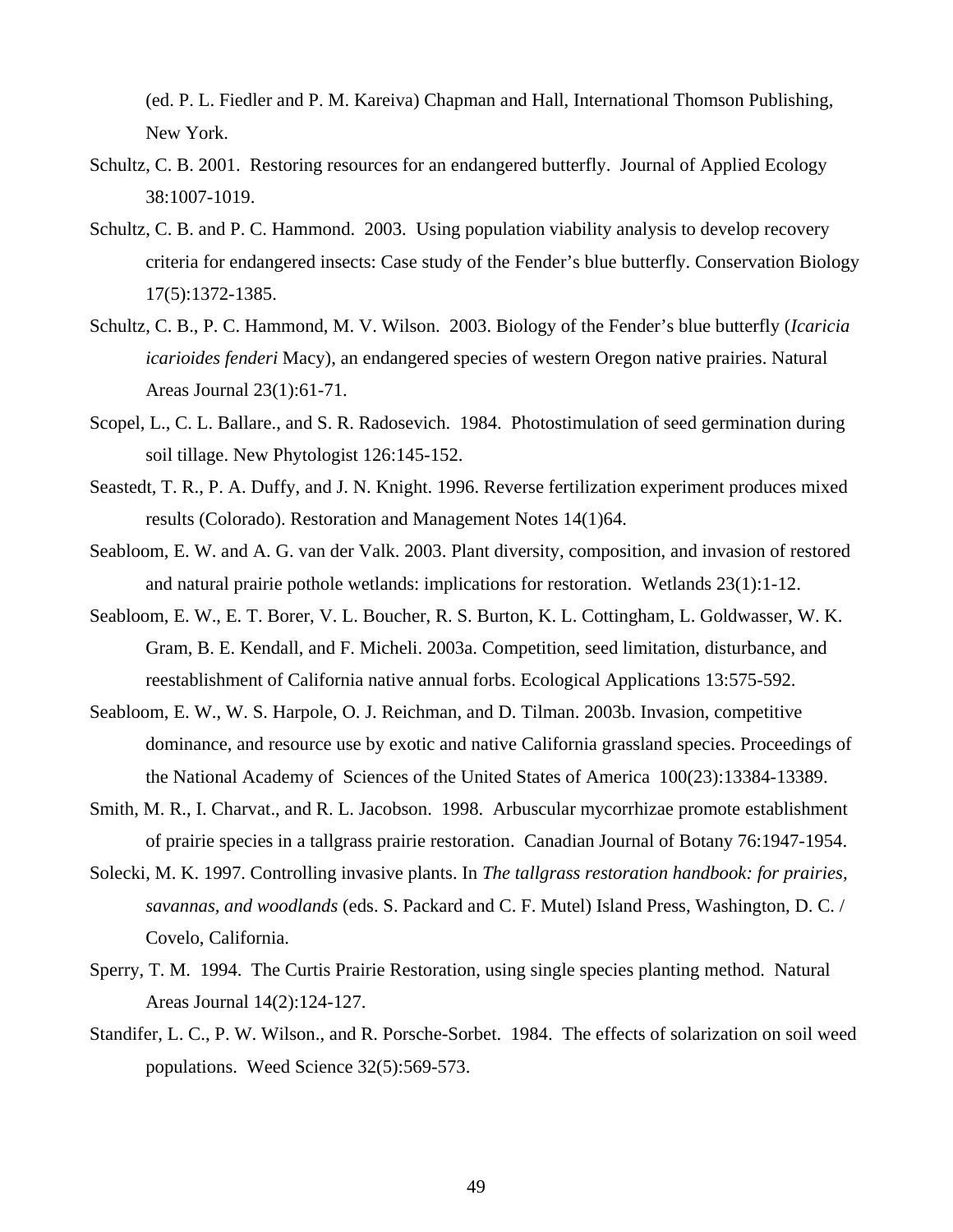- Steinegger, D. H., R. C. Shearman, and L. Finke. 1987. *Veronica repens* establishment with herbicides and activated charcoal. Hortscience 22(4):609-611.
- Steuter, A. A. 1997. Bison. In *The tallgrass restoration handbook: for prairies, savannas, and woodlands* (eds. S. Packard and C. F. Mutel) Island Press, Washington, D. C. / Covelo, California.
- Stholgren, T. J, L. D. Schell, and B. Vanden Heuvel. 1999. How grazing and soil quality affect native and exotic plant diversity in Rocky Mountain grasslands. Ecological Applications 9:45-64.
- Streitwolf-Engel, R., T. Boller, A. Wiemken, and I. R. Sanders. 1997. Clonal growth traits of two *Prunella* species are determined by co-occurring arbuscular mycorrhizal fungi from a calcareous grassland. Journal of Ecology 85:181-191.
- Stromberg, M. R., and P. Kephart. 1996. Restoring native grasses in California oldfields. Restoration and Management Notes 14(2):102-111.
- Sveinson, J. and S. McLachlan. 2003. Role of seedbanks in the restoration of tallgrass prairie (Manitoba). Ecological Restoration 21(1):43-44.
- Sykora, K. V., G. van der Krogt, and J. Rademakers. 1990. Vegetation change on embankments in the southwestern part of the Netherlands under the influence of different management practices (in particular sheep grazing). Biological Conservation 52:49-81.
- Taylor, T. H. 1999. Long-term vegetation response to fire of Willamette Valley wet prairie species. M.S. Thesis. University of Oregon, Eugene, OR, USA.
- Tilman, D. 1997. Community invasability, recruitment limitation, and grassland biodiversity. Ecology 78(1):81-92.
- Turnbull, L. A., M. J. Crawley and M. Rees. 2000. Are plant populations seed-limited? A review of seed sowing experiments. Oikos 88:225-238.
- Turner, B. 2000. Weeds and the organic farmer. The Organic Way, HDRA, Covenrty,160:-44-45.
- Turner, S. D., and C. F. Friese. 1998. Plant-mycorrhizal community dynamics associated with the moisture gradients within a rehabilitated prairie fen. Restoration Ecology 6(1):44-51.
- Turner, S. D., J. P. Amon, R. M. Schneble and C. F. Friese. 2000. Mycorrhizal fungi associated with plants in ground-water wetlands. Wetlands 20(1):200-204.
- Tveten, R. K., R. W. Fonda. 1999. Fire effects on prairies and oak woodlands on Fort Lewis, Washington. Northwest Science 73(3):145-158.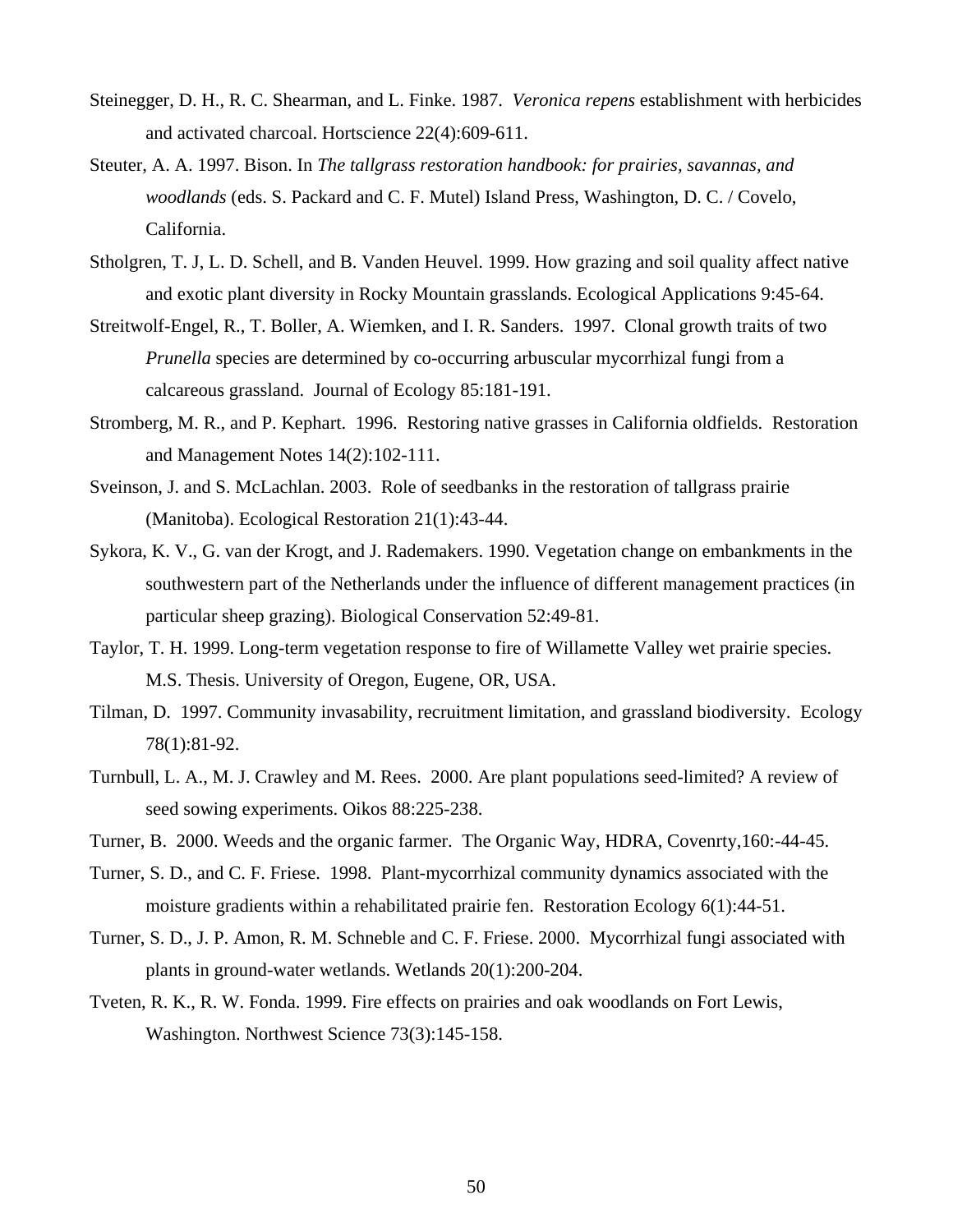- Tyser, R. W., J. M. Asebrook., R. W. Potter., and L. L. Kurth. 1998. Roadside revegetation in Glacier National Park, USA: effects of herbicide in seeding treatments. Restoration Ecology 6(2):197- 206.
- Van den Bos, J., and J. P. Bakker. 1990. The development of vegetation patterns by cattle grazing at low stock density in the Netherlands. Biological Conservation 51:263-272.
- Van der Heijden, M. G. A., J. N. Kilronomos, M. Ursic, P. Moutoglis, R. Streitwolf-Engel, T. Boller, A. Wiemken, and I. R. Sanders. 1998. Mycorrhizal fungal diversity determines plant biodiversity, ecosystem variability and productivity. Nature 396:69-72.
- Waaland, M. E., and E. B. Allen. 1987. Relationship between VA mycorrhizal fungi and plant cover following surface mining in Wyoming. Journal of Range Management 40(3):271-276.
- Washburn, B. E., T. G. Barnes., and C. C. Rhodes. 2002. Using imazapic and prescribed fire to enhance native warm season grasslands in Kentucky, USA. Natural Areas Journal 22:20-27.
- Weber, S. 1999. Designing seed mixes for Prairie restorations: revisiting the formula. Ecological Restoration 17(4):196-201.
- Wedin, D. A., and D. Tillman 1990. Species effects on nitrogen cycling: a test with perennial grasses. Oecologia 433-441.
- Wedin, D. A., and D. Tillman. 1996. Influence of nitrogen loading and species composition on the carbon balance of grasslands. Science 274:1720-1723.
- Wetzel, P. R., and A. G. van der Valk. 1996. Vesicular-arbuscular mycorrhizae in prairie pothole wetland vegetation in Iowa and North Dakota. Canadian Journal of Botany 74:883-890.
- White, G., B. Bond, and M. Pinel. 2000. Steaming ahead. Grower, Nexus Horticulture, Swanley, UK 134:19-20.
- Whitlock, C. and M. A. Knox. 2000. Prehistoric burning in the Pacific Northwest: human versus climatic influences. Pp. 195-231 in, *Fire, Native peoples, and the natural landscape*, ed. T. R. Vale. Island Press, Washington D. C.
- Williams, M. 1999. Direct heat treatment kills soil-borne disease. Farmers Weekly, Reed Business Information Ltd, Sutton, UK 131:70.
- Wilson, G. W. T., and D. C. Hartnett. 1997. Effects of mycorrhizae on plant growth and dynamics in experimental tallgrass prairie microcosms. American Journal of Botany 84(4):478-482.
- Wilson, M. V., and D. L. Clark. 1997. Effects of fire, mowing, and mowing with herbicide on native prairie of Baskett Butte, Baskett Slough NWR. Report sent to U.S. Fish and Wildlife Service Western Oregon Refuges.